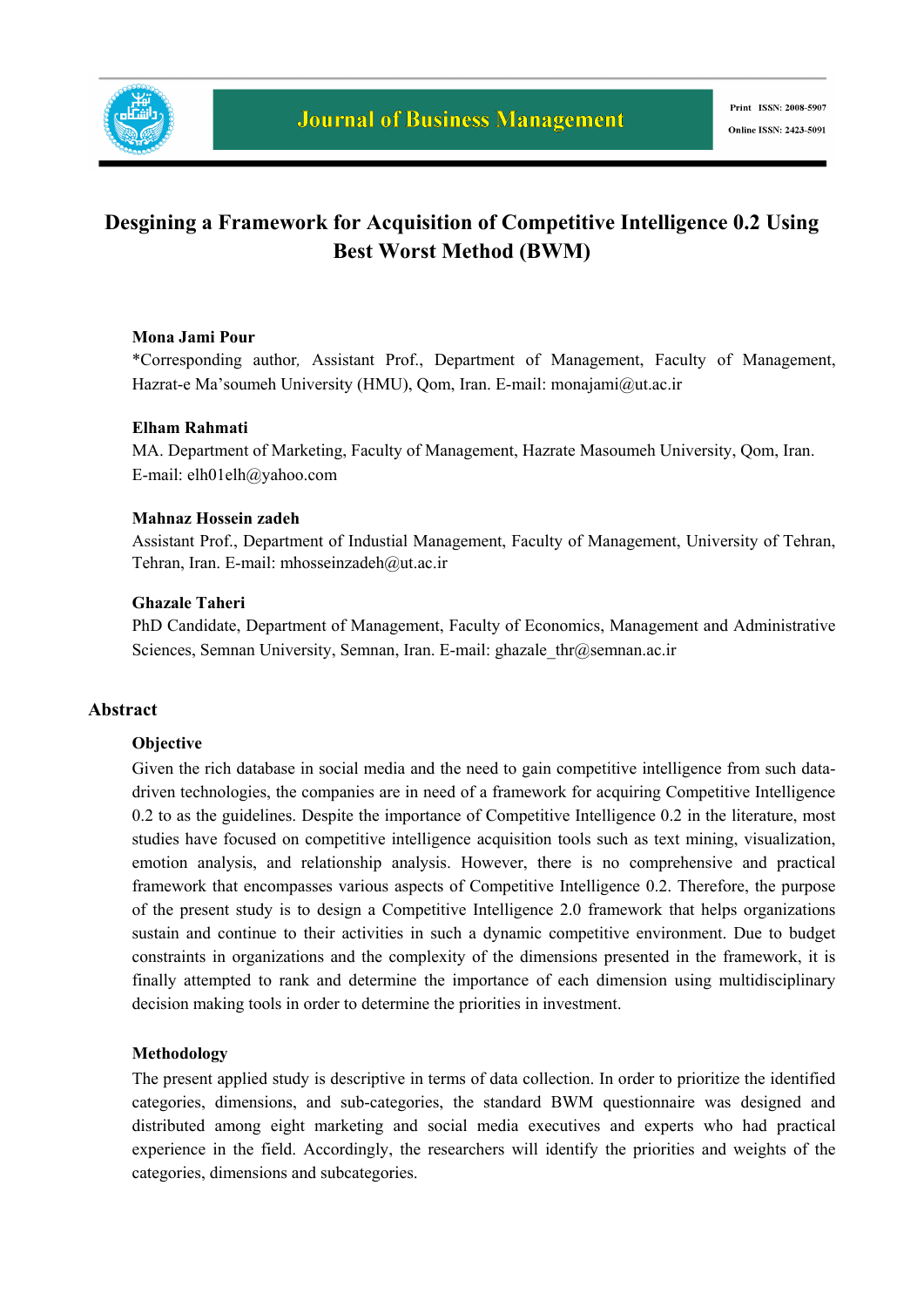#### **Findings**

The proposed framework consists of three components of process, content and context, which is more comprehensive than the other frameworks presented before. Despite the many differences from traditional competitive intelligence, Competitive Intelligence 0.2 also requires contextual factors such as the need for infrastructure, organizational culture, organizational readiness, and business processes. Besides, sub-indicators of "the distributed computations across the organization" from the technology dimension and "exploiting the potential of social networks to attract joint venture" were eliminated from the socio-strategic deminsion of the framework.

#### **Conclusion**

In this study, competitor intelligence factor 0.2 was the most important factor in the content of competitive intelligence 0.2. Given this, in order to improve the status of the company regarding this dimension, it is recommended that the companies take measures such as identifying the strengths and weaknesses of competitors using customer-contextual comparative commentary, raising awaness of the competitors' advertisments and product services by analyzing the competitor website, identifying the rivals' new products through competitor website analysis and etc. "extracting concepts and patterns" is the most weighed factor of "Competitive Intelligence", so the companies need to have upto-date tools and techniques to discover practical knowledge, concepts, and patterns hidden in massive volumes of data within social networks to proactively identify opportunities and threats in the competitive environment. On the other hand, the "technology" dimension is the most weighted among the other components of the "Competitive Intelligence Background 0.2". Technological infrastructures such as supplying suitable hardware and software to launch systems, having teams of experts in technology, securing accounts, secrets and company information, and improving the compatibility of new technology with the organization's former technology are necessary in the application of new technologies in organizations. This may be the reason for the importance of this index in the present study.

**Keywords:** Competitive intelligence 0.2, Social commerce, Social media, Web 0.2, Best-Worst Method (BWM).

**Citation:** Jami Pour, M., Rahmati, E., Hossein zadeh, M., & Taheri, Gh. (2019). Desgining a Framework for Acquisition of Competitive Intelligence 0.2 Using Best Worst Method (BWM). *Journal of Business Management,* 11(3), 651-676. (*in Persian*)

Received: July 01, 2018; Accepted: January 06, 2019

<sup>------------------------------------------------------------</sup>  Journal of Business Management, 2019, Vol. 11, No. 3, pp. 651-676

DOI: 10.22059/jibm.2019.261261.3126

<sup>©</sup> Faculty of Management, University of Tehran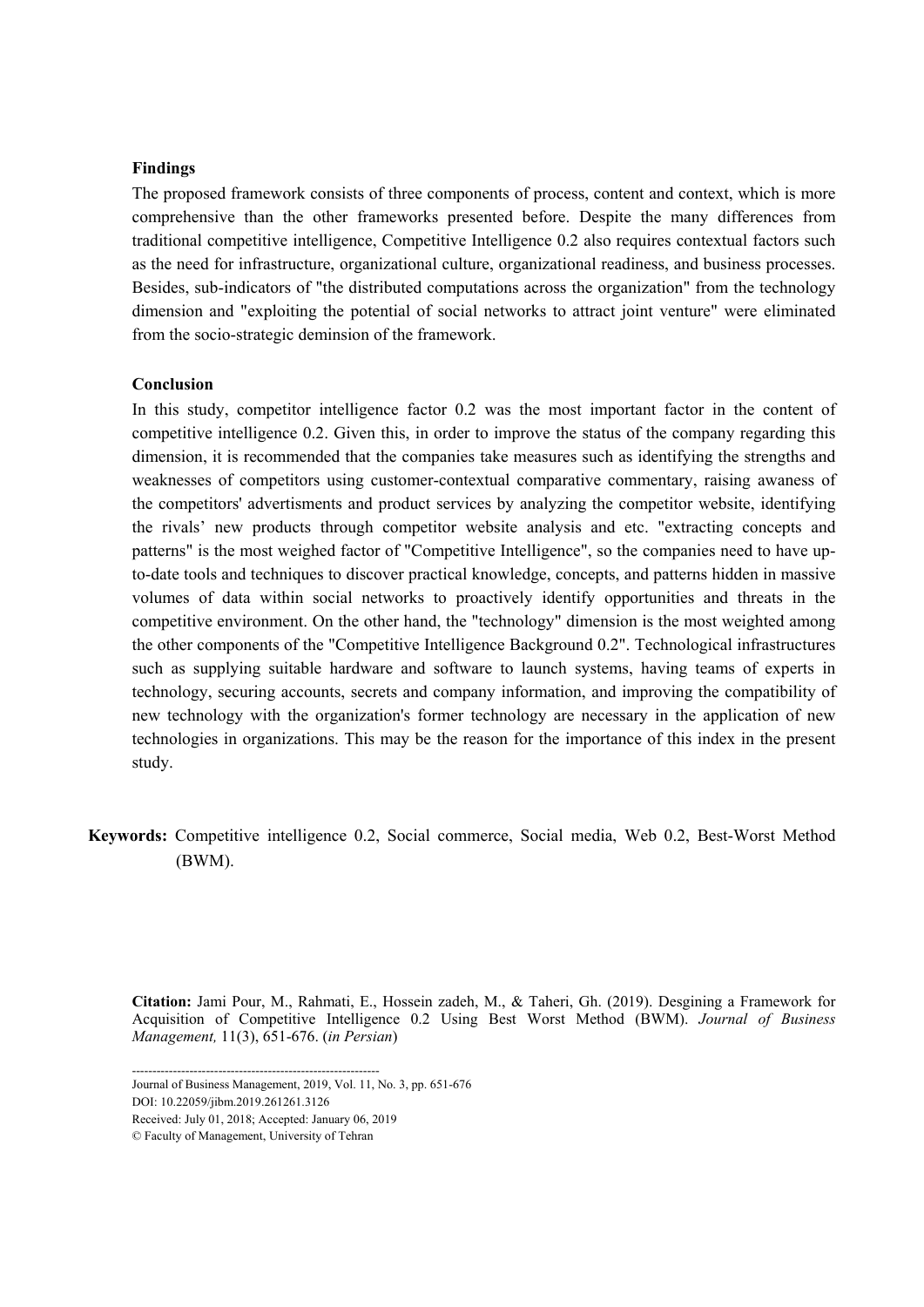





# **طراحي چارچوب كسب هوشمندي رقابتي 2/0 با بهرهگيري از روش بهترين ـ بدترين (BWM (**

#### **مونا جاميپور**

\* نويسنده مسئول، استاديار، گروه مديريت، دانشكده مديريت، دانشگاه حضرت معصومه (س)، قم، ايران. رايانامه: ir.ac.ut@monajami

#### **الهام رحمتي**

كارشناس ارشد، گروه مديريت بازاريابي، دانشگاه حضرت معصومه (س)، قم، ايران. رايانامه: com.yahoo@elh01elh

#### **مهناز حسين زاده**

استاديار، گروه مديريت صنعتي، دانشكده مديريت، دانشگاه تهران، تهران، ايران. رايانامه: ir.ac.ut@mhosseinzadeh

#### **غزاله طاهري**

دانشجوي دكتري، گروه مديريت بازرگـاني، دانشـكده اقتصـاد، مـديريت و علـوم اداري، دانشـگاه سـمنان، سـمنان، ايـران. رايانامـه: ghazale\_thr@semnan.ac.ir

#### **چكيده**

**هدف:** ظهور تجارت اجتماعي و فناوريهاي وب 2/0 بهخصوص رسانههاي اجتمـاعي، شـكل جمـعآوري اطلاعـات و نحـوه كسـب هوشمندي رقابتي را تغيير داده است. هوشمندي كسبشده از اين محيط باعث شد مفهوم جديدي بهنام هوشمندي رقابتي 2/0 پديدار شود كه نحوه كسب آن از جهات بسياري با نوع قبلي آن تفاوت دارد. هدف اين پـژوهش طراحـي چـارچوبي بـراي كسـب ايـن نـوع هوشمندي، بر مبناي استفاده از ابزارهاي فناوري وب 2/0 و بهطور خاص رسانههاي اجتماعي است.

**روش:** بدين منظور، نخست با بررسي گسترده پيشينه تحقيق و با تشكيل گـروه كـانوني متشـكل از خبرگـان بازاريـابي و سـپس بـا نظرسنجي از متخصصان بيشتر، چارچوب نهايي شامل سه مؤلفـه اصـلي «فراينـد كسـب هوشـمندي رقـابتي 2/0»، «زمينـه كسـب هوشمندي رقابتي 2/0» و «محتواي كسب هوشمندي رقابتي 2/0» تدوين شد. سپس با استفاده از روش بهترين ـ بـدترين (BWM ( ابعاد و زيرشاخصهاي شناساييشده، توسط مديران بازاريابي و افرادي كه تجربه عملي داشتند، وزندهي و رتبهبندي شدهاند.

**يافتهها:** بر اساس يافتهها، 10 بعد مهم اين سه مقوله كه به تأييد گروه كانوني نيـز رسـيدهانـد، بـهترتيـب رتبـه عبـارتانـد از: بعـد هوشمندي رقبا 2/0؛ استخراج مفاهيم و الگوها؛ هوشمندي بازار 2/0؛ ارائه و ارزيابي هوشمندي رقابتي 2/0؛ برنامهريزي بـراي كسـب هوشمندي رقابتي 2/0؛ فرايندهاي كسبوكار؛ افراد؛ فنـاوري؛ نظـارت و جمـعآوري اطلاعـات از رسـانههـاي اجتمـاعي؛ هوشـمندي اجتماعي/ راهبردي 2/0 و هوشمندي فناوري .2/0

**نتيجهگيري:** مجموعهاي از ابعاد و مؤلفههاي بسيار مهم مدل هوشمندي رقابتي 2/0 شناسايي و از نظر اهميـت رتبـهبنـدي شـدند. شركتها براي ارزيابي برنامههاي هوشمندي رقابتي در عصر شبكههاي اجتماعي، ميتوانند از يافتههاي اين پژوهش اسـتفاده كننـد و بهعنوان اصول راهنماي كسب هوشمندي رقابتي از آن بهره ببرند.

**كليدواژهها:** هوشمندي رقابتي ،2/0 تجارت اجتماعي، وب ،2/0 رسانههاي اجتماعي، روش بهترين ـ بدترين (BWM(.

**استناد:** جاميپور، مونا؛ رحمتي، الهام؛ حسينزاده، مهناز؛ طاهري، غزاله (1398). طراحي چارچوب كسـب هوشـمندي رقـابتي 2/0بـا بهره گيري از روش بهترين ـ بدترين (BWM). *مديريت بازرگاني، ١٦(٣)، ۶۷۶-۶۷۶* 

> مديريت بازرگاني، ،1398 دوره ،11 شماره ،3 صص-651. 676 DOI: 10.22059/jibm.2019.261261.3126 دريافت: ،1397/04/10 پذيرش: 1397/10/16 © دانشكده مديريت دانشگاه تهران

----------------------------------------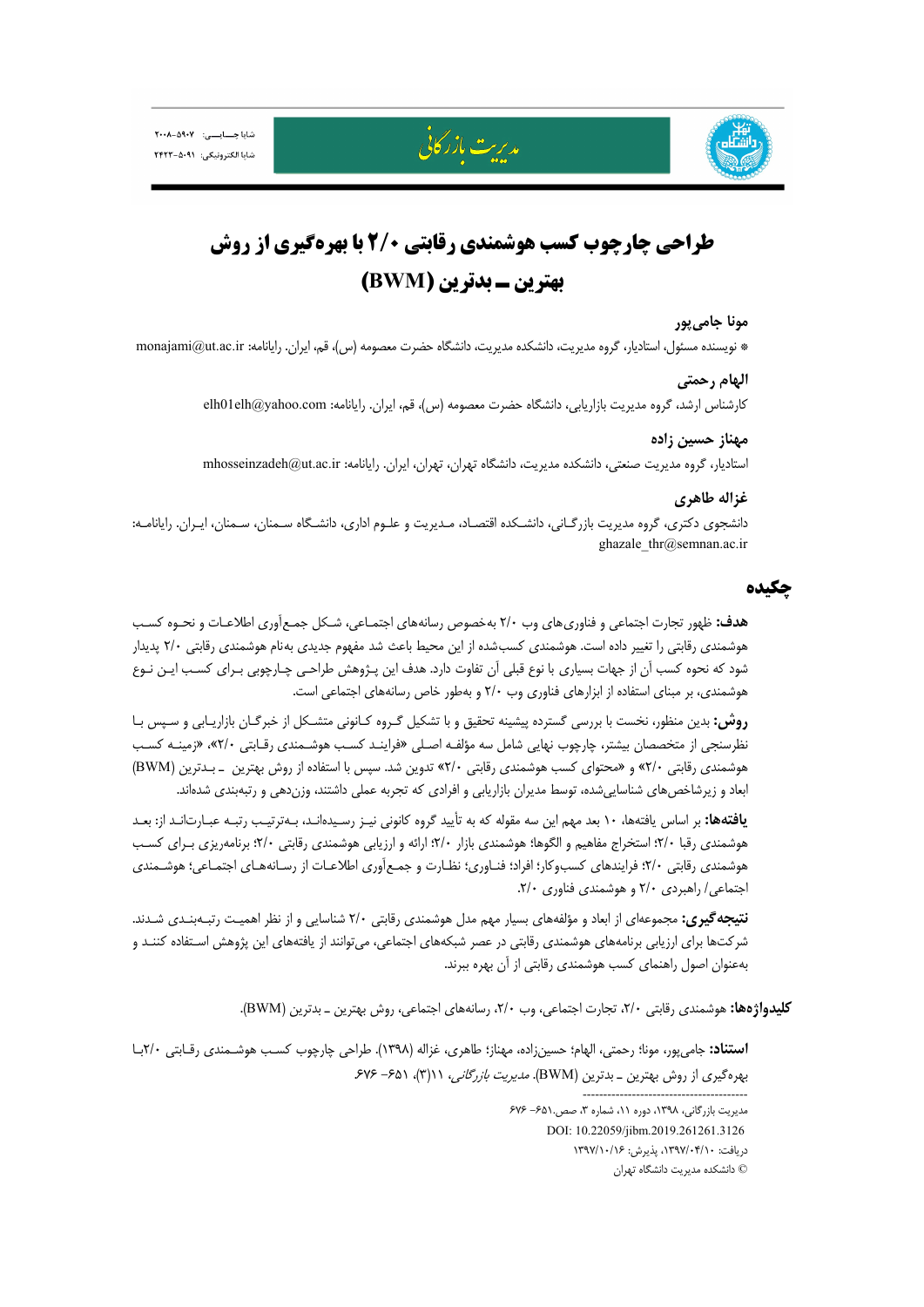#### **مقدمه**

هوشمندي رقابتي در شركتها، براي پيشبيني تغييـرات، بهبـود تطبيـقپـذيري بـا محـيط و كسـب آگـاهي از رفتـار و برنامههای رقبا، ابزاری راهبردی محسوب میشود (هاتاجا<sup>י</sup>، ۲۰۱۱ و گاریکا، گرانادوز و رومـرو<sup>۲</sup> ،۲۰۱۸). از جملـه دلایـل توجه شركتها به هوشمندي رقابتي، شناسايي زودهنگام فرصتها و تهديـدهاي رقـابتي (زو، زهـو و داسـگاپتا ً، ۲۰۱۸)، بهبود عملكرد (شي ، 2011)، تمركز بر نوآوري (گاريكا و همكاران، 2018)، پشتيباني فرايند تصميمگيـري راهبـردي (زو، <sup>4</sup> ليائو، لي و سانگ<sup>°</sup>، ۲۰۱۱ و اسدزاده و رحمان سرشت، ۲۰۱۵) و توليد دانـش كـاربردى در سـازمان (موانگـوا و فـورى ً ، 2018) است. سازمانها در هيچ دوره و زماني از كسب هوشمندي رقابتي غافل نبودهانـد، امـا امـروزه نحـوه كسـب ايـن هوشمندي تغيير كرده است (رايت، ايد و فليشر `، ٢٠٠٩). در گذشته منبع هوشمندي رقـابتي دادههـاي بـهدسـتآمـده از مجلات صنعت، روزنامهها، پايگاه دادههاي آنلاين، گزارشهاي دورهاي از مشتريان، رقبا و تأمين كنندگان بوده است (زو و همكاران، 2018). امروزه، دادههاي پوياي مبتني بر وب همچون گزارشهاي لحظـهاي بـازار، مقـالات خبـري آنلايـن و دادههاي مبتني بر رفتار مشتريان در شبكههاي اجتماعي منبع جديد هوشمندي رقابتي هستند (گاريكا و همكـاران، 2018 و زو و همكاران، 2018).

ظهور فناوري و ابزارهاي مبتني بر وب 2/0مانند رسانههاي اجتماعي، باعث تغيير مفهـوم هوشـمندي رقـابتي شـده است و مفهوم جديدي به نام هوشمندي رقابتي 2/0مطرح ميشود كه بر كسب اطلاعـات از ايـن فنـاوريهـا تأكيـد دارد 8 (دگرستدت ، 2016). هوشمندي رقابتي ،2/0 مفهوم جديدي از هوشمندي است كه با بهره گرفتن از ارتباطـات چنـد بـه چند و عميقتر، تعاملات گستردهتر با كاربران، محتواي توليدشده توسط كاربر و ساير قابليتهـاي موجـود در محـيط وب 2/0 به دست ميآيد. دستيابي و توسعه اين هوشمندي مستلزم تجزيه و تحليل رسانههاي اجتماعي و ساير فنـاوريهـاي مبتنی بر وب ۲/۰ است (کونیام`، ۲۰۱۳). این مفهوم جدید که هوشمندی رقابتی \_ اجتماعی نیز نامیـده مـیشـود، نشـان ميدهد چگونه ميتوان هوشمندي رقابتي را با استفاده از قابليتهاي رسانههاي اجتماعي از جملـه بـاز بـودن، مشـاركت، آزادي فردي، خودسازگاري، به اشتراكگذاري و ايجاد همكاري، بهبود بخشيد (دگرسـتدت، 2016 و دگرسـتدت، 2015). رسانههاي اجتماعي، براي گردآوري اطلاعات در رابطه با رفتار و احساسات مشـتريان، شـكايات آنهـا، رونـدهاي بـازار و كشف راهبردهای رقابتی رقبا، ابزار مناسبی هستند (ایتـانی، آگنیهـوتری و دینگــاس<sup>-`</sup>، ۲۰۱۷ و كـيم، ديـودی، ژانـگ و جینگ'<sup>۱</sup>، ۲۰۱۶) كه به افزايش مزاياي راهبردي در زمينه توليد درآمد، كاهش هزينه و اثربخشي مديريت منجر مي شـود (رضايي دولت آبادي، زينعلي و شكارچيزاده، 2011). سازمانها اين اطلاعات را از طريق رصد كردن پلتفرمهـاي متنـوع شبكه اجتماعي و تجزيه و تحليل دادههاي آنها به دست ميآورند (ايتاني و همكاران، 2017) كه بناي كسـب هوشـمندي رقابتي 2/0 در اين سازمانها است (دگرستدت، 2016). اين تجزيه و تحليل ميتواند براي به دست آوردن اطلاعات دست

- 
- 7. Wright, Eid & Fleisher 8. Degerstedt
- 
- 5. Xu, Liao, Li & Song 6. Maungwa & Fourie
	-
- 9. Quoniam 10. Itani, Agnihotri & Dingus

<sup>3.</sup> Xue, Zhou & Dasgupta 4. Shi

<sup>11.</sup> Kim, Dwivedi, Zhang & Jeong

<sup>1.</sup> Haataja 2. García, Granados & Romero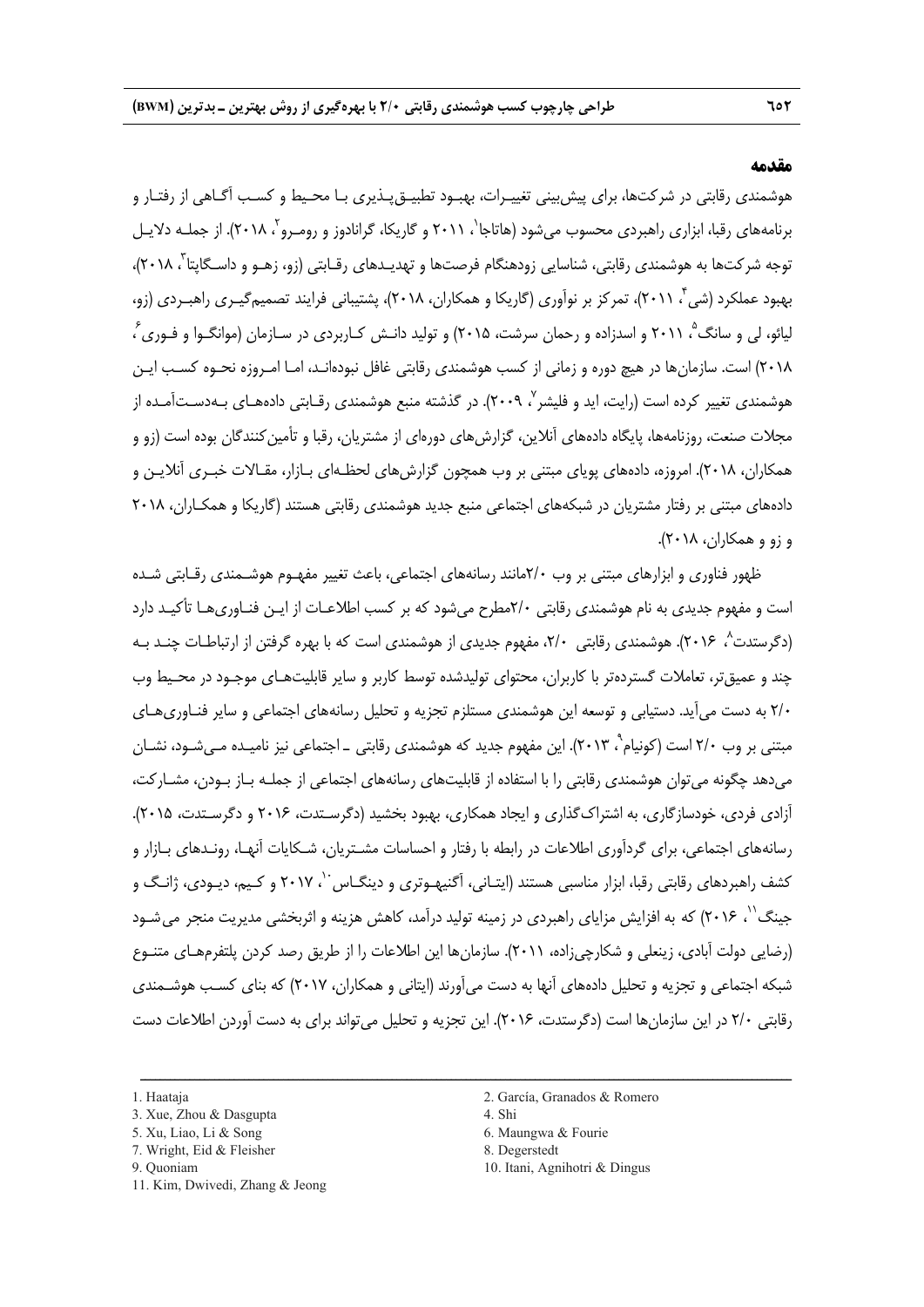اول، در رابطه با پذيرش بازار محصولات، خدمات شركت و بازار محصـول رقبـا كمـك كنـد (كـيم و همكـاران، 2016). تجزيه و تحليل رسانههاي اجتماعي براي اهدافي مثل تحقيقات بازار، استخدام، روابط عمومي و مديريت شهرت (كاپلان و هاينلين ٰ، ٢٠١١)، طراحي محصول (برانس َٰ، ٢٠٠٨) و ارتباطات تجارى (جانسن، ژانگ، سوبل و چوديورى ّ، ٢٠٠٩) نيز استفاده ميشود.

با توجه به مزاياي گفتهشده استفاده از هوشمندي رقابتي مبتني بر وب 2/0 در سازمانها بـه يـك ضـرورت تبـديل شده است، زيرا روند آتي كسبوكارها نيز بهسمت تجارت اجتماعي و رسانههاي اجتماعي در حال پيشـروي اسـت. طبـق ، 2018). <sup>4</sup> آمارهاي موجود، بيش از 42 درصد جمعيت جهان، كاربران فعال شبكههاي اجتماعي هستند (اسمارت اينسـايت اين آمار نشان ميدهد، جوامع مجازي يكي از قدرتمندترين ابزارهـاي بازاريـابي نـوين در دنيـا در نظـر گرفتـه شـدهانـد (دهدشتي شاهرخ و بهيار، 1397). رسانههاي اجتماعي با استفاده از قابليت توليد محتوا توسط كاربر قادر هستند از تجارب غني و هوش جمعي كاربران بهرهبرداري كنند (دگرستدت، ۲۰۱۵ و اوريلي °، ۲۰۰۷). محتواي توليدشـده توسـط كـاربران اطلاعات مؤثري درباره محصولات، بازارها، رقبا و تـأمين كننـدگان در فضـاي آنلايـن شـبكههـاي اجتمـاعي در اختيـار شركتها قرار ميدهد، از اين رو به يك منبع غني اطلاعات رقابتي تبديل شده است (كيم و همكاران، 2016). بنابراين با توجه به وجود اطلاعات غني در رسانههاي اجتماعي و ضرورت كسب هوشمندي رقـابتي از محـيط چنـين فنـاوريهـاي دادهمحوري، شركتها براي كسب هوشمندي رقابتي 2/0به چارچوبي نياز دارند تا اقدامات و اصول راهنما در اين حوزه را در اختيار آنها قرار دهد. عليرغم اهميت هوشمندي رقابتي 2/0 در ادبيات (ايتاني و همكاران، 2017؛ گاريكا و همكـاران، ۲۰۱۸ و زو و همكاران، ۲۰۱۸)، بيشتر مطالعات بر ابزارهاي كسب هوشمندي رقابتي چون متن كاوي (هي و زها<sup>ع</sup>، ۲۰۱۳ و زو و همكاران، ۲۰۱۸)، بصرىسازى (گاريكا و همكاران، ۲۰۱۸)، تحليل احساسـات<sup>٬</sup> (جئونـگ، لـون و لـي<sup>٬</sup>، ۲۰۱۷) و تحليل روابط (گائو، تانگ، وانگ و ين `، ٢٠١٨) تمركز داشتهاند و تاكنون چارچوب جـامع و كـاربردي كـه ابعـاد مختلـف كسب هوشمندي رقابتي 2/0را در بر گيرد مطرح نشده است. از اين رو، هدف پژوهش حاضـر طراحـي چـارچوب كسـب هوشمندي رقابتي 2/0 است كه به سازمانها در حفظ بقا و تداوم فعاليتها در چنين محيط رقابتي پويايي ياري ميرساند. با توجه به محدوديت بودجه در سازمانها و جامع بودن ابعاد ارائهشده در چارچوب مد نظر، در انتها تلاش ميشـود تـا بـا استفاده از ابزارهاي تصميمگيري چندشاخصه، به رتبهبندي و تعيين اهميت هر يك از ابعاد بـهمنظـور تعيـين اولويـت در سرمايهگذاري پرداخته شود.

#### **پيشينه نظري پژوهش**

**هوشمندي رقابتي**  هوشمندي رقابتي بهطور كلي فرايندي سيستماتيك و برنامهريزيشده، در راستاي جمعآوري، تجزيـه و تحليـل، توليـد و

ــــــــــــــــــــــــــــــــــــــــــــــــــــــــــــــــــــــــــــــــــــــــــــــــــــــــــــــــــــــــــــــــــــ

3. Jansen, Zhang, Sobel & Chowdury 4. www.Smart Insights.com

- 
- 9. Gao, Tang, Wang & Yin
- 
- 
- 5. O'Reilly 6. Hu & Zhu
- 7. Sentiment analysis 8. Jeong, Yoon & Lee

<sup>1.</sup> Kaplan & Haenlein 2. Bruns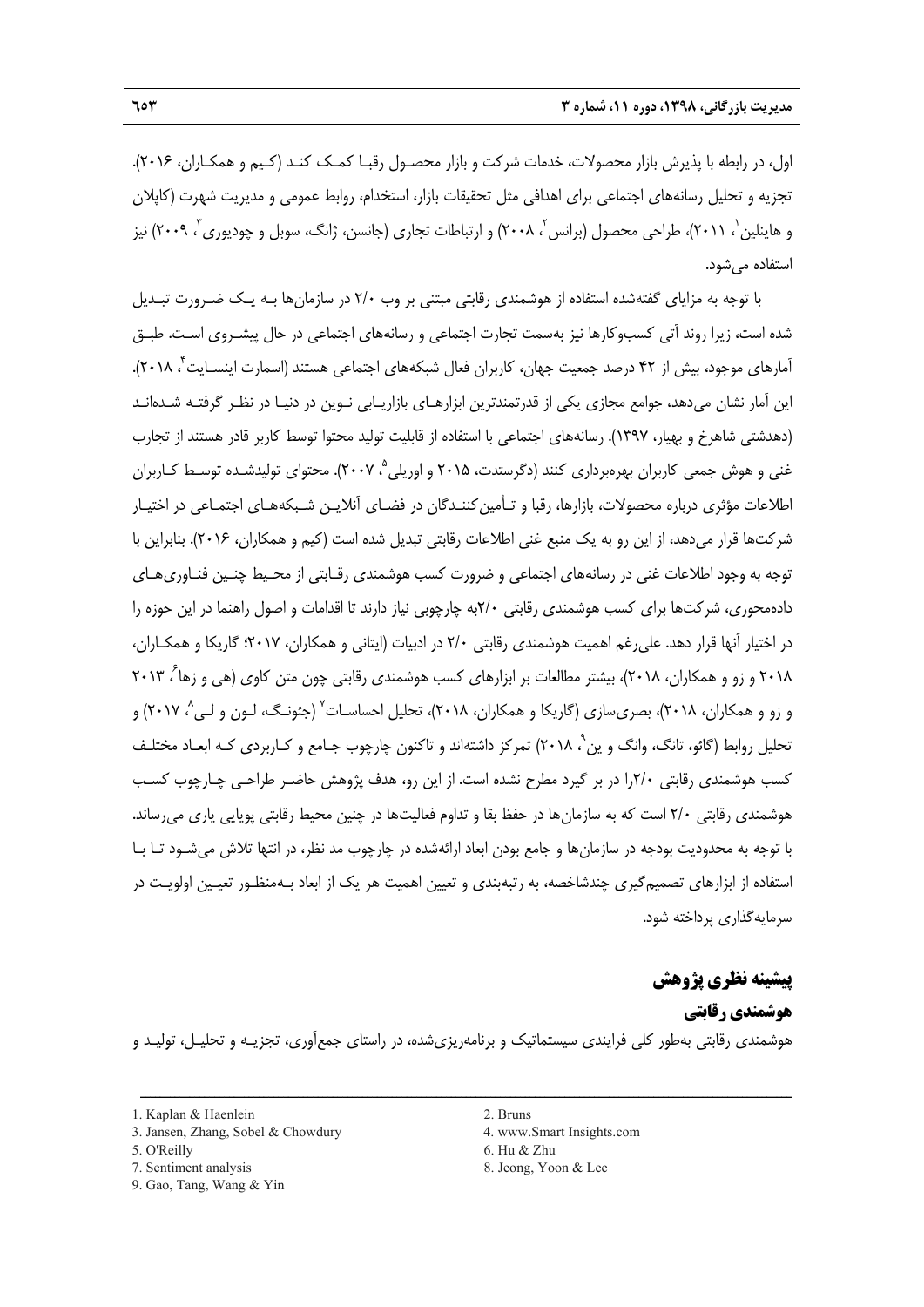انتشار اطلاعات دقيق، مرتبط، بهموقع و عملياي است كه در رابطه بـا مشـتريان، رقبـا، شـركا، بازارهـا و سـاير عوامـل محيطي به دست ميآيد. هدف از آن ارزيابي و نظارت بر محيط خارجي، ارائـه سـيگنالهـاي هشـدار اوليـه و حمايـت از تصميمگيرندگان در تصميمگيري راهبردي و تاكتيكي تعريف شده است (كولاكوگلو`، ۲۰۱۱). تعاريف هوشمندي رقـابتي در جدول 1 بيان شده است.

| تعاريف                                                                                                  | منبع                            |
|---------------------------------------------------------------------------------------------------------|---------------------------------|
| هوشمندی رقابتی فرایندی است که در آن، سازمان، اطلاعاتی در رابطه با رقبا و محیط رقابتی جمعآوری می کند تـا | رايت و همكاران                  |
| از آنها با هدف بهبود عملکرد، در تصمیمگیری و برنامهریزی فرایندهای خود استفاده کند.                       | $(\mathbf{r} \cdot \mathbf{q})$ |
| هوشمندی رقابتی شامل دو مفهوم هوشمندی و رقابت است. رقابت به روند رقابت بین حـداقل دو نفـر از گـروههـا،   | کوزقلو، رز و اکوماس ٰ           |
| تیمها، سازمانها و کسبوکارها اشاره داشته و هوشمندی به قابلیت شرکتها برای پیش بینی تغییر طی زمان اشـاره   | $(\mathbf{Y} \cdot \mathbf{Y})$ |
| دار د.                                                                                                  |                                 |
| هوشمندی رقابتی ابزاری مفید برای تحلیل راهبردی است. زیرا اطلاعات، دانش و هوشمندی را در سراسـر سـازمان    | فرناندز، کیوودو و               |
| فراهم، تجزیه، تحلیل و توزیع می کند.                                                                     | هيدالگو ّ (٢٠١٧)                |

**جدول .1 تعاريف هوشمندي رقابتي** 

با ظهور شرايط رقابتي، شركتها بهطور فزايندهاي از هوشمندي رقابتي بهعنوان ابزاري اساسي براي شناسايي اوليه فرصتها و تهديدهاي بالقوه از طريق جمعآوري، تجزيه و تحليل اطلاعات محيطـي اسـتفاده مـيكننـد (زو و همكـاران، 2011). شركتها به كسب هوشمندي رقابتي نياز دارند، زيرا به آنها كمك ميكند تا از رفتار و برنامههاي رقباي خود آگاه باشند (هاتاجا، 2011). محققان معتقدند بهرهگيري از هوشمندي رقابتي در سازمان مزيـتهـايي بـههمـراه دارد. از جملـه افزايش درجه اطمينان از تصميمهاي راهبردي، افزايش دانش بازار، بهبود كيفيت محصول و خدمت در مقايسـه بـا رقبـا، افزايش توان سازمان براي انطباق با تغييرات محيط، افزايش رقابت سازمان، پيشبيني با سطح بالايي از اعتماد در رابطـه با تحولات محيط كسبوكار، اقدامات رقبا، ارائه پشتيباني بهتر براي فرايند تصميمگيري راهبردي، رضايت بخشـيدن بـه نيازهاي اطلاعاتي تصميمگيري و حل مسئله و طراحي راهبـردهـاي بازاريـابي (رايـت و همكـاران، 2009 و پلتـونيمي و ويوري ً، ۲۰۰۸).

روشهاي طبقهبندي منابع هوشمندي رقابتي، شامل منابع اوليه و منابع ثانويه است (برگرون و هيلر <sup>م</sup>، ٢٠٠٩). منابع اوليه شامل مشاهدات مستقيم، مشاركت در نمايشگاههاي تجاري يا سمينارها و شبكههاي اطلاعاتي انساني (نير ، ۲۰۱۰) و منابع دادههاي ثانويه، شامل پايگاه دادههاي آنلاين و ساير منـابع اينترنتـي، مجـلات و اسـناد داخلـي شـركت هسـتند (برگرون و هيلر، 2002). رسانههاي اجتماعي در گروه منابع ثانويه طبقهبندي مـيشـوند. اينترنـت بـهعنـوان يـك منبـع اطلاعات رقابتي، هم منبع مهم اطلاعات و هم وسيلهاي مقرون به صرفه براي به اشتراكگذاري و انتشار اطلاعات براي تصميمگيران است. صفحه اصلي شركت بـهطـور معمـول اطلاعـات مربـوط بـه خطـوط توليـد، محصـولات جـايگزين، محصولات مكمل و نوآوري را ارائه مي دهـد (گـراكنين، كـالاک و جووانوويـكـ٬ ۲۰۱۵). رسـانههـاي اجتمـاعي، بـراي

<sup>3.</sup> Fernández Arias, Quevedo Cano & Hidalgo Nuchera 4. Peltoniemi & Vuori

<sup>5.</sup> Bergeron & Hiller 6. Nair

<sup>7.</sup> Gračanin, Kalac & Jovanović

<sup>1.</sup> Colakoglu 2. Köseoglu, Ross & Okumus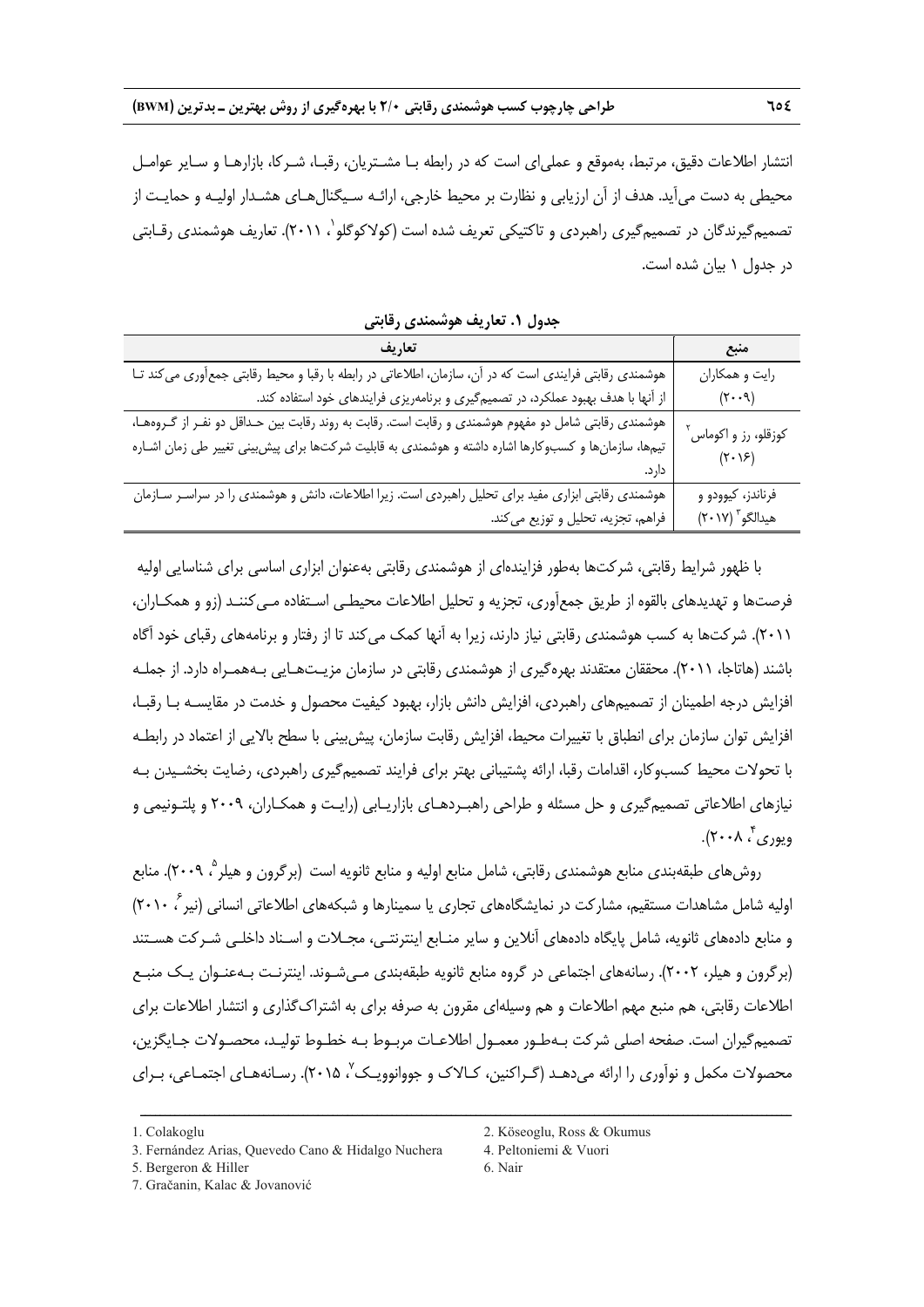**مديريت بازرگاني، ،1398 دوره ،11 شماره 3 655** 

هوشمندي رقابتي، منبعي خوب به حساب ميآيند. متخصصان هوشمندي رقابتي بسياري از اطلاعـات خـود را از طريـق توييتر، فيس بوک، وبلاگ ها و ساير برنامههاي کاربردي رسانههاي اجتماعي به دست مي آورند (ويوري `، ٢٠١١).

## **وب 2/0 و رسانههاي اجتماعي**

رسانههاي اجتماعي، يكي از برنامههاي كاربردي مبتني بر اينترنت است كه بر پايههاي ايـدئولوژيكي و فناورانـه وب 2/0 ساخته شده و اجازه ميدهد محتواي توليدشده كاربران، خلق و تبادل شود. با استفاده از اين برنامههـاي كـاربردي مـردم میتوانند به ایجاد، اشتراک گذاری و تبادل اطلاعات در جامعه مجازی بپردازند (انگای، تائو و مـون <sup>۲</sup>، ۲۰۱۵ و واندنایـدن، لمنز و والكنبرگ<sup>۳</sup>، ۲۰۱۶) و بهعنوان ابزارهاي تسهيل *ك*ننده فعاليتهاي درون و برونسـازماني، بـه مشـتريان و شـركاي تجاري براي توسعه محصولات مشترک (منگولد و فالدز بي ٢٠٠٩)، ايجاد اشتراک دانش، ايجاد عمليات مالي، راهبردهـاي بازاريابي براي مديريت برند و غيره خدمت رساني كنند (لاروچ، حبيبي و ليچارد °، ٢٠١٣). تعاريفي از رسانههـاي اجتمـاعي در جدول 2 گردآوري شده است.

**منبع تعريف** رسانههاي اجتماعي پلتفرمهايي هستند كه با درگير كردن كاربران در مشاركت، نظر دادن (كامنت) و ايجاد محتوا بهعنوانكوهن (٢٠١١) ابزاري براي ارتباط با ساير كاربران و عموم مردم، باعث تعامل در وب 2/0ميشوند.  $(7.14)$  جانكو $(7.14)$ رسانههاي اجتماعي يكي از ويژگيهاي خدمات بر پايه وب است كه اجازه ميدهد كاربران گرد هم بياينـد و بحـث كننـد، ارتباط برقرار كنند و در هر نوع تعامل اجتماعي شركت كنند. رسانههاي اجتماعي برنامههايي مبتني بر اينترنت هستند كه محتويات توليدشده توسط كاربر كه بهصورت آنلاين بايگـانيلائو $^{\wedge}$  (۲۰۱۷) يا اشتراكگذاري ميشوند را شامل ميشوند.

**جدول .2 تعاريف رسانههاي اجتماعي** 

نوآوريهاي فناوري مانند رسانههاي اجتماعي، سازمانها را غني كرده و كاربردها و قابليتهاي بسياري به سـازمان بخشيده است، از قبيل ايجاد مدلهاي كسبوكار جديد و تكنيكهاي بازاريابي، بهبود پيشبيني تقاضا، ايجاد شـيوههـاي مديريت جديد و شيوههاي يادگيري و افزايش نوآوري، اشتراك دانش، همكـاري و ارتبـاط (آرال، دلاروكـاس و گـادس 9 ، 2013). شركتها نيز بهطور مداوم به ابزارهاي مديريت رسانههاي اجتمـاعي بـراي درك بيـنش برنـد در بـين كـاربران، تشخيص موضوعات مورد علاقه و نظارت بر رقباي خود متكي هستند (فن و گوردن ``، ۲۰۱۴).

## **مفهوم هوشمندي رقابتي 2/0و اهميت آن براي كسبوكار**

مفهوم هوشمندي رقابتي با پسوند ،2/0 يكي از مفاهيم نوظهور در حوزه وب 2/0و رسانههاي اجتماعي است. اين مفهـوم بر اين دلالت دارد كه در بستر تجارت اجتماعي و با ظهـور وب 2/0 و ابزارهـاي مبتنـي بـر وب 2/0 ماننـد رسـانههـاي

- 9. Aral, Dellarocas & Godes 10. Fan & Gordon
- 1. Vuori 2. Ngai, Tao & Moon
	-
	-
	-

<sup>3.</sup> Van den Eijnden, Lemmens & Valkenburg 4. Mangold & Faulds

<sup>5.</sup> Laroche, Habibi & Richard 6. Cohen

<sup>7.</sup> Junco 8. Lau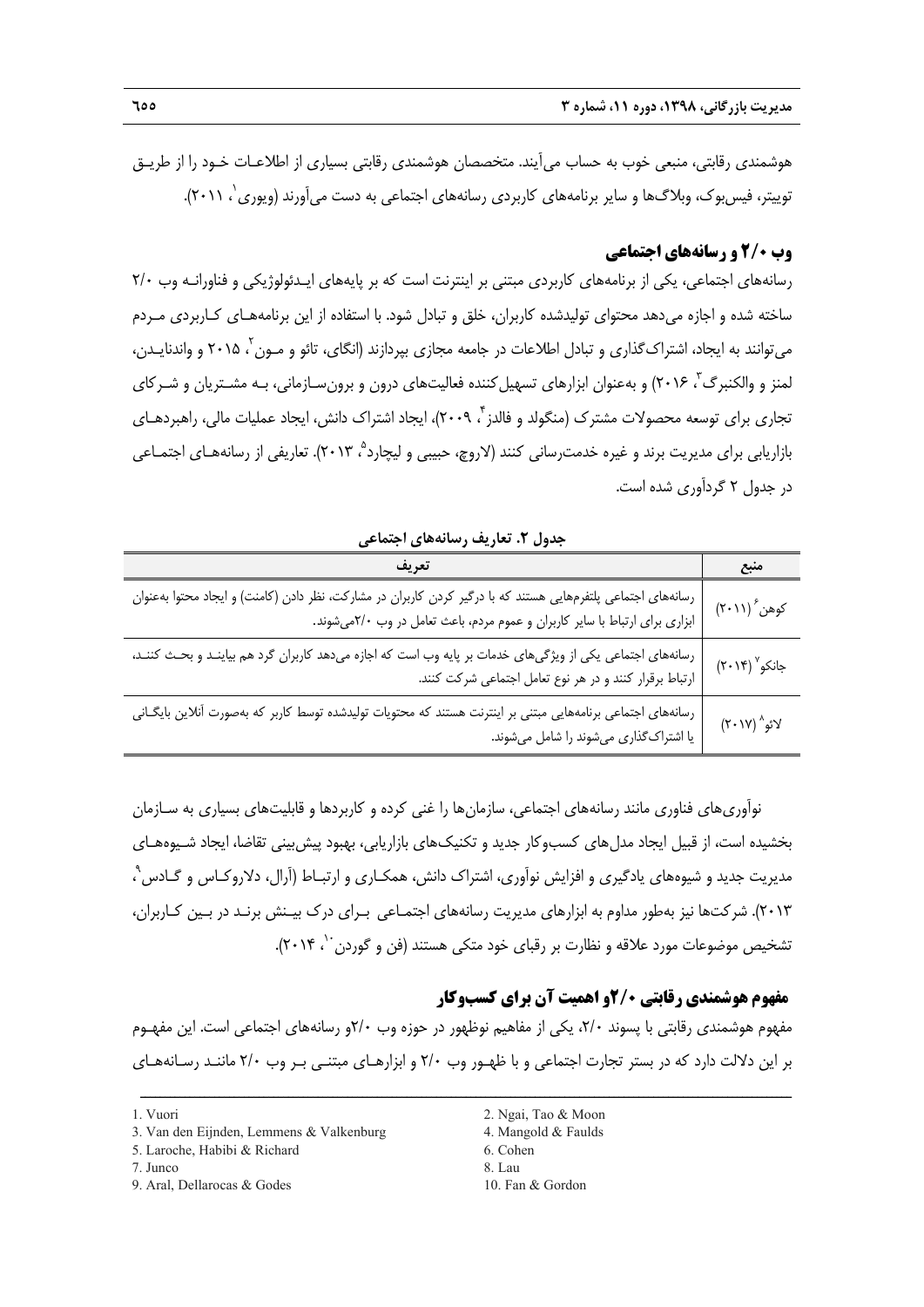اجتماعي، شركتها نميتوانند براي انجام تصميمگيريها فقط به صلاحيت و شايستگي خود محدود باشند، بلكه به كسب دانش از اين محيط نياز دارند (كونيام، 2013). اين هوشمندي در قالب هوشمندي رقابتي اجتمـاعي، بـراي نخسـتين بـار توسط دگرستدت (2015) معرفي شده است. از ديدگاه هوشمندي رقابتي اجتماعي، فرايند هوشـمندي رقـابتي تركيبـي از روشي براي جمعاَوري اطلاعات و تجزيه و تحليلي براي پشــتيباني تصــميمگيـري راهبـردي اسـت (مـورفي`، ۲۰۱۶) و بهعنوان يک فرايند يادگيرى مبتنى بر انجمنهاى اجتماعى محسوب مىشود (برندى و الکجائر <sup>۲</sup>، ۲۰۰۹). همچنين روشى براي حمايت از تصميمگيري در سازمان هاي شبكهاي است (گري و ونـدروال <sup>۲</sup> ۲۰۱۴) كـه حمايـت از تصــميمگيـري از طريق استفاده از فناوري اطلاعات اجتماعي و همچنين مشاركت و ساخت شبكهها صورت مي گيرد (لي و برنف ٌ، ٢٠١١). از اين رو رسانههاي اجتماعي از طريق قابليتهاي فراوان خود ميتوانند در كسب هوشمندي رقابتي 2/0بسـيار تأثيرگـذار باشند. دادههاي كسبشده از طريق رسانههاي اجتماعي با دادههاي معمولي متفاوت است. براي مثال رسانههاي اجتماعي نظرهاي كلي كاربران را درباره هر جنبهاي از زندگي در بر ميگيرند. محتواي رسانههاي اجتماعي با متا دادههايي دربـاره ويژگيهاي مختلف مانند كاربر، مكان، زمان و غيره سر و كار دارد. بدون شك، فرصت قابل توجهي براي بهرهبـرداري از اطلاعات موجود در رسانههاي اجتماعي وجود دارد (فورنير و اوري<sup>م</sup> ۲۰۱۱). در نتيجه، مقدار زيـادي محتـواي توليدشـده توسط كاربر در سايتهاي رسانههاي اجتماعي در دسترس است (انگاي و همكاران، 2015) و فرصـتهـا و چـالشهـاي بيسابقهاي به سازمانها ارائه ميدهد، زيرا آنها از نظرها، ديدگاهها و گفتوگوهاي ميليونها كاربر خود استفاده مـيكننـد (هي، ژا و لي ´، ٢٠١٣). هاتاجا (٢٠١١) هفت دسته از منابع رسانههاي اجتماعي شامل وبلاگـها، انجمن هـاي گفـتوگـو، ميكروبلاگها، سايتهاي شبكههاي اجتماعي، بحثهاي خبري، سايتهاي به اشتراكگـذاري رسـانه و وبسـايتهـاي مشاركتي را براي استفاده شركتها در راستاي كسب اطلاعات مطرح كرده است. هدف كلي تحقيقات هوشمندي رقـابتي 2/0 اين است كه چگونه ميتوان شكلهاي جديد شـبكههـاي اجتمـاعي مبتنـي بـر فنـاوري اجتمـاعي را بـراي كسـب هوشمندي رقابتي بهكار گرفت و برعكس چگونه هوشمندي رقابتي بايد با سازمانهاي اجتمـاعي سـازگار شـود. بـهطـور خاص، چارچوب مفهومي هوشمندي رقابتي اجتماعي تأكيد مـي كنـد كـه بـهمنظـور اسـتفاده از فنـاوري.هـاي اجتمـاعي، سازمانها و شركتها بايد هم فناوري و هم روش هاي كار خود را تغيير دهند (ليبويتز ٬ ۲۰۰۶).

## **پيشينه تجربي پژوهش**

پژوهشگران بسياري به استفاده از رسانههاي اجتماعي در كسب هوشمندي رقابتي، از زمان ظهور مفهوم وب ،2/0 توجـه کر دهاند. هار پسون، متاير و سارازين^ (٢٠١٢) در پژوهشي تحت عنوان «هوشمندي اجتماعي چگونه مي تواند تصميمها را هدايت كند» پنج بعد اصلي به نام ديناميك صنعت، چشمانداز رقابتي، رويداد آينده، فرصت/ اندازه بازار و بينش مشتري را بر اساس ابزار كسب اطلاعات از لحاظ سنتي و نوين (رسانههاي اجتماعي) مقايسه كرده و شاخصهاي هر ابـزار را ارائـه ميدهند. دگرستدت (2016) در مطالعه «ساخت هوشمندي رقابتي اجتماعي» مدلي براي هوشمندي رقابتي اجتمـاعي بـر

- 
- 5. Fournier & Avery 6. He, Zha & Li

<sup>3.</sup> Gray & Vander Wal 4. Li & Bernoff

<sup>1.</sup> Murphy 2. Brandi & Elkjaer

<sup>7.</sup> Liebowitz 8. Harrysson, Metayer & Sarrazin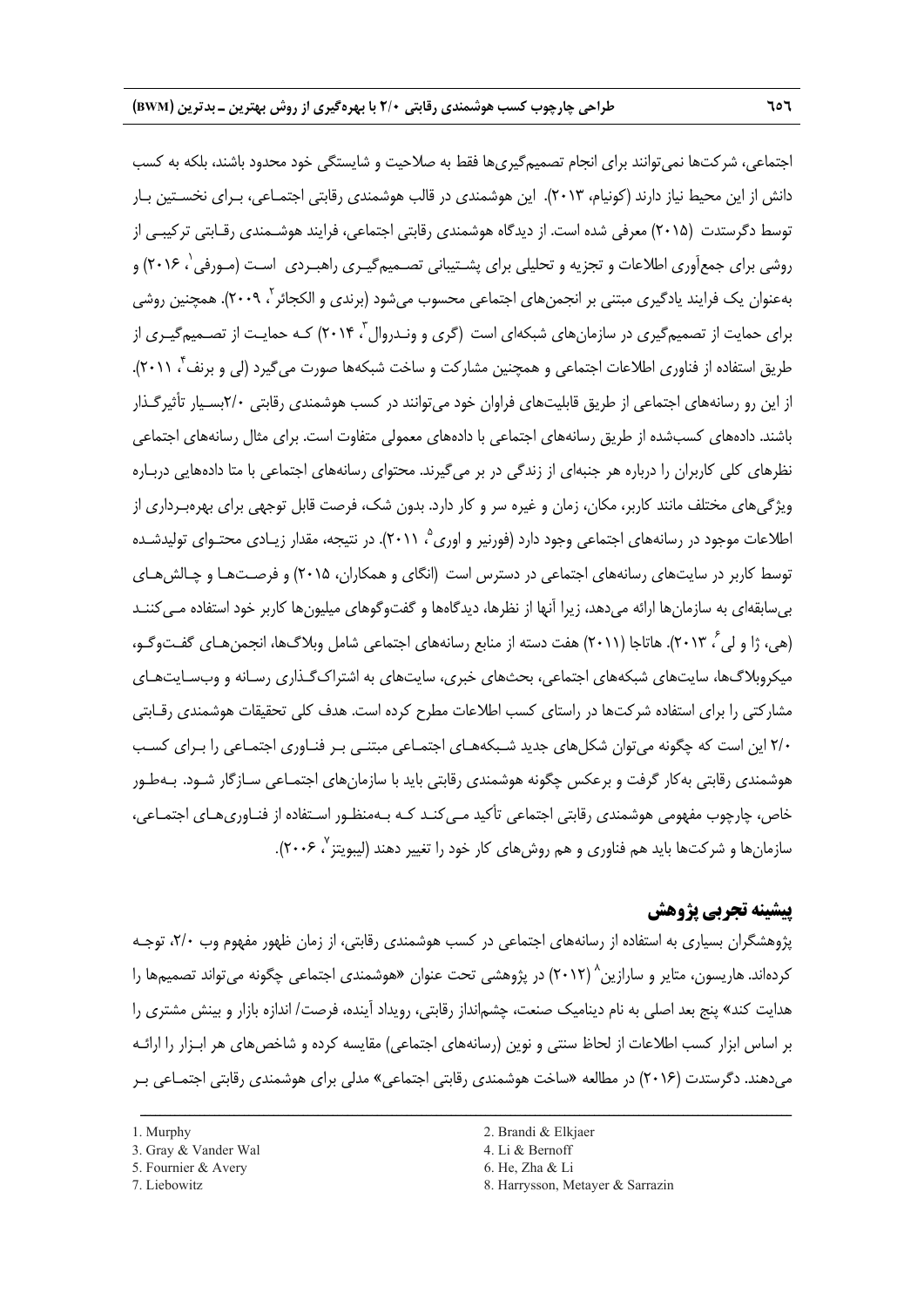مبناي محتوا، تيم، تعامل، عوامل كليدي، افراد و پشتيباني ارائـه داد. كـيم و همكـاران (2016) در تحقيـق «هوشـمندي رقابتي در رسانه اجتماعي توييتر: آيفون6 و گلكسي اس 5» با استفاده از روش مطالعه موردي چندگانه بـراي مقايسـه دو نوع گوشی هوشمند آزمايشی اكتشافی انجام دادند و از روش عقيدهكاوی` يا تحليل احساسات استفاده كردند. در مجمـوع 229.948 توييت بهمدت چهار ماه جمعآوري شد و تجزيه و تحليل حجم توييت نشان داد كه شـكاف قابـل ملاحظـهاي بين رهبر بازار و دنبالكننده بازار وجود دارد. دادههاي مربوط به قصد خريد نيز گردآوري شدند. علاوه بر اين، ديدگاههاي اجتماعی كاربران شكاف عملكرد فروش بين رقبا را توضيح میدهد. دگرستدت و هرمانسـون<sup>٬</sup> (۲۰۱۶) در پـژوهش خـود «حمايت جمعي از هوشمندي رقابتي ـ اجتماعي» طي مصاحبهاي با خبرگان، چهار الگوي هوشـمندي رقـابتي مشـاركتي استخراج كردهاند. اين الگوها عبارتاند از انتخاب اجتماعي، جنبه فردي/ جمعي، تعامل در زمان واقعي و توسعه همكاري. ساير مطالعات مربوط به هوشمندي رقابتي 2/0 در جدول3 بهطور خلاصه گردآوري شده است.

| جدوں ،. تختیفات پیشیں مرتبت با موسستی رتابتی ۱۱۰                                                                                                                                                                                                                                                                                                                                                 |                                                                                                |                                                                                                    |                                                                                         |                                          |  |
|--------------------------------------------------------------------------------------------------------------------------------------------------------------------------------------------------------------------------------------------------------------------------------------------------------------------------------------------------------------------------------------------------|------------------------------------------------------------------------------------------------|----------------------------------------------------------------------------------------------------|-----------------------------------------------------------------------------------------|------------------------------------------|--|
| يافتهها                                                                                                                                                                                                                                                                                                                                                                                          | روش پژوهش                                                                                      | جامعه و نمونه أماري                                                                                | عنوان پژوهش                                                                             | محققان /<br>سال                          |  |
| توسـعه چرخـه هوشــمندى رقــابتى شــبكه<br>اجتماعي كـه شـامل مراحـل برنامـهريـزي و<br>هدایت رسانههای اجتماعی بهعنوان بخشی از<br>سیستم هوشمندی رقابتی، جمعآوری دادهها و<br>اطلاعات از شبکههـای اجتمـاعی، اسـتخراج<br>هوشــمندى از دادههــاى شــبكه اجتمــاعى و<br>انتشار و ارزیابی هوشمندی شبکه اجتماعی                                                                                            | روش كيفيى، مصاحبه با<br>خبرگــان و مطالعــه مــوردي<br>برای پیادهسازی و تست<br>چرخه ارائه شده. | ١٣ نفر از خبرگـان در ۶<br>شركت شناسايى شدند.                                                       | رسانههاى اجتماعى بهعنوان<br>منبع هوشـمندی رقـابتی در<br>شركت داروسازى                   | هاتاجـ<br>(11.7)                         |  |
| طبقــهبنــدى دو نــوع هوشــمندى رقــابتى از<br>میکروبلاگها که شامل هوشمندی رقبا و<br>هوشمندی محیط رقابتی. هوشـمندی رقبـا از<br>طريق تحليل پروفايل، رويـدادها و ارتباطـات<br>آنها در میکروبلاگهـا و هوشـمندی محـیط<br>رقابتى از طريق تحليل اطلاعات منتشرشده<br>در میکروبلاگها در رابطه با محیط کـلان و<br>محيط كسبوكار است.                                                                       | مرور ادبيات                                                                                    | کامنت و لایک و<br>هشتگ های کاربران در<br>ميكروبلاگ ها                                              | چارچوب كسب هوشمندى<br>رقابتی از میکروبلاگها                                             | ژائو، وانگ و<br>ما (۲۰۱۵)                |  |
| چارچوب پیشنهادی آنها شـامل چهـار حیطـه<br>اصلي است: ١. حيطـه رفتـاري: مـدل نقـش،<br>مدل مراحل كارى و ارزش هاى رفتارى، ٢.<br>حيطه ساختاري: مدل ارتباطي، مدل فرايندي<br>و ارزش های ساختاری، ۳. حیطه موضوعات:<br>هماهنگی شبکه، تحلیـل همکـاری، تعامـل،<br>تفكر خلاقانه، ارتباطـات بصـرى و اطلاعـات<br>پيچيــده و ۴. حيطــه اطلاعــاتي: مــدل<br>ویژگیهای اجتماعی، مدل اطلاعـات و<br>ارزشهاي فناوري. | مطالعه اكتشافى با مصاحبه با<br>كارشناسان هوشمندى رقابتى                                        | مصاحبه با ۹ نفر از<br>خبرگــــــــــــــــــــــوزه<br>هوشـــمندي رقـــابتي در<br>سازمان های سوئدی | هوشمندى رقابتى اجتمـاعى:<br>زمینههای اجتماعی تکنیکی<br>و ارزش برای سازمان های<br>شبکهای | دگرستدت<br>$(\mathbf{r}\cdot\mathbf{v})$ |  |

|  | جدول ٣. تحقیقات پیشین مرتبط با هوشمندی رقابتی ٢/٠ |  |  |  |  |  |
|--|---------------------------------------------------|--|--|--|--|--|
|--|---------------------------------------------------|--|--|--|--|--|

<sup>3.</sup> Zhao, Wang & Ma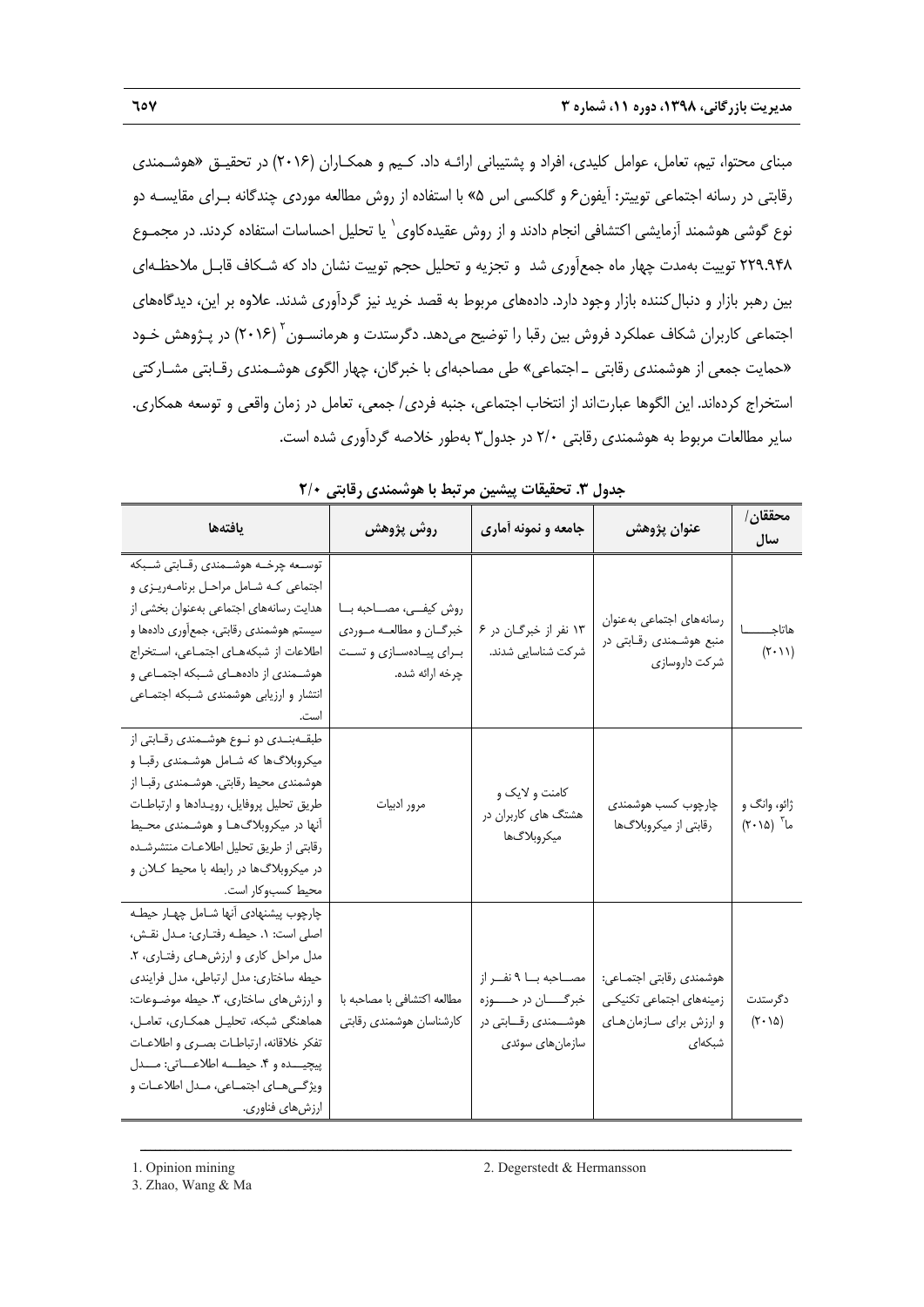| يافتهها                                                                                                                                                        | روش پژوهش                              | جامعه و نمونه<br>أماري                                                                                   | عنوان پژوهش                                                                                                                              | محققان/<br>سال                                                                           |
|----------------------------------------------------------------------------------------------------------------------------------------------------------------|----------------------------------------|----------------------------------------------------------------------------------------------------------|------------------------------------------------------------------------------------------------------------------------------------------|------------------------------------------------------------------------------------------|
| بـهكـارگيري رسـانه اجتمـاعي بـر گـرداّوري<br>هوشمندی رقابتی در فروشهای B2B تـأثیر<br>مثبت و معناداری دارد و هوشمندی رقابتی بر<br>رفتار فروش تطبيقي تأثير دارد. | پیمایش با استفاده از<br>ابزار پرسشiامه | فروشندگان حـوزه B2B<br>در کشورهای هند، چین،<br>روسیه، برزیل و آفریقای<br>جنوبى                           | استفاده از رسانه اجتمـاعی در<br>فـروش B2B و تـأثير أن بـر<br>هـــوش رقـــابتى و فــــروش<br>تطبیقـی: بـا نقـش تســهیلگر<br>گرایش یادگیری | ایتانی و<br>همكاران<br>$(\mathbf{Y}\cdot\mathbf{V})$                                     |
| موضوعات شناسـاييشـده در حـوزه قــانون و<br>سیاست، هنـر و سـرگرمی، علـم و فنـاوری،<br>حـــــوادث و تصــــــادفات، ورزش و متفرقـــــه<br>دستەبندى شدەاند.        | مدلسازی موضوعی ٔ                       | توئیتهای مطرحشده در<br>توئيتر در رابطه با وقـايع<br>مهم                                                  | خلاصهسازي وقايع بصري در<br>شبکههای اجتماعی با استفاده<br>از مدلسازی موضوعی                                                               | اسچيناس ،<br>پاپادوپولوس،<br>کمپاتسیارز و<br>میتکاس ٰ<br>$(\mathbf{r} \cdot \mathbf{r})$ |
| شناسایی ضعفها و قـوتهـای شـرکت در<br>كامنتها، مقايسه شركت با رقبا، شناسايي<br>قـوىتـرين رقبـا و شناسـايي ضـعفـهـا و<br>قوتهای رقبای شرکت آی بی ام.             | متن كاوي                               | كامنــتهــاى بازديــد<br>فيلمها در يوتيــوب در<br>رابطه با شرکت أی بـی<br>ام بین سال۱های ۲۰۰۶<br>تا ۲۰۱۳ | استخراج هوشمندى رقابتى از<br>رسانه اجتماعي: مورد مطالعـه<br>شرکت اً <i>ی</i> بی ام                                                       | زو و همکاران<br>$(\tau \cdot \Delta)$                                                    |
| ایجاد بصیرت در رابطه با دانشجویان، اسـاتید<br>و حوزههای تحقیقاتی هر گروه.                                                                                      | بصرىسازى                               | توئیتهای منتشرشده در<br>سال ۲۰۱۷ در رابطه با<br>مؤسسـات أموزشـى مـد                                      | هوشـــمندى رقـــابتى شـــبكه<br>اجتماعي: ارزيابي و بصرى<br>سازی از سازمان آموزش عالی                                                     | گاريکا و<br>همكاران<br>$(\mathbf{r}\cdot\mathbf{v})$                                     |

**ادامه جدول 3** 

با بررسي ادبيات ميتوان بيان كرد كه در اين حوزه نوظهور محدوديتهـايي وجـود دارد (زو و همكـاران، 2018) و اكثريت مطالعات از منبع اطلاعاتي محدود يا ابزارها و تكنيكهاي خاصي براي كسـب هوشـمندي رقـابتي 2/0 اسـتفاده كردهاند. برخي مطالعات كامنتهاي توييتر (اسچيناس و همكاران، 2015)، نظرهاي بازديد فيلم يوتيـوب (زو و همكـاران، ۲۰۱۸)، كامنت هاى فيس بوک (هى، تيان، چن و چانگ ،ّ ۲۰۱۶) يا ساير پلتفرمهاى رسانه اجتماعى را تحليل كردهانـد و هر يك، از روشهاي خاصي چون متنكاوي، تحليل عقيده، تحليل احساسات، مدلسـازي موضـوعي يـا تحليـل شـبكه اجتماعي براي هوشمندي رقـابتي 2/0بهـره گرفتـهانـد. برخـي پـژوهشهـا نيـز بـه توسـعه فراينـد هوشـمندي رقـابتي 2/0پرداختهاند و در اين مطالعات نيز مراحل چرخه هوشمندي رقابتي 2/0مطرح شـده (هاتاجـا، 2011) كـه مراحـل كلـي هوشمندي رقابتي 2/0 بهطور مفهومي ارائه شده است. با وجود اين، اهميت هوشمندي رقابتي 2/0سازمانها به چـارچوب جامع و همهجانبه از مؤلفههاي هوشمندي رقابتي 2/0 نياز دارند تا با بهرهگيري از آن مسير دستيابي و كسب هوشـمندي رقابتي از طريق رسانههاي اجتماعي تسهيل شود و به سازمانها در اتخاذ تصميمهاي راهبردي و رقابتي ياري رسـاند. بـا بررسيهاي صورتگرفته ميتوان دريافت كه هنوز هيچ مطالعهاي در راستاي كسب هوشمندي رقابتي 2/0براي اسـتفاده سازمانها و بهكارگيري اين رسانهها براي كسب آن، نقشه راه جامعي توسعه نداده است. از اين رو مهمترين دانشافزايـي پژوهش حاضر، ارائه چارچوبي جامع و كاربردي براي كسب هوشمندي رقابتي 2/0با در نظر گرفتن جنبههاي مختلـف آن

<sup>1.</sup> Schinas, Papadopoulos, Kompatsiaris & Mitkas

<sup>2.</sup> Topic modelling

<sup>3.</sup> He, Tian, Chen & Chong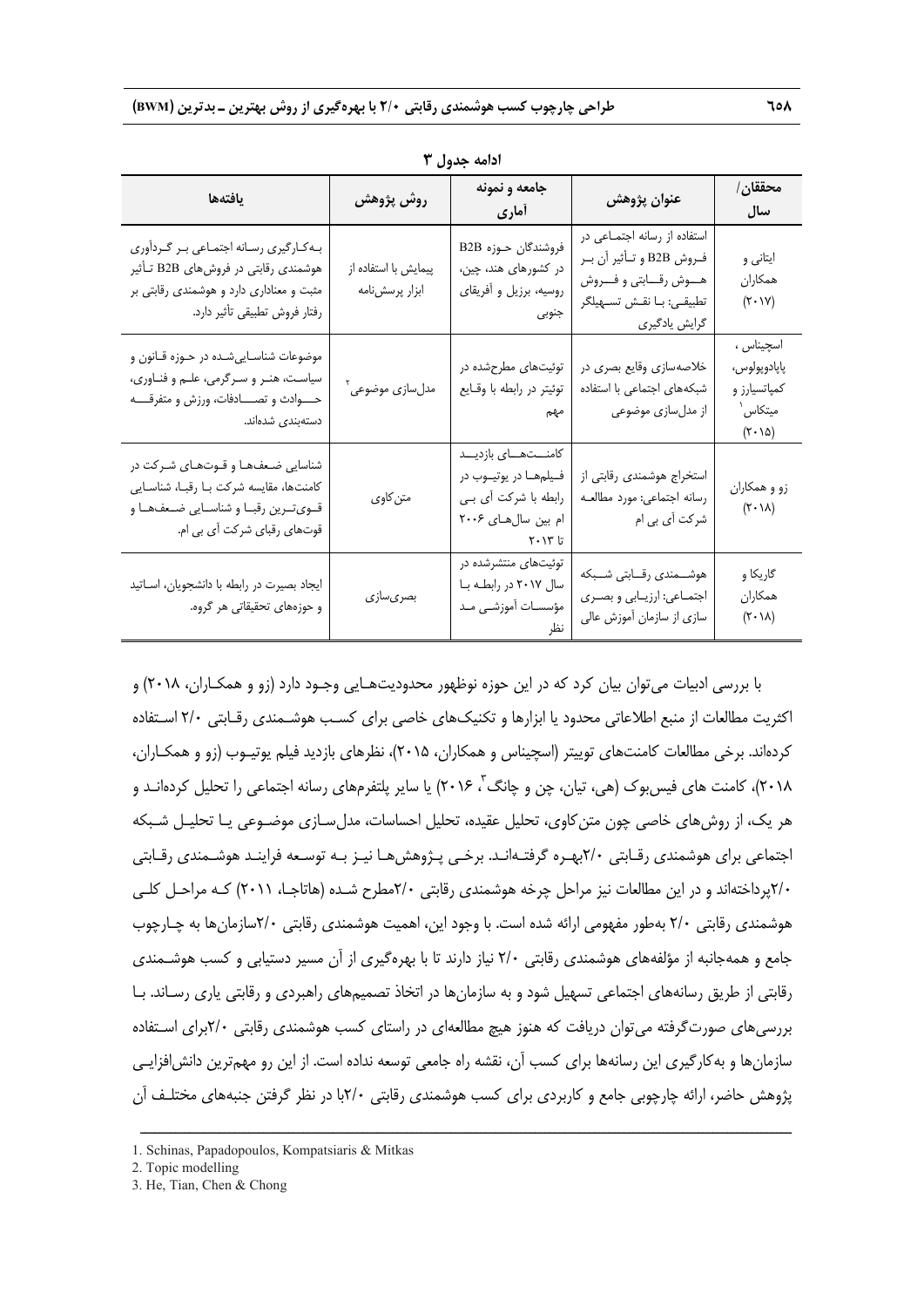است تا هم به سازمانها در ارزيابي وضعيت فعلي كسب هوشمندي رقابتي 2/0كمك كند و هم در تعيـين اقـدامات لازم براي بهبود كسب هوشمندي رقابتي 2/0با توجه به اولويت هر يك از اقدامات ياري رساند.

#### **روششناسي پژوهش**

اين پژوهش بهلحاظ هدف كاربردي و از نظر نحوه گردآوري اطلاعات از نوع توصيفي است. گردآوري اطلاعـات در ايـن پژوهش در چهار مرحله بهترتيب زير صورت گرفته است:

در اين پژوهش، بهمنظور طراحي چارچوب كسب هوشمندي رقابتي 2/0در مرحله نخست، ادبيات حوزه هوشـمندي رقابتي، رسانههاي اجتماعي و بهطور خاص هوشمندي رقابتي ،2/0 بررسـي جـامعي صـورت گرفـت و مقـولات، ابعـاد و شاخص هاي چارچوب كسب هوشمندي رقابتي ٢/٠شناسايي و استخراج شدند.

در مرحله دوم يك گروه كانوني متشكل از شـش متخصـص و صـاحبنظـر حـوزه بازاريـابي، هوشـمندي رقـابتي، هوشمندي كسبوكار و همچنين رسانههاي اجتماعي كه در حوزه مورد بررسي، داراي تجربه كاري يـا آكادميـك بـوده و كتاب، مقاله و پاياننامه مرتبط با حوزه پژوهش داشتند و همچنين حاضر به حضور در جلسه مشترك گروه كانوني بودنـد، براي فيلترينگ اوليه تشكيل شد تا مقولهها، ابعاد و شاخصهاي شناساييشده از ادبيـات مـورد بررسـي در صـورت لـزوم حذف يا اضافه شوند و در نهايت اين شاخصها طبقهبندي شوند. بدين طريق مفاهيم چارچوب پيشنهادي اوليـه در قالـب سه مؤلفه، 11 بعد و 84 شاخص ارائه شد.

در مرحله سوم تلاش شد، براي تأييد ابعاد و شاخصهاي مطرح شده در چارچوب يـا اضـافه شـدن ابعـاد جديـد، بـا استفاده از روش ميداني به ارائه پرسشنامه محققساخته، به خبرگان و صاحبنظراني پرداخته شود كه امكـان حضـور در گروه كانوني را نداشتند. معيار انتخاب افراد براي مشاركت در پژوهش در اين مرحله عبارت بودند از تجربه عملي و كاري بيش از سه سال در حوزه هوشمندي رقابتي بهطور عام و هوشمندي رقابتي ،2/0 دارا بودن حداقل دو مقاله علمـي معتبـر در حوزه هوشمندي رقابتي 2/0و حوزههاي مرتبط، سابقه تدريس بيش از سه سال در حوزه هوشـمندي رقـابتي و انجـام حداقل يك پاياننامه در اين حوزه. اين مرحله براي اطمينان بيشتر در رابطه با چارچوب طراحيشده صـورت گرفـت. بـه اين منظور پرسشنامهاي در قالب 84 پرسش درباره زيرشاخصهاي شناساييشده گام نخست طراحي شد. براي سـنجش پرسشهاي پرسشنامه در رابطه با وجود ابعاد و شاخصها در اين چارچوب از طيف ليكرت (خيلـي كـم تـا خيلـي زيـاد) استفاده شده است. مقدار آلفاي كرونباخ براي هر يك از مقولهها، ابعاد و شاخصهاي كسب هوشمندي رقابتي 2/0بيشـتر از مقدار 0/7 به دست آمده كه نشان ميدهد پرسشنامه از اعتبار كافي برخـوردار اسـت. در مجمـوع 40 پرسـشنامـه از طريق ايميل دريافت شد.

در نهايت، در مرحله چهارم تلاش شد تا با توجه به محدوديت بودجه سازمانهاي بـراي سـرمايهگـذاري در تمـامي ابعاد جامع چارچوب پيشنهادي به يك ميزان، به تعيين اهميت ابعاد و زيرابعاد شناساييشده براي تعيين اولويت در سرمايه گذاري پرداخته شود. با توجه به نياز به تجربه و دانش كافي بهمنظور انجام چنين رتبهبندي بـه نظـر خبرگـان بـهمعنـاي واقعي در اين حوزه نياز بود و با توجه به محدود بودن تعداد خبرگان و ماهيت خبرهمحور بودن روشهـاي تصـميمگيـري چندشاخصه استفاده از روشهاي اين حوزه بدين منظور مناسب به نظر ميرسـيد و از بـين روشهـاي ايـن حـوزه روش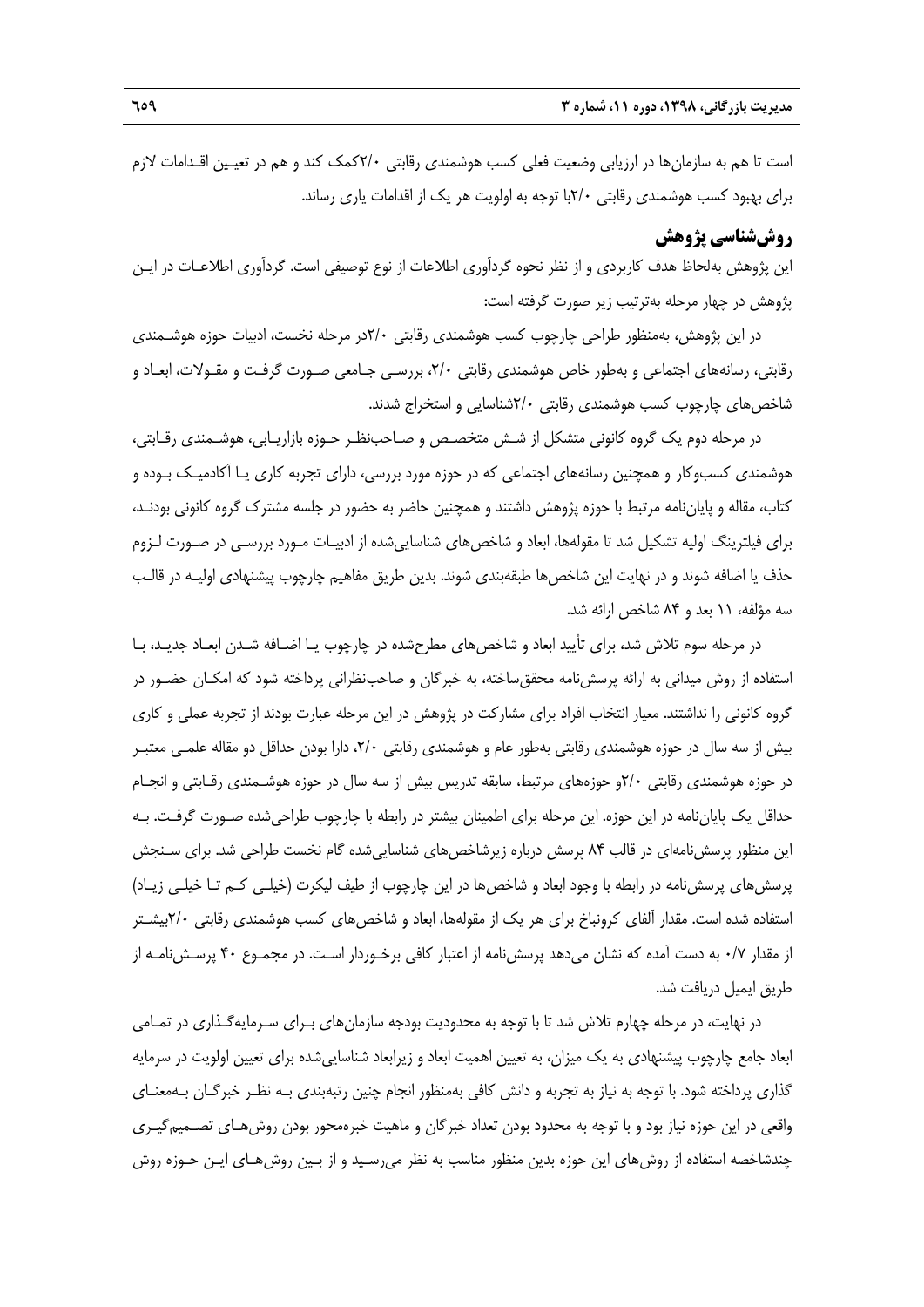بهترين ـ بدترين (BWM (براي اين رتبهبندي انتخاب شد. منطق انتخاب BWM ايـن اسـت كـه ايـن روش بـهجـاي مقايسه زوجي تمامي شاخصها با يكديگر فقط به مقايسه زوجي بهترين و بدترين شاخص با بقيه شاخصها مـيپـردازد. بنابراين اين روش در مقايسه با ساير روشهاي تصميمگيري چندشاخصه كه از ماتريسهاي مقايسه زوجي كامل استفاده ميكنند دو مزيت عمده دارد: به تعداد مقايسات زوجي بسيار كمتـري نيـاز دارد و بـراي تصـميمگيـري نهـايي، در نتـايج ادغامشده سازگاري بيشتري دارد.

از آنجا كه تعداد ابعاد شناساييشده در اين پژوهش در مقايسه با معيارهاي روشهاي چندشاخصه زياد اسـت، تعـداد مقايسههاي زوجي بسيار افزايش مييابد و بنابراين اسـتفاده از روش BWM تعـداد مقايسـات زوجـي و بنـابراين حجـم محاسبات را بسيار كاهش ميدهد و در نتيجه ناسازگاري در مقايسات نيز بسيار تقليل مـييابـد. از ايـن رو انتخـاب روش BWM با توجه به شرايط شاخصهاي موجود بسيار مناسب بـه نظـر مـيرسـد. بـراي اولويـتبنـدي مقولـههـا، ابعـاد و زيرشاخصهاي شناساييشده، پرسشنامه استاندارد روش BWM طراحي و در اختيار هشت نفر از مديران و كارشناسـان حوزه بازاريابي و رسانههاي اجتماعي كه در اين حوزه تجربه عملي داشتند، قرار گرفت تا با توجه بـه تجربـه عملـي آنهـا اولويت و وزن مقولهها، ابعاد و زيرشاخصهاي شناساييشده مشخص شود.

#### **روش بهترين ـ بدترين (BWM (**

روش BWM نخستين بار توسط رضايي ` (٢٠١۵) براي حل مسائلي تصميمگيري چندشاخصه توسـعه يافـت. ايـن روش تاكنون در مطالعات بسياري در دنياي واقعي از جمله در زمينه فناوري تبـديل ترموشـيميايي زيسـتتـوده (كـا، كامـپ و رضايي <sup>7</sup>، ٢٠١٧)، عوامل مؤثر بر پايداري زنجيره تأمين انرژي (احمد، رضايي، صدقياني و طوسزي <sup>7</sup>، ٢٠١٧)، ارزيابي موانع کارايی انرژی در ساختمان (گوپتا، آنند و گوپتا<sup>۲</sup>، ۲۰۱۷) و انتخاب تأمين *ک*ننده (رضايی، نيسپلينگ، سـاركيس و تواضـعی <sup>۹</sup> ، 2016) با موفقيت بهكار گرفته شده است. مراحل روش BWM عبارتاند از:

- ۰۱ شناسايي مجموعهاي از شاخص هاي تصميم گيري كه بهصورت {C١, C٢, …, Cn} تعريف مي شود.
- .2 تعيين بهترين (مهمترين) و بدترين (كماهميتترين) شاخص كه بهترتيب با CB و CW نشان داده ميشود.
- .3 تعيين اهميت نسبي بهترين شاخص در مقايسه با ساير شاخصها با استفاده از نظر متخصصان و تشـكيل بـردار ܣ بهصورت رابطه .1

$$
A_B = (a_{B_1}, a_{B_2}, ..., a_{B_n})
$$
\n<sup>(1)</sup>

بهطوري كه  $a_{\rm B_1}$ اهميت نسبي بهترين شاخص در مقايسه با شاخص إام را نشان مي دهد.

.4 تعيين اهميت نسبي كليه شاخصها در مقايسه با بدترين شاخص با استفاده از نظر متخصصان و تشكيل بـردار A بهصورت رابطه .2

<sup>1.</sup> Rezaei

<sup>2.</sup> Kaa, Kamp & Rezaei

<sup>3.</sup> Ahmad, Rezaei, Sadaghiani & Tavasszy

<sup>4.</sup> Gupta, Anand & Gupta

<sup>5.</sup> Rezaei, Nispeling, Sarkis & Tavasszy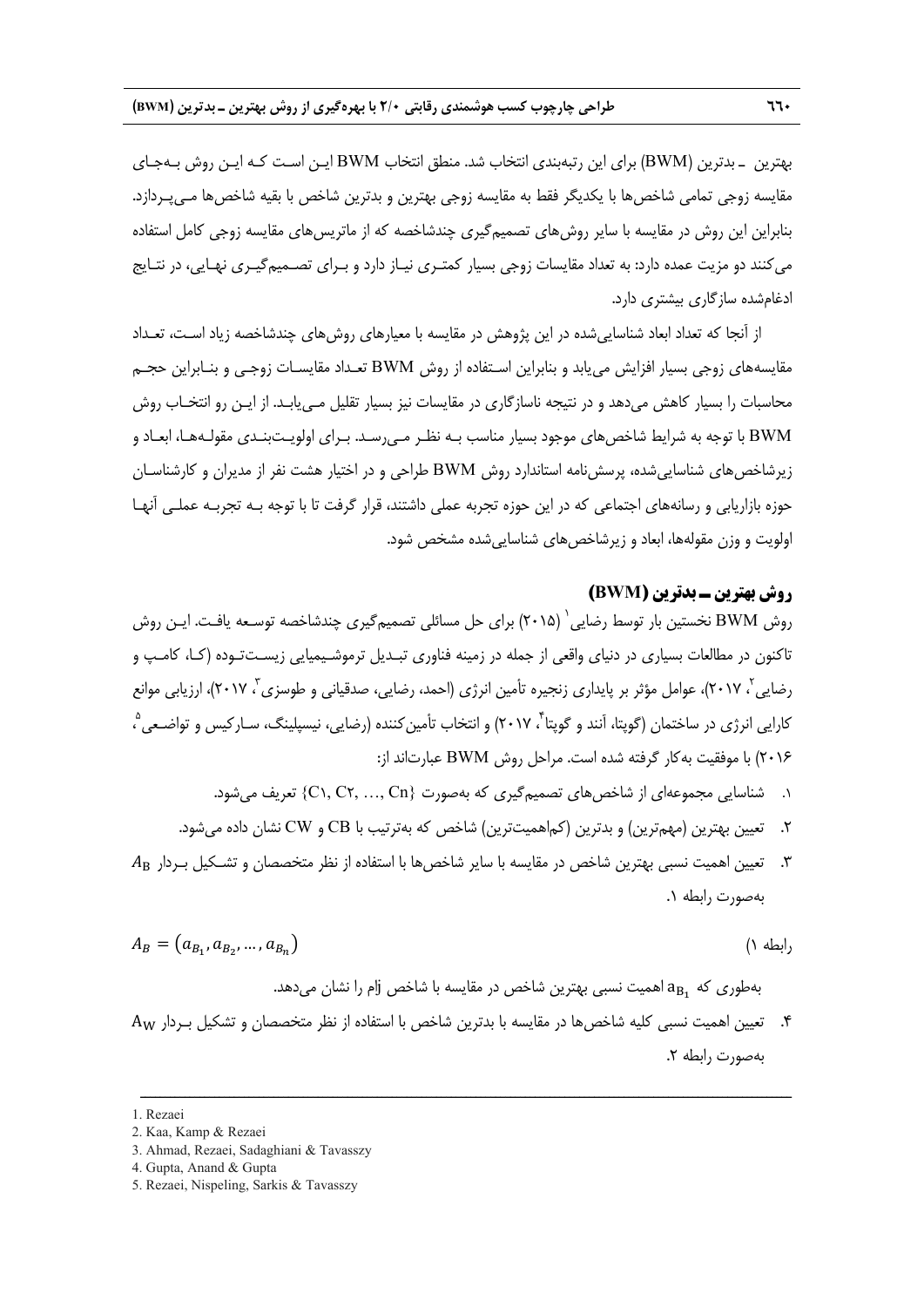$$
A_W = (a_{1w}, a_{2w}, ..., a_{nw})
$$
 (7)

بهطوري كه  $a_{jw}$  اهميت نسبي شاخص jأم در مقايسه با بدترين شاخص را نشان ميدهد.

ه. محاسبه اوزان بهينه بهطوري كـه مـاكزيمم قـدر مطلـق مقـادير  $|W_{\rm B}/W_{I}-{\rm a}_{\rm B}|$  و  $|W_{\rm i}/W_{\rm w}-{\rm a}_{\rm jW}|$  بـهازاي تمامي مقادير j حداقل شود. با در نظر گرفتن محدوديت مربوط به غيرمنفي بودن اوزان و برابر بـا 1 بـودن مجمـوع اوزان، مسئله رابطه 3 حاصل ميشود.

$$
\min \max \left\{ \left| W_{\text{B}}/W_j - a_{\text{B}_j} \right|, \left| W_j/W_w - a_{jW} \right| \right\}
$$
\ns.t.

\n
$$
\sum_{j} W_j = 1
$$
\n
$$
W_j \geq 0 \quad \text{for all } j
$$

.6 مدل ارائهشده در رابطه 3 را ميتوان به مدل غيرخطي رابطه 4 تبديل كرده و آن را حل كرد.

 $min \lambda$ 

$$
\left|W_{\rm B}/W_j - a_{\rm B_j}\right| \le \lambda \text{ for all } j
$$
  
\n
$$
\left|W_j/W_w - a_{jw}\right| \le \lambda \text{ for all } j
$$
  
\n
$$
\sum_j W_j = 1
$$
  
\n
$$
W_j \ge 0 \text{ for all } j
$$

## **يافتههاي پژوهش**

رابطه 4)

هدف اين پژوهش طراحي چارچوبي براي كسب هوشمندي رقابتي 2/0از طريق رسانههاي اجتمـاعي بـوده اسـت. نتـايج حاصل از انجام هر مرحله از پژوهش در ادامه ارائه شده است.

گام ۱ و ۲. در گام نخست با بررسي سيستماتيک گسترده ادبيات و مطالعه پژوهش هاي صورت گرفته در اين زمينه، به استخراج مقولهها، ابعاد و زيرشاخص هاي كسب هوشمندي رقابتي ٢/٠يرداخته شد. سپس ايـن شـاخص هـا در اختيـار گروه كانوني قرار داده شد تا شاخصها در ابعاد و زيرشاخصها طبقهبندي شده و مواردي اضافه يا حذف شوند. چـارچوب پيشنهادي حاصل از گام اول و دوم در جدول 4 ارائه شده است. گروه كانوني، زيرشاخصهاي «تعريف كدهاي اخلاقي در فرايند كسب هوشمندي رقابتي 2/0 از رسانههاي اجتماعي» و «بهرهگيري از پتانسل شبكههـاي اجتمـاعي بـراي جـذب سرمايهگذاري مشترك» را بر زيرشاخصهاي بهدستآمده از پيشينه اضافه كردند.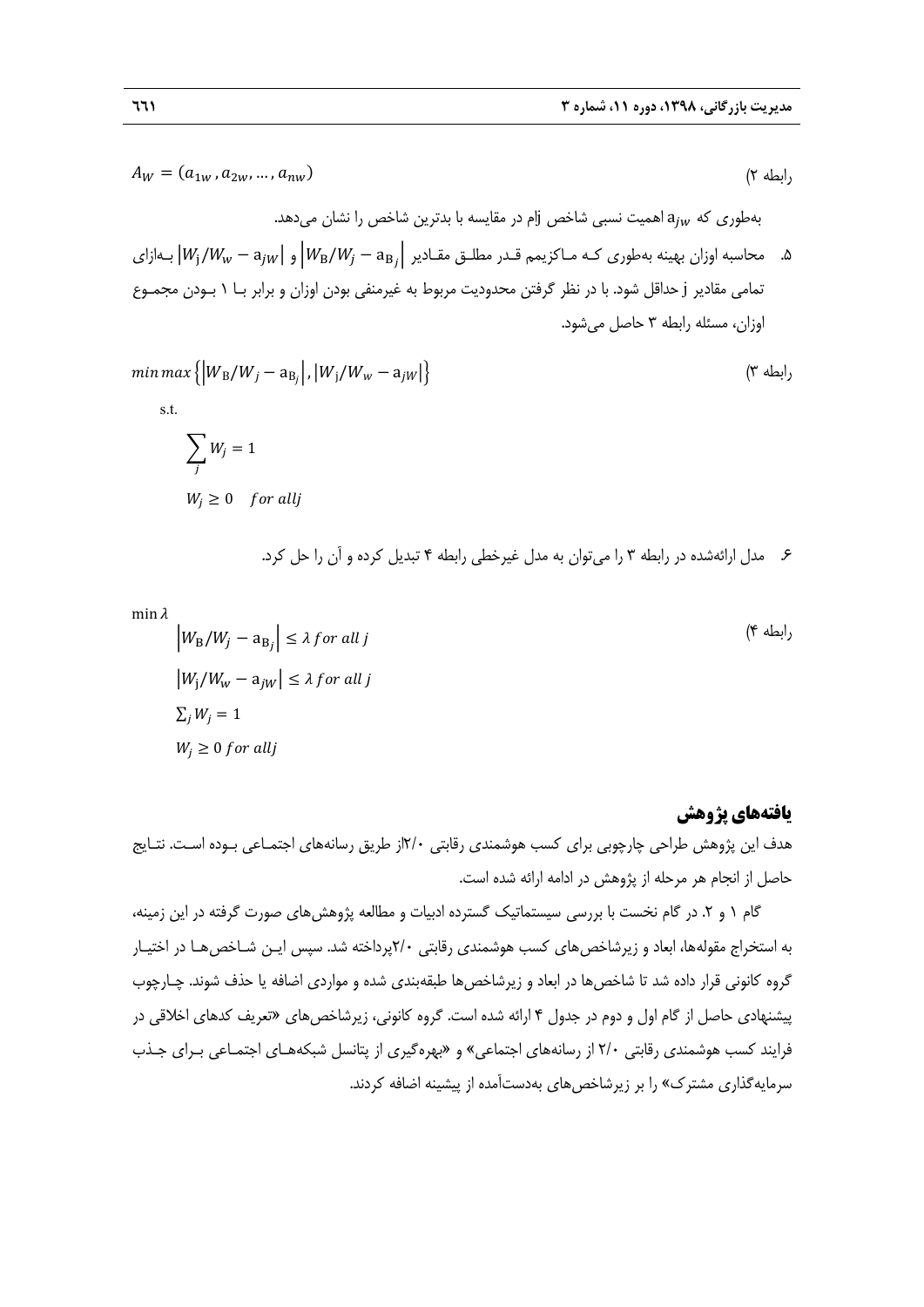| منابع                                                                                                   | شاخص                                                                                                                                                                                                                                                                                                                                                                                                                                                                                                                                                | أبعاد                                       | مقوله                         |
|---------------------------------------------------------------------------------------------------------|-----------------------------------------------------------------------------------------------------------------------------------------------------------------------------------------------------------------------------------------------------------------------------------------------------------------------------------------------------------------------------------------------------------------------------------------------------------------------------------------------------------------------------------------------------|---------------------------------------------|-------------------------------|
| نصری (۲۰۱۱)<br>هریسون، متایر و سارازین ۲۰۱۲)<br>هاتاجا (٢٠١١)                                           | - تعیین اهداف هوشمندی رقابتی ۲/۰<br>– مشخص کردن تصمیمگیرندگان بهعنوان افرادی که اطلاعات باید به آنها ارائه شود.<br>- ایجاد تیمهای خبره برای کسب هوشمندی رقابتی ٢/٠<br>- مشخص کردن موضوعات کلیدی هوشمندی ۲/۰<br>– تعیین شاخصهای ارزیابی کیفیت اطلاعات<br>– تعیین تکنیکهای تحلیل و تفسیر دادهها و اطلاعات<br>– مشخص کردن شیوههای گزارشدهی<br>– مشخص کردن عوامل حیاتی موفقیت و شاخصهای عملکرد کلیدی شرکت و صنعت<br>– مشخص کردن و نشانهگیری منابع اطلاعاتی رسانههای اجتماعی<br>- مشخص كردن ابزارهـاى نظـارت بـر مبنـاى نيازمنـدىهـا (گـوش دادن، تحليـل، | برنامه ریزی برای کسب هوشمندی<br>رقابتی ۲/۰  |                               |
| هاتاجا (٢٠١١)<br>هریسون و همکاران (۲۰۱۲)<br>کواک، لی، پارک و موون ۲۰۱۰)                                 | بصری سازی،)<br>– كسب اطلاعات از وبلاگ ها، ويكي ها، انجمـن هـاي گفـتوگـو، سـايت هـاي شـبكه<br>اجتماعي، و….<br>– بهره گیری از موتورهای جستوجو<br>- به کارگیری سیستمهای جمعآوری خودکار دادهها از اینترنت<br>– نقشهبرداری از مکالمات و محتوای تولیدشده توسط کاربر<br>- بهرهمندی از قابلیتهای هشدار گوگل<br>– نظارت بر پروفایل رقبا و سایر بازیکنان صنعت<br>– نظارت بر سایتهای اشتراک ویدئو (مثل یوتیوب، )                                                                                                                                               | نظارت و جمع[وری اطلاعات از رسانههای اجتماعی | فرایند کسب هوشمندی رقابتی ۲/۰ |
| دی، هاگ، خوردیا و شروف ۲۰۱۱)<br>هو و ژو <sup>۵</sup> (۲۰۱۳)<br>هاتاجا (۲۰۱۱)<br>هریسون و همکاران (۲۰۱۲) | - استفاده از تکنیکهای متن کاوی<br>– هوش شبکهای (تجزیه و تحلیل واکنش هـا در میـان بازیکنـان صـنعت و پاسـخ بـه<br>تغييرات)<br>– تحليل روند، تحليل احساسات، تحليل وبسايت و<br>– ایجاد متا داده با استفاده از الگوریتمهای خودکار<br>- اتوماتیک کردن روند تجزیه و تحلیل با استفاده از فناوری های وب ٢/٠<br>– تحلیل روابط در شبکههای اجتماعی بهمنظور شناسایی گروههای مرجع (تأثیرگذاران)<br>– پردازش تحلیلی آنلاین                                                                                                                                         | ستخراج الكوها و مفاهيم                      |                               |
| نصری (۲۰۱۱)<br>هاتاجا (٢٠١١)<br>هریسون و همکاران (۲۰۱۲)                                                 | – استفاده از ایمیل، پورتال و اینترنت برای ارائه هوشمندی<br>– استفاده از ابزارهایی مانند فلیپ بورد برای ارائه داشبورد شخصی<br>- ارائه گزارشهای تعاملی و لحظهای به کاربر<br>– به اشتراک گذاری اطلاعات به دست آمده از فراینـد هوشـمندی رقـابتی بـا اسـتفاده از<br>ابزارهای مبتنی بر رسانههای اجتماعی<br>– ارزش گذاری پولی برای ارزیابی برنامه هوشمندی رقابتی<br>- توسعه کارت امتیازی متوازن برای ارزیابی اثرهای هوشمندی رقابتی ۲/۰<br>– ارزیابی کیفیت محتوای هوشمندی رقابتی ۲/۰با توجه به اهداف                                                        | ارائه و ارزیابی هوشمندی                     |                               |

ــــــــــــــــــــــــــــــــــــــــــــــــــــــــــــــــــــــــــــــــــــــــــــــــــــــــــــــــــــــــــــــــــــ

**جدول .4 چارچوب پيشنهادي كسب هوشمندي رقابتي2/0** 

1. Nasri

<sup>2.</sup> Harrysson, Metayer & Sarrazin

<sup>3.</sup> Kwak, Lee, Park & Moon

<sup>4.</sup> Dey, Haque, Khurdiya & Shroff

<sup>5.</sup> Hu & Zhu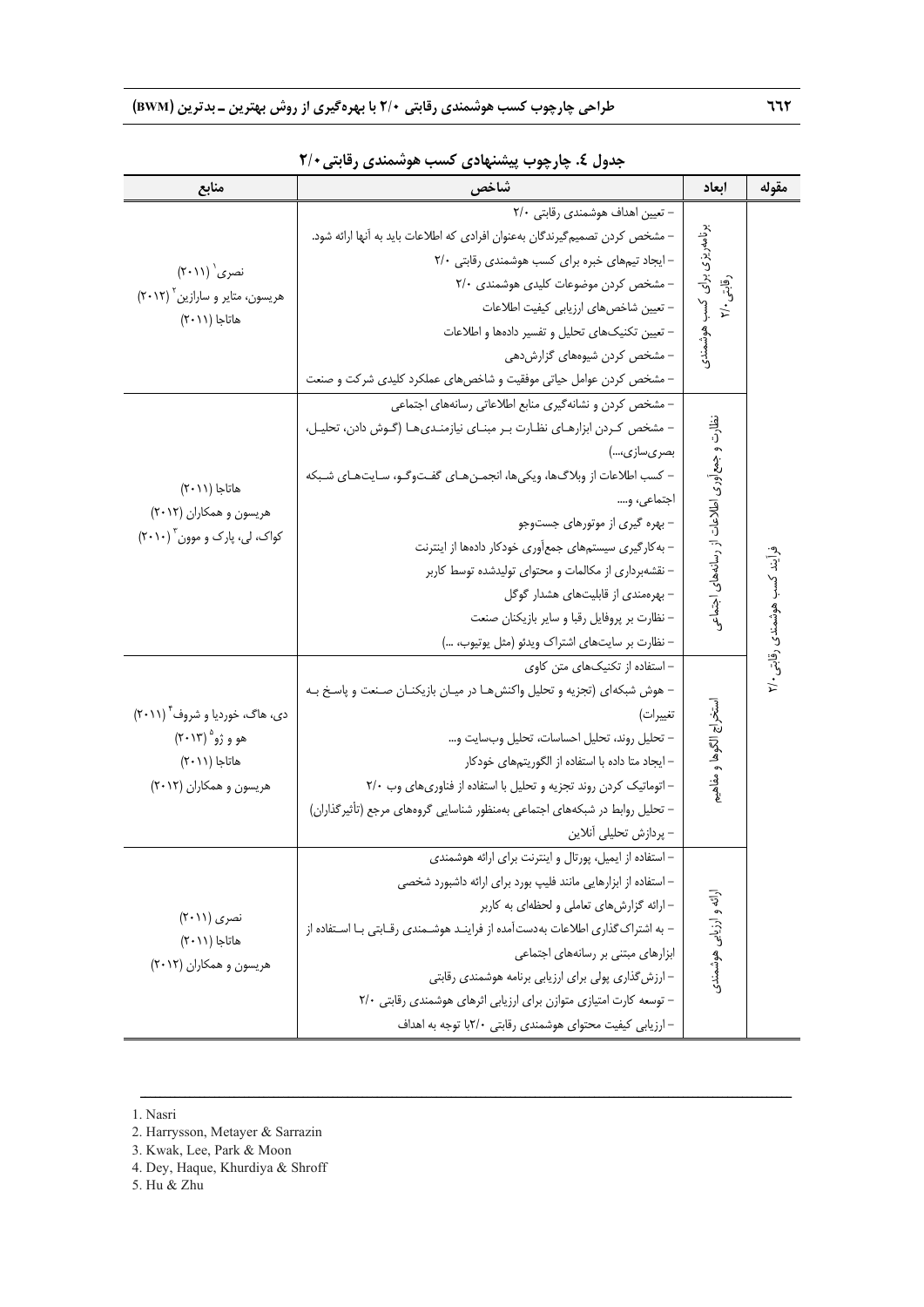| منابع                                                                                                                                                                       | شاخص                                                                                                                                                                                                                                                                                                                                                                                                                                                                                                                                                                                                                                                                                                                                 | ابعاد             | مقوله                                  |
|-----------------------------------------------------------------------------------------------------------------------------------------------------------------------------|--------------------------------------------------------------------------------------------------------------------------------------------------------------------------------------------------------------------------------------------------------------------------------------------------------------------------------------------------------------------------------------------------------------------------------------------------------------------------------------------------------------------------------------------------------------------------------------------------------------------------------------------------------------------------------------------------------------------------------------|-------------------|----------------------------------------|
| دای، کاکونن و سوتینن ` (۲۰۱۱)<br>دگرستدت (۲۰۱۶)<br>پلیسر و ننژلل ۲۰۱۳)                                                                                                      | – خرید یا توسعه پکیجها و نرمافزارهای تحلیل رسانههای اجتماعی<br>– وجود مكانيزمهاى بهكارگيرى فناورى رسانههاى اجتماعى<br>– وجود مكانيزمهاى حكمرانى فناورىهاى رسانههاى اجتماعى<br>- وجود فناوری های انبارداده و کلان داده در سازمان<br>– بەكارگیرى فناورىھاى كاربرپسند ھوشمندى رقابتى<br>– ایجاد واحد هوشمندی رقابتی ۲/۰در سازمان<br>– امکان دریافت گزارشهای ویژه و تعاملی بدون درنگ در ابزارهای تحلیل رقابت<br>– سازگاری برنامههای تحلیل شبکههای اجتماعی مختلف با یکدیگر در سازمان<br>- وجود یکپارچگی در دادههای موجود در سازمان<br>– همراستایی برنامههای تحلیل شبکههای اجتماعی با اهداف کلان سازمان<br>– وجود محاسبات توزیعشده در سرتاسر سازمان                                                                                        | فناوری            |                                        |
| ويويرز و سايمن، مولر ٢٠٠٥)<br>پلیسر و ننژلل (۲۰۱۳)                                                                                                                          | – ایجاد فرهنگ رقابتی در سازمان<br>– آموزش کارکنان برای استفاده از فناوریهای تجزیه و تحلیل رسانههای اجتماعی<br>– آموزش کارکنان در راستای تفسیر و تفهیم موضوعات کلیدی هوشمندی ۲/۰<br>- ایجاد نگرش مثبت در کارکنان به کسب هوشمندی ٢/٠<br>– ایجاد انگیزه در کارکنان برای مشارکت و حضور در رسانههای اجتماعی<br>– تقويت يادگيري اجتماعي<br>- پشتیبانی مدیر ارشد سازمان از هوشمندی رقابتی ٢/٠                                                                                                                                                                                                                                                                                                                                               | آقراد             | زمینه کسب هوشمندی رقابتی ۲/۰           |
| هاتاجا (٢٠١١)<br>پلیسر و ننژلل (۲۰۱۳)                                                                                                                                       | - تعریف راهبرد جامع هوشمندی رقابتی ۲/۰در سازمان<br>- تخصیص بودجه کافی برای پروژههای هوشمندی رقابتی ٢/٠<br>- تعیین رویهها و سیاستهای هوشمندی رقابتی ٢/٠<br>– ایجاد واحدی مخصوص جمعآوری و تجزیه و تحلیل اطلاعات از رسانههای اجتماعی<br>- نیاز به طراحی مشاغل جدید در حوزه هوشمندی رقابتی ۲/۰در سازمان<br>- تعریف و مستندسازی فرایند رسمی هوشمندی رقابتی ۲/۰<br>– مشخص کردن مسئولیتها و نقشها در رابطه با هوشمندی رقابتی ۲/۰<br>– تعریف کدهای اخلاقی در فرایند کسب هوشمندی رقابتی ۲/۰از رسانههای اجتماعی                                                                                                                                                                                                                                | فرايندهاى كسبوكار |                                        |
| آرال و همکاران (۲۰۱۳)<br>هاتاجا (۲۰۱۱)<br>هی و همکاران (۲۰۱۳)<br>چوی، لم و لی ٔ (۲۰۱۲)<br>فن و گوردن (۲۰۱۴)<br>کاپلان و هائلین (۲۰۱۱)<br>بیانچی و آندرس <sup>۵</sup> (۲۰۱۵) | – اطلاع از رضایت مشتریان از محصولات و شرکت از طریق کامنتها، تعداد لایکها و<br>هشتگها در رسانههای اجتماعی<br>- پیشبینی پذیرش بازار در رابطه با محصول جدید<br>– دستیابی به علایق و گرایش ها و ترجیحات کلی مصرف کننـدگان از طریـق محتـوای<br>تولیدشده توسط کاربر و تکنیک تجزیه و تحلیل احساسات<br>– آگاهی از قابلیتهای تأمین کنندگان بیشتر از طریق بهرهگیری از موتورهای جستوجو<br>– پیش بینی فروش، پیش بینی تقاضا و پیش بینی رفتار خرید مشـتری از طریـق تجزیـه<br>تحليل رسانههاى اجتماعى<br>– آگاهی از قابلیتهای محصولات و خدمات رقبا از طریق سایتهای مقایسه<br>– تستهای زنده برای دریافت بازخورد مستقیم<br>– أگاهی از نظرهای مشتریان از طریق سایتهای نظرسنجی و بازنگری مشتری (مثـل<br>سایت کلکو، پلپ، ) و نظارت بر سایتهای پرسش و پاسخ | هوشمندي بازار ۲/۰ | محتواى<br>$\int$<br>هوشمندى رقابتى ۲/۰ |

|  | ادامه جدول £ |  |  |
|--|--------------|--|--|
|--|--------------|--|--|

- 3. Viviers, Saayman & Muller 4. Choy, Lam & Lee
- 5. Bianchi & Andrews
- 
- 

<sup>1.</sup> Dai, Kakkonen & Sutinen 2. Pellissier & Nenzhelele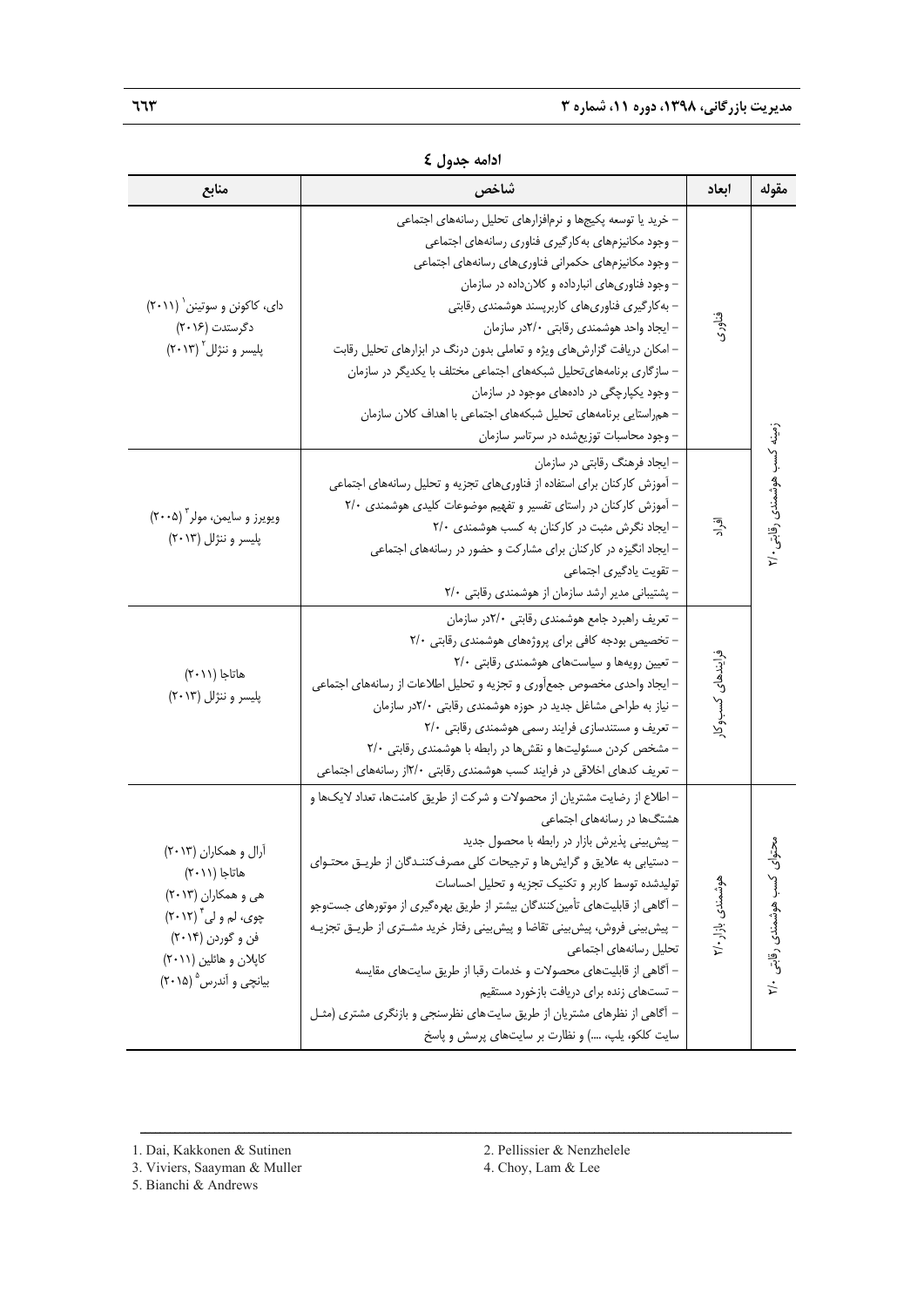| منابع                                                                                                                                                                 | شاخص                                                                                                                                                                                                                                                                                                                                                                                                                                                                                                                                                                                                                                                                                                                                                                                                                  | ابعاد                        | مقوله                         |
|-----------------------------------------------------------------------------------------------------------------------------------------------------------------------|-----------------------------------------------------------------------------------------------------------------------------------------------------------------------------------------------------------------------------------------------------------------------------------------------------------------------------------------------------------------------------------------------------------------------------------------------------------------------------------------------------------------------------------------------------------------------------------------------------------------------------------------------------------------------------------------------------------------------------------------------------------------------------------------------------------------------|------------------------------|-------------------------------|
| هاتاجا (٢٠١١)<br>کیم، دیودی، ژانگ و جینگ'<br>$(\mathbf{Y} \cdot \mathbf{Y})$<br>فن و گوردن (۲۰۱۴)                                                                     | – اطلاع از سیاست قیمتگذاری رقبا از طریق وبسایتهای فروش آنلاین رقیب<br>– اطلاع از ورود رقبای جدید به صنعت از طریق بازاریـابی دهـان بـه دهـان در رسـانههـای<br>اجتماعى<br>– اطلاع از محصولات جديد رقبا با تحليل وبسايت رقيب<br>– اطلاع از ضعفها و قوتهای رقبا با استفاده از متن کاوی کامنتهای مقایسهای مشتریان<br>– أكاهي از شيوه تبليغات و ارائه محصولات رقبا از طريق تحليل وبسايت رقبا                                                                                                                                                                                                                                                                                                                                                                                                                                | هوشمندى<br>رقبا ۲/۰          |                               |
| کواک و همکاران (۲۰۱۰)<br>ویوری (۲۰۱۱)<br>هاتاجا (۲۰۱۱)<br>آرال و همکاران (۲۰۱۳)<br>هریسون و همکاران (۲۰۱۲)                                                            | – آگاهی از چگونگی دسترسی سریع و آسان به مقالات و نشریات علمی مربـوط بـه صـنعت<br>شرکت از طریق موتورهای جستوجو، مجلات آنلاین و عضویت در پایگاههای علمی آنلاین<br>– بهرهمندی از قابلیتهای جمعسپاری در رسانههای اجتماعی و بهره گرفتن از هوش و خرد<br>جمعی (برای مثال برای طراحی لوگوی سازمان)<br>– اطلاع از آخرین ابزار و فناوریها از طریق موتورهای جستوجو یا عضویت در خبرنامههای<br>أنلاين و مجلات تبليغاتي تخصصي أنلاين<br>– آگاهی از شیوههای پیشبینی روند فناوری در حال ظهور<br>– اطلاع از قابلیتهای فناوریهای رسانههای اجتماعی (برای مثـال بهـرهمنـدی از قابلیـت<br>ویکیها برای مدیریت دانش مشتری)                                                                                                                                                                                                                   | هوشمندى فناورى<br>۲/۰        | محتوای کسب هوشمندی رقابتی ۲/۰ |
| سايورتزن، نيلسن و اولافسن آ<br>$(Y \cdot Y)$<br>$(\mathbf{Y}\cdot\mathbf{Y})^{\mathsf{T}}$ چو<br>لی و برنف (۲۰۱۱)<br>کواک و همکاران (۲۰۱۰)<br>هریسون و همکاران (۲۰۱۲) | - بهرهمندی از قابلیتهای رسانه اجتماعی در برگزاری کمپینهای آنلاین<br>– اطلاع رسانی گسترده از طریق کانالهای رسانههای اجتمـاعی شـرکت دربـاره اسـتخدام و<br>تأمين نيرو<br>– دسترسی به اطلاعات مالی و مالیاتی از طریق عضویت در خبرنامههای آنلاین<br>– آگاهی از قابلیت های رسانههای اجتماعی برای بهبود مسئولیت اجتماعی شرکت از طریـق<br>شرکت در کمپین های خیریه ای آنلاین<br>- بهرهمندی از دادههای رسانههای اجتماعی در راستای ارزیابی ریسکهای سیاسی<br>ـاقتصادى مرتبط با سازمان<br>– آگاهی لحظهای از مسائل قانونی مرتبط با سازمان از طریق بسترهای رسانههای اجتماعی<br>- بهرهگیری از پتانسیل شبکههای اجتماعی برای جذب سرمایهگذاری مشترک<br>– آیندهپژوهی و مطالعات دورنما در رسانههای اجتماعی<br>– استفاده از قابلیت های رسانه های اجتماعی در تهیه، انتشار و توزیـع بهینـه آمـار و اطـلات<br>بههنگام برای بهبود اگاهی راهبردی | هوشمندى اجتماعى<br>. راهبردی |                               |

**ادامه جدول 4** 

چارچوب پيشنهادي ارائهشده شامل سه مؤلفه فرايند، محتوا و زمينه اسـت كـه از ايـن لحـاظ در مقايسـه بـا سـاير چارچوبهاي مطرحشده از جامعيت بيشتري برخوردار است. با وجود تفاوتهاي فراوانـي كـه هوشـمندي رقـابتي 2/0 بـا هوشمندي رقابتي سنتي دارد، مانند آن به عوامل زمينهاي مثل نياز به زير ساختها، فرهنگ سازماني، آمادگي سازماني و فرايندهاي كسبوكار نياز دارد.

گام ٣. در اين گام پرسش نامه شامل ٨۴ پرسش مربوط به هـر زيرشـاخص شناسـاييشـده در جـدول ۴، در اختيـار آزمودنيها قرار گرفت تا اهميت هر شاخص در قالب طيف ليكرت ارزيابي شود. نتايج حاصل از پرسشنامـههـا گـردآوري شده و قبل از انجام هر تجزيه و تحليلي، ابتدا براي تعيـين وضـعيت نرمـال بـودن يـا نرمـال نبـودن دادههـا، از آزمـون

<sup>1.</sup> Kim, Dwivedi, Zhang & Jeong

<sup>2.</sup> Sivertzen, Nilsen & Olafsen

<sup>3.</sup> Choo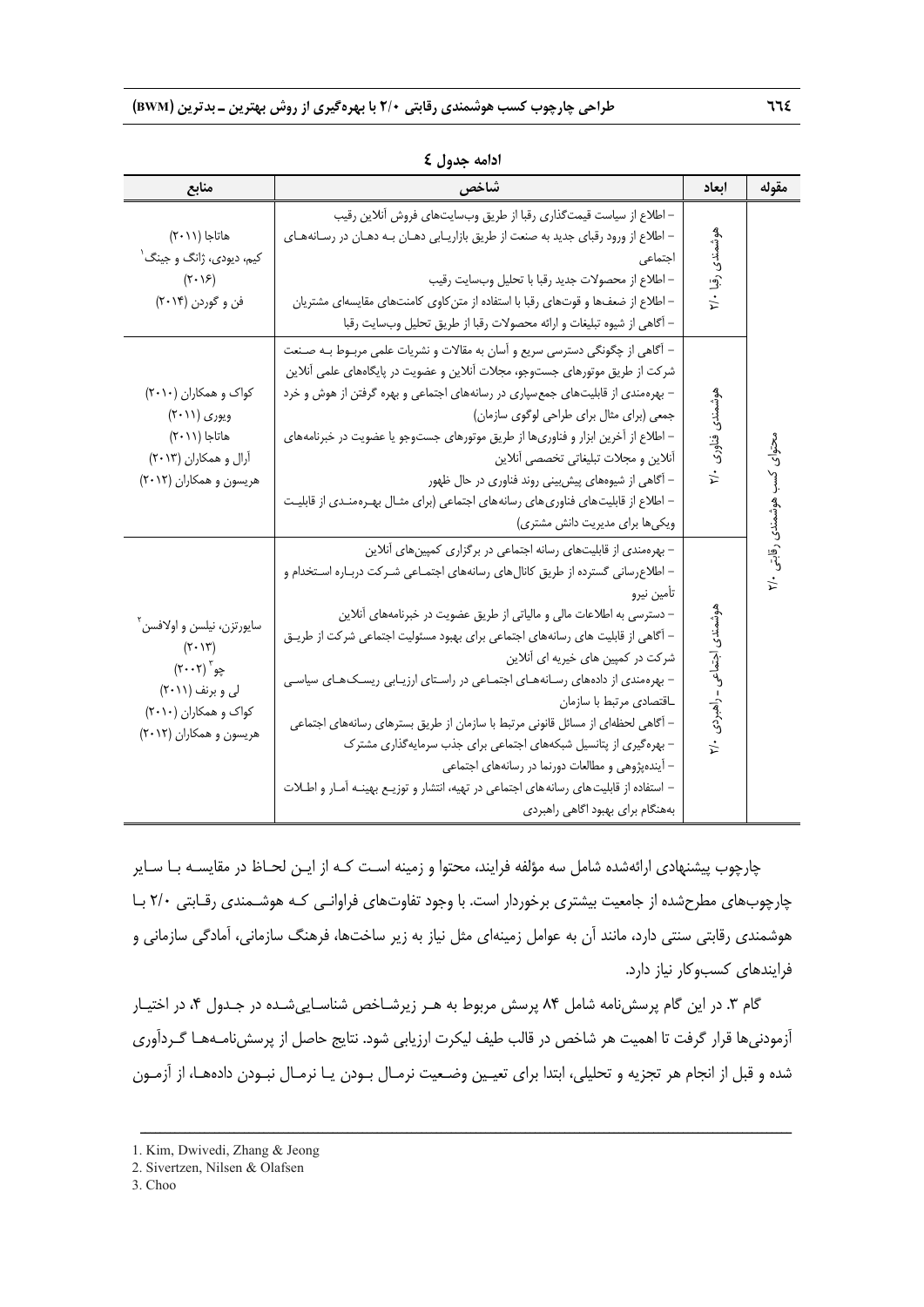كولموگروف ــ اسميرنف` استفاده شده است. پس از مشخص شدن غيرنرمال بودن دادهها <sup>۲</sup>، بهمنظور بررسـي قابـل قبـول بودن يا نبودن شاخصها از ديدگاه خبرگان، آزمونهاي ناپارامتريك دوجملهاي انجام شد. در اين آزمون تمامي شاخصها با قبول شدن فرض ميانگين امتياز بالاتر از 3 تأييد شده و در غير اين صورت از ليست شاخصها حذف شـدند. در نتيجـه اين گام زيرشاخصهاي «وجود محاسبات توزيعشـده در سرتاسـر سـازمان» از بعـد فنـاوري و «بهـرهگيـري از پتانسـل شبكههاي اجتماعي براي جذب سرمايهگذاري مشترك» از بعد هوشمندي اجتماعي ـ راهبردي 2/0حذف شدند. در نتيجه اين مرحله، چارچوب نهايي شامل مقولهها و زيرشاخصهاي مربوط به هر يك بهطـوري كـه در سـتون نخسـت و سـوم جدول 5 (از راست به چپ) مشخص شده، ارائه شد.

گام ۴. در اين گام از روش BWM براي رتبهبندي و وزندهي مؤلفهها، ابعاد و زيرشاخص هاي نهـايي در چـارچوب پيشنهادي استفاده شد. مدل برنامهريزي غيرخطي روش BWM با توجه به مقادير ماتريسهاي مقايسه زوجـي خبرگـان طراحي شده و در نرمافزار لينگو حل شد. وزن مقولههاي اصلي در ستون دوم جدول ،5 وزن زيرشاخصها در هر مقوله در ستون چهارم جدول 5 و وزن نهايي و ادغامشده زيرشاخصها بهطور كلي در ستون پنجم جدول 5 (از راست به چپ) ارائه شده است.

| وزن شاخصها                                                                                                                                                                                                                                                                                                                                                                                                                                                                                                                                                              | رتبه<br>شاخصها | شاخصها                                                                    | وزن<br>اىعاد                           | ابعاد                                        |
|-------------------------------------------------------------------------------------------------------------------------------------------------------------------------------------------------------------------------------------------------------------------------------------------------------------------------------------------------------------------------------------------------------------------------------------------------------------------------------------------------------------------------------------------------------------------------|----------------|---------------------------------------------------------------------------|----------------------------------------|----------------------------------------------|
| $\cdot$ / $\Upsilon\Upsilon\Upsilon\Upsilon\Upsilon$                                                                                                                                                                                                                                                                                                                                                                                                                                                                                                                    | ٣              | تعیین اهداف هوشمندی رقابتی ۲/۰                                            |                                        |                                              |
| $.$ / $.$ $4$ $4$ $4$ $4$ $4$                                                                                                                                                                                                                                                                                                                                                                                                                                                                                                                                           | ۶              | مشخص کردن تصمیمگیرندگان بهعنوان افرادی که اطلاعات باید به آنها ارائه شود. |                                        |                                              |
| $-1.0 - \lambda 077\lambda$                                                                                                                                                                                                                                                                                                                                                                                                                                                                                                                                             | ۵              | ایجاد تیمهای خبره برای کسب هوشمندی رقابتی ٢/٠                             |                                        |                                              |
| $\cdot/\right. \cdot \right. \cdot \cdot \cdot \cdot \cdot \cdot \cdot$                                                                                                                                                                                                                                                                                                                                                                                                                                                                                                 | ۴              | مشخص کردن موضوعات کلیدی هوشمندی ٢/٠                                       | $/ \cdot \cdot \cdot$<br>$\widehat{J}$ |                                              |
| $\cdot$ /٢٩٣۵٢ $\cdot$ )                                                                                                                                                                                                                                                                                                                                                                                                                                                                                                                                                | ١              | تعيين شاخصهاى ارزيابي كيفيت اطلاعات                                       | $\overline{\mathcal{E}}$               |                                              |
| $-1.0 - \lambda 077\lambda$                                                                                                                                                                                                                                                                                                                                                                                                                                                                                                                                             | ۵              | تعيين تكنيك هاى تحليل وتفسير دادهها واطلاعات                              |                                        |                                              |
| .1.7159VV.                                                                                                                                                                                                                                                                                                                                                                                                                                                                                                                                                              | ۷              | مشخص کردن شیوههای گزارشدهی                                                |                                        | برنامه ریزی برای کسب هوشمندی رقابتی ۲/۰      |
| $\cdot / \Lambda \Lambda$ ۶۲۰۱                                                                                                                                                                                                                                                                                                                                                                                                                                                                                                                                          | ٢              | مشخص کردن عوامل حیاتی موفقیت و شاخصهای عملکرد کلیدی شرکت و صنعت           |                                        |                                              |
| . / . 7791AVT                                                                                                                                                                                                                                                                                                                                                                                                                                                                                                                                                           | ٩              | مشخص كردن و نشانه گیری منابع اطلاعاتی رسانههای اجتماعی                    |                                        |                                              |
| $. / . \Delta$ 91154                                                                                                                                                                                                                                                                                                                                                                                                                                                                                                                                                    | ٨              | مشخص كردن ابزارهاى نظارت بر مبناى نيازمندى                                |                                        |                                              |
| $\cdot/\right. \cdot \left. \right. \left. \right. \left. \right. \left. \left. \right. \left. \right. \left. \left. \right. \left. \right. \left. \left. \right. \right. \left. \left. \right. \left. \right. \left. \right. \left. \right. \left. \left. \right. \right. \left. \left. \right. \right. \left. \left. \right. \right. \left. \left. \right. \right. \left. \left. \right. \right. \left. \left. \right. \right. \left. \left. \right. \right. \left. \left. \right. \right. \left. \left. \right. \right. \left. \left. \right. \right. \left. \left.$ | ٣              | كسب اطلاعات از وبلاگها، ويكيها، انجمنهاي گفتوگو، سايتهاي شبكه اجتماعي و…. |                                        |                                              |
| $. / .$ $\Lambda$ $\Lambda$ $\Lambda$ $\Lambda$                                                                                                                                                                                                                                                                                                                                                                                                                                                                                                                         | ۵              | بهرهگیری از موتورهای جستوجو                                               |                                        | نظارت و جمع آوری اطلاعات از رسانههای اجتماعی |
| $. / \backslash . \uparrow . \eta \wedge \uparrow$                                                                                                                                                                                                                                                                                                                                                                                                                                                                                                                      | ۴              | نقشه برداری از مکالمات و محتوای تولیدشده توسط کاربر                       | $4.44 - 7.4$<br>رتبه نهم               |                                              |
| 7770.191                                                                                                                                                                                                                                                                                                                                                                                                                                                                                                                                                                | ١              | به کارگیری سیستمهای جمعآوری خودکار دادهها از اینترنت                      |                                        |                                              |
| . / . V11995                                                                                                                                                                                                                                                                                                                                                                                                                                                                                                                                                            | ٧              | بهرهمندی از قابلیتهای هشدار گوگل                                          |                                        |                                              |
| . / . VFF9570                                                                                                                                                                                                                                                                                                                                                                                                                                                                                                                                                           | ۶              | نظارت بر پروفایل رقبا و سایر بازیکنان صنعت                                |                                        |                                              |
| $. / \lambda$ 9501Y                                                                                                                                                                                                                                                                                                                                                                                                                                                                                                                                                     | ٢              | نظارت بر سایتهای اشتراک ویدئو                                             |                                        |                                              |

ــــــــــــــــــــــــــــــــــــــــــــــــــــــــــــــــــــــــــــــــــــــــــــــــــــــــــــــــــــــــــــــــــــ

**جدول .5 محاسبه وزن ابعاد اصلي و شاخصها** 

1. Kolmogorov–Smirnov test

2. Binomial Test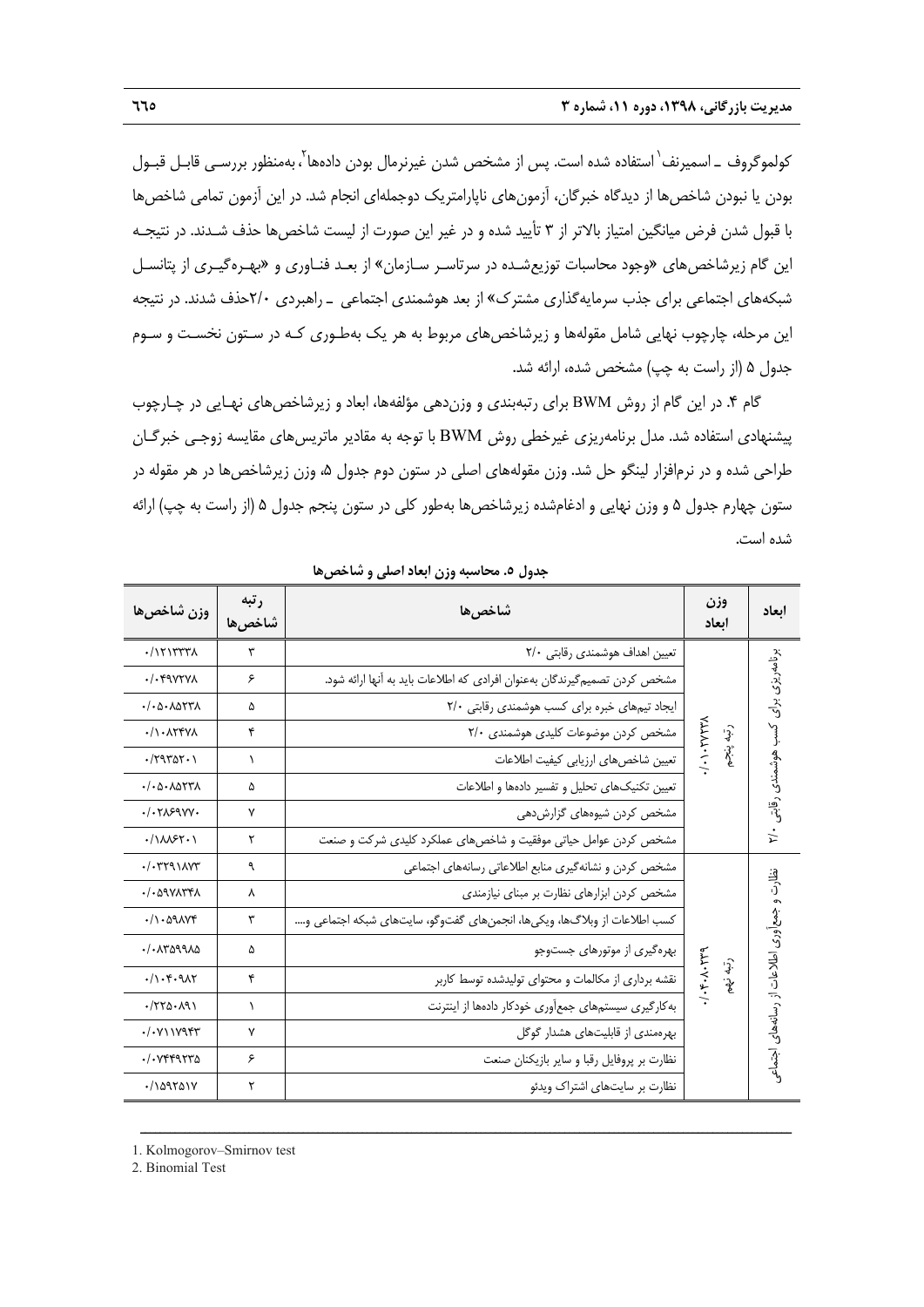| وزن شاخصها                                                | رتبه<br>شاخصها | شاخصها                                                                                                        | وزن<br>أبعاد                   | إبعاد                              |
|-----------------------------------------------------------|----------------|---------------------------------------------------------------------------------------------------------------|--------------------------------|------------------------------------|
| .7.9.9.114                                                | ۶              | استفاده از تکنیکهای متن کاوی                                                                                  |                                |                                    |
| ۱۱۳۶۱۴۵                                                   | ٣              | هوش شبکهای (تجزیه و تحلیل واکنشها در میان بازیکنان صنعت، پاسخ به تغییرات)                                     |                                |                                    |
| ./ I VYA9 . A                                             | ٢              | اتوماتیک کردن روند تجزیه و تحلیل با استفاده از فناوریهای وب ٢/٠                                               |                                | ستخراج مفاهيم و الگوها             |
| $. / .$ $\Delta$ YYYYAY                                   | ٧              | ایجاد متا داده با استفاده از الگوریتمهای خودکار                                                               | $/$ $\frac{1}{2}$<br>ر تبه دوم |                                    |
| $\cdot$ /٢۴ $\cdot$ ۵ $\cdot$ ۱۸                          | 1              | تحلیل روند، تحلیل احساسات، تحلیل وبسایت و غیره                                                                |                                |                                    |
| ۰/۱۰۴۳۶۹۸                                                 | ۵              | تحلیل روابط در شبکههای اجتماعی بهمنظور شناسایی گروههای مرجع                                                   |                                |                                    |
| $\cdot/\gamma$ ۳۰۰۳۴۲                                     | ۴              | پردازش تحلیلی آنلاین                                                                                          |                                |                                    |
| ۰/۰۴۶۹۹۳۰۵                                                | ۵              | استفاده از ایمیل، پورتال، اینترانت برای ارائه هوشمندی                                                         |                                |                                    |
| ۰/۲۶۴۴۶۳۷                                                 | $\lambda$      | استفاده از ابزارهایی مانند فلیپ بورد برای ارائه داشبورد شخصی                                                  |                                |                                    |
| $\cdot$ /۲۱۷۴۷ $\cdot$ ۵                                  | ٢              | ارائه گزارشهای تعاملی و لحظهای به کاربر                                                                       |                                |                                    |
| $\cdot$ /11141.7                                          | ٣              | به اشتراکگذاری اطلاعات بهدستآمده از فرایند هوشمندی رقابتی با استفاده از ابزارهای<br>مبتنی بر رسانههای اجتماعی | (0.4.1)<br>رتبه چهارم          | ارائه و ارزیابی هوشمندی رقابتی ۲/۰ |
| . / . 5171079                                             | ۴              | ارزش گذاری پولی برای ارزیابی برنامه هوشمندی رقابتی                                                            |                                |                                    |
| ۰/۰۶۸۳۱۵۲۹                                                | ۴              | توسعه کارت امتیازی متوازن برای ارزیابی اثرهای هوشمندی رقابتی ٢/٠                                              |                                |                                    |
| $\cdot$ /11141.7                                          | ٣              | ارزیابی کیفیت محتوای هوشمندی رقابتی ۲/۰ با توجه به اهداف                                                      |                                |                                    |
| ۰/۰۲۳۲۵۳۱۳                                                | ٨              | خرید یا توسعه پکیجها و نرمافزارهای تحلیل رسانههای اجتماعی                                                     |                                |                                    |
| ۶/۱۱۶۲۶۵۶                                                 | ۴              | وجود مكانيزمهاى بهكاركيرى فناورى رسانههاى اجتماعى                                                             |                                |                                    |
| $\cdot$ /۲۰۹۲۷۸۱                                          | ٢              | وجود مكانيزمهاى حكمراني فناورىهاى رسانههاى اجتماعى                                                            |                                |                                    |
| ٠/٠۴۶۵٠۶۲۵                                                | ۵              | وجود فناوری های انبارداده و کلان داده در سازمان                                                               |                                |                                    |
| $\cdot$ /٢٣٢ $\circ$ ۳۱٣                                  | $\lambda$      | به کارگیری فناوریهای کاربرپسند هوشمندی رقابتی                                                                 |                                |                                    |
| ۰/۰۴۶۵۰۶۲۵                                                | ۵              | ایجاد واحد هوشمندی رقابتی ٢/٠ در سازمان                                                                       | 1.79544<br>رتبه هشتم           | فناورک                             |
| $. / . Y \Lambda$                                         | ۶              | امکان دریافت گزارشهای ویژه و تعاملی بدون درنگ در ابزارهای تحلیل رقابت                                         |                                |                                    |
| $\cdot/\cdot$ ۳۱۷۴۸۸۸                                     | ٧              | سازگاری برنامه تحلیل شبکههای اجتماعی مختلف با یکدیگر در سازمان                                                |                                |                                    |
| $. / \sqrt{550019}$                                       | ٣              | وجود یکپارچگی در دادههای موجود در سازمان                                                                      |                                |                                    |
| ۰/۰۴۶۵۰۶۲۵                                                | ۵              | همراستایی برنامههای تحلیل شبکههای اجتماعی با اهداف کلان سازمان                                                |                                |                                    |
| $. / . 5$ ry $5$ ry $5$                                   | ۶              | ایجاد فرهنگ رقابتی در سازمان                                                                                  |                                |                                    |
| .755777.1                                                 | ١              | آموزش کارکنان برای استفاده از فناوریهای تجزیه و تحلیل رسانههای اجتماعی                                        |                                |                                    |
| .7.710.991                                                | ٧              | آموزش کارکنان در راستای تفسیر و تفهیم موضوعات کلیدی هوشمندی ۲/۰                                               |                                |                                    |
| .75.719.                                                  | ٢              | ایجاد نگرش مثبت در کارکنان به کسب هوشمندی ٢/٠                                                                 | $-.111740$<br>رتبه هفتم        | آقام                               |
| $. / .$ $\Lambda$ $\Upsilon$ $\Upsilon$ $\sim$ $\Upsilon$ | ۵              | ایجاد انگیزه در کارکنان برای مشارکت و حضور در رسانههای اجتماعی                                                |                                |                                    |
| $\cdot$ /1۲۱۷۷۹.                                          | ٣              | تقويت يادگيرى اجتماعى                                                                                         |                                |                                    |
| .7997                                                     | ۴              | پشتیبانی مدیر ارشد سازمان از هوشمندی رقابتی ٢/٠                                                               |                                |                                    |

**ادامه جدول 5**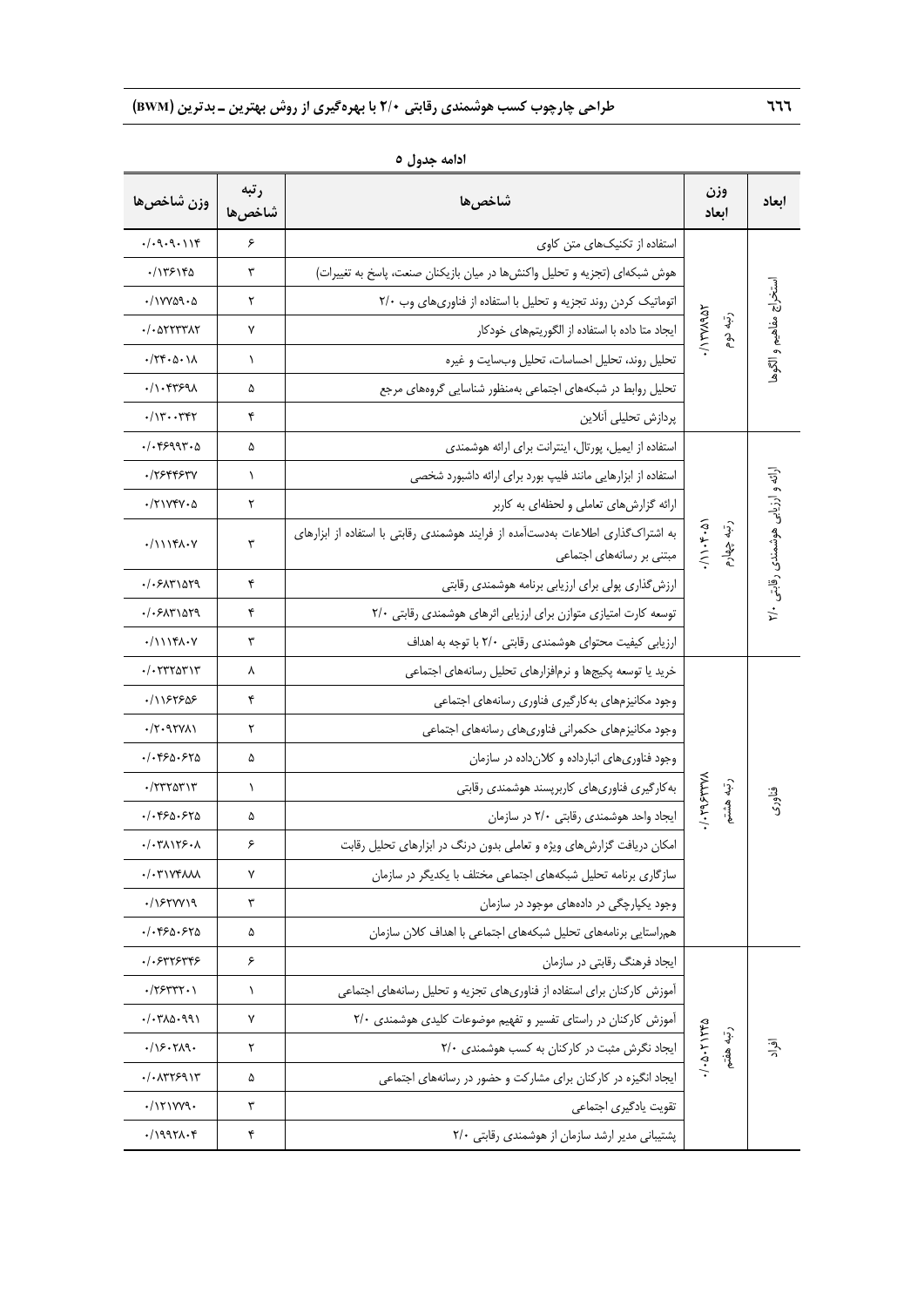| وزن شاخصها                                                      | رتبه<br>شاخصها | شاخصها                                                                                                                     | وزن<br>ابعاد                   | ابعاد              |
|-----------------------------------------------------------------|----------------|----------------------------------------------------------------------------------------------------------------------------|--------------------------------|--------------------|
| .7000118                                                        | ٢              | تعریف راهبرد جامع هوشمندی رقابتی ٢/٠ در سازمان                                                                             |                                |                    |
| ۰/۰۳۶۱۶۰۸۳                                                      | ٨              | تخصیص بودجه کافی برای پروژههای هوشمندی رقابتی ٢/٠                                                                          |                                |                    |
| ۰/۰۷۸۱۸۹۷۴                                                      | ۶              | تعیین رویهها و سیاستهای هوشمندی رقابتی ٢/٠                                                                                 |                                |                    |
| ۰/۱۰۲۶۱۴۴                                                       | ۵              | ایجاد واحد جمعآوری و تجزیه و تحلیل اطلاعات از رسانههای اجتماعی                                                             | 1.9.19.2<br>$\widehat{P}$      | فرايندهاى كسبوكار  |
| ۰/۱۱۴۳۵۰۶                                                       | ٣              | نیاز به طراحی مشاغل جدید در حوزه هوشمندی رقابتی ٢/٠ در سازمان                                                              | ؚ<br>پیشه                      |                    |
| ۰/۰۵۸۷۵۳۷۸                                                      | Y              | تعریف و مستندسازی فرایند رسمی هوشمندی رقابتی ٢/٠                                                                           |                                |                    |
| ۰/۱۰۹۵۴۷۲                                                       | ۴              | مشخص کردن مسئولیتها و نقشها در رابطه با هوشمندی رقابتی ٢/٠                                                                 |                                |                    |
| ./۲۴۷۲۵۷۷                                                       | ١              |                                                                                                                            |                                |                    |
| ۰/۰۴۶۹۳۸۱۸                                                      | ٧              | اطلاع از رضایت مشتریان از محصولات و شرکت از طریق کامنتها، تعداد لایکها و<br>هشتگها در رسانههای اجتماعی                     |                                |                    |
| $\cdot/\cdot$ $\mathsf{Y}\Lambda\cdot\cdot\mathsf{Y}\mathsf{Y}$ | ٨              | پیش بینی پذیرش بازار در رابطه با محصول جدید                                                                                |                                |                    |
| $\cdot$ /٢٣٥١٠٧٠                                                | ٢              | دستیابی به علایق و گرایشها و ترجیحات کلی مصرفکنندگان از طریق محتوای<br>تولیدشده توسط کاربر و تکنیک تجزیه و تحلیل احساسات   |                                |                    |
| ./•729741 <b>.</b>                                              | ۵              | آگاهی از قابلیتهای تأمین کنندگان بیشتر از طریق بهرهگیری از موتورهای جستوجو                                                 |                                |                    |
| ۱۵۵٬۹۱۱۵۵                                                       | ۶              | پیش بینی فروش، پیش بینی تقاضا، پیش بینی رفتار خرید مشتری از طریق تجزیه و تحلیل<br>رسانههای اجتماعی                         | $/ \cdot$ ) $Y5V5$<br>رتبه سوم | هوشمندی بازار ۲.۰  |
| ۰/۲۶۳۱۱۴۴                                                       | ١              | أكاهي از قابليتهاى محصولات و خدمات رقبا از طريق سايتهاى مقايسه                                                             |                                |                    |
| $. / \cdot . 9$                                                 | ۴              | تستهاى زنده براى دريافت بازخورد مستقيم                                                                                     |                                |                    |
| ·/ <i>\ ۲</i> ۸۹۸۹۷                                             | ٣              | آگاهی از نظرهای مشتریان از طریق سایت های نظرسنجی و بازنگری مشتری (مثل سایت<br>كلكو، يلپ، ) و نظارت بر سايتهاى پرسش و پاسخ  |                                |                    |
| ۰/۰۵۰۵۹۴۲۲                                                      | ۵              | اطلاع از سياست قيمت\$ذاري رقبا از طريق وبسايتهاي فروش أنلاين رقيب                                                          |                                |                    |
| ./• 1444744                                                     | ۴              | اطلاع از ورود رقبای جدید به صنعت از طریق بازاریـابی دهـان بـه دهـان در رسـانه هـای<br>اجتماعى                              | <b>bhs</b><br>ुं               | بوشمندع            |
| ./ ١٧٥۴٨٩٥                                                      | ٢              | اطلاع از محصولات جديد رقبا با تحليل وبسايت رقيب                                                                            | $\wedge$ ۴۹<br>う               |                    |
| $\cdot$ /٢٨۴٧٣                                                  | V              | اطلاع از ضعفها و قوتهای رقبا با استفاده از متن کاوی کامنتهای مقایسهای مشتریان                                              |                                | رقبا ۲/۰           |
| $./\gamma$ $\gamma\gamma\gamma$                                 | ٣              | أكاهي از شيوه تبليغات و ارائه محصولات رقبا از طريق تحليل وبسايت رقبا                                                       |                                |                    |
| ۰/۰۳۵۱۳۱۹۷                                                      | ۵              | آگاهی از چگونگی دسترسی سریع و آسان به مقالات و نشریات علمی مربـوط بـه صـنعت<br>شركت از طريق موتورهاي جستوجو، مجلات آنلاين، |                                |                    |
| ·/· 1505170                                                     | ۴              | بهره مندی از قابلیت های جمع سپاری در رسانه های اجتماعی و بهره گرفتن از هوش و خرد<br>جمعی                                   | $\cdot \widehat{\cdot}$        |                    |
| ۰/۱۵۶۸۳۲۷                                                       | ٢              | اطلاع از آخرین ابزار و فناوری ها از طریق موتورهای جستوجو یا عضویت در خبرنامههای<br>أنلاين و مجلات تبليغاتي تخصصي أنلاين    | 1.11905<br>$\frac{1}{2}$       | موشمندی فناوری ۲/۰ |
| ·/MARANTA                                                       | $\lambda$      | آگاهی از شیوههای پیشبینی روند فناوری در حال ظهور                                                                           |                                |                    |
| $\cdot$ /171 $V\cdot V$                                         | ٣              | اطلاع از قابلیتهای فناوریهای رسانههای اجتماعی                                                                              |                                |                    |

**ادامه جدول 5**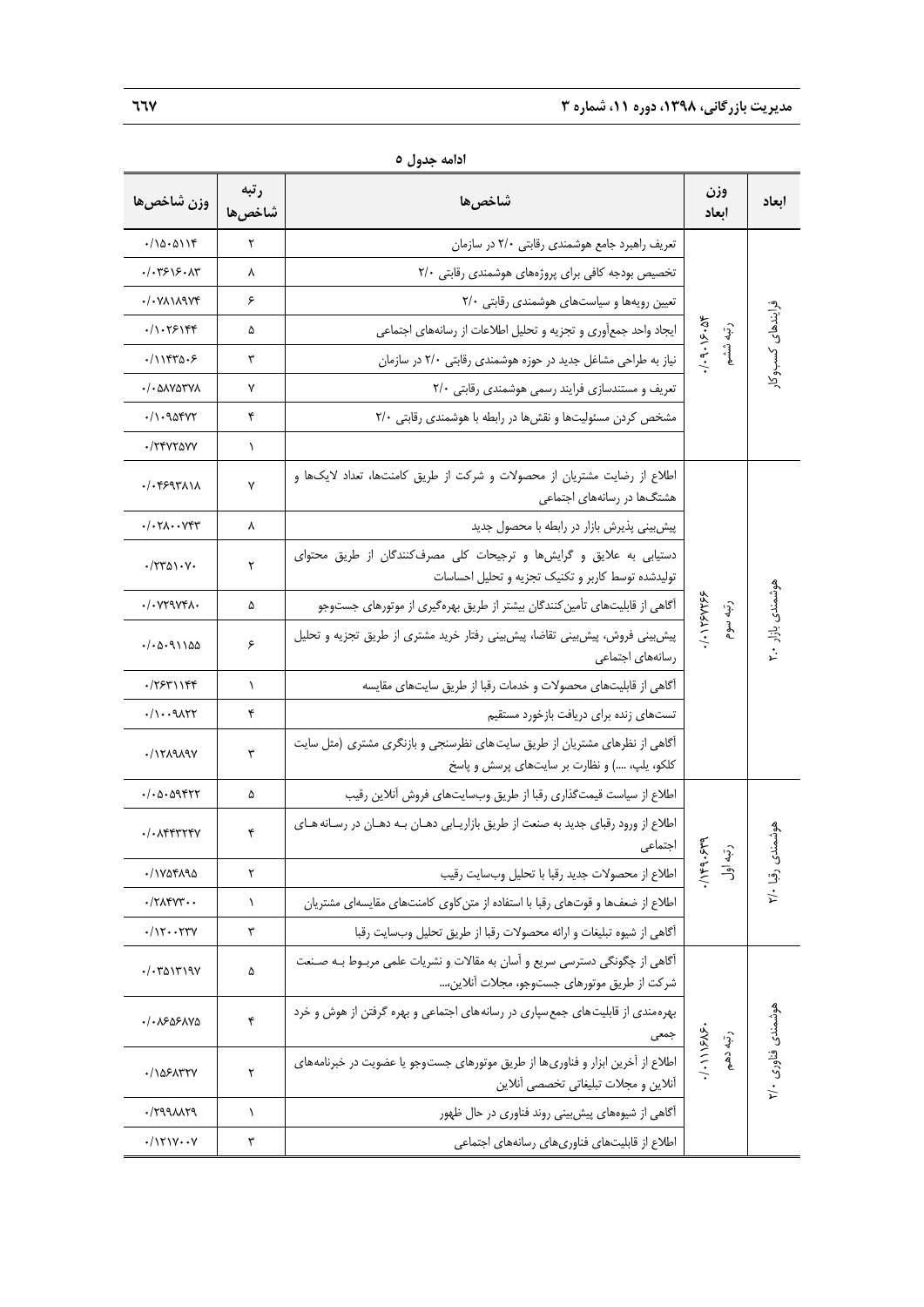| وزن شاخصها                                                                | رتبه<br>شاخصها | شاخصها                                                                                                                        | وزن<br>ابعاد        | ابعاد     |  |
|---------------------------------------------------------------------------|----------------|-------------------------------------------------------------------------------------------------------------------------------|---------------------|-----------|--|
| $\cdot/\right. \cdot \right. \cdot \right)$                               | ۴              | دسترسی به اطلاعات مالی و مالیاتی از طریق عضویت در خبرنامههای آنلاین                                                           |                     |           |  |
| 77.51505                                                                  | ۲              | اطلاع رسانی گسترده از طریق کانال های رسانههای اجتمـاعی شـرکت دربـاره اسـتخدام و<br>تأمين نيرو                                 |                     |           |  |
| $\cdot$ /۲۷۴۵۱۴۱                                                          |                | بهرهمندی از قابلیت های رسانه اجتماعی در برگزاری کمپینهای آنلاین                                                               |                     | هوشمندى   |  |
| 11.4591054                                                                | ٧              | آگاهی از قابلیتهای رسانههای اجتماعی برای بهبود مسئولیت اجتماعی شـرکت از طریـق<br>شرکت در کمپینهای خیریهای آنلاین              | 1.4.1.1<br>رتبه نهم |           |  |
| ٠/٠٧۶١٣۶٥٠                                                                | ۵              | بهرهمندی از دادههای رسانههـای اجتمـاعی در راسـتای ارزیـابی ریسـکهـای سیاسـی _<br>اقتصادي مرتبط با سازمان                      |                     | / راهبردی |  |
| .7.7977.4                                                                 | ٨              | أگاهی لحظهای از مسائل قانونی مرتبط با سازمان از طریق بسترهای رسانههای اجتماعی                                                 |                     |           |  |
| $\cdot / \vee \cdot \vee \vee \wedge$                                     | ٣              | آیندهپژوهی و مطالعات دورنما در رسانههای اجتماعی                                                                               |                     |           |  |
| $\cdot/\cdot$ $\forall$ $\forall$ $\forall$ $\forall$ $\forall$ $\forall$ | ۶              | استفاده از قابلیتهای رسانههای اجتماعی در تهیه، انتشار و توزیع بهینـه آمـار و اطلاعـات<br>بهنگام در راستای بهبود آگاهی راهبردی |                     |           |  |

**ادامه جدول 5** 

#### **نتيجهگيري و پيشنهادها**

سازمانها براي تدوين راهبرد، بقا در عرصه رقابت، كاهش زمان واكنش و بهبود تصميمگيري به اطلاعاتي نياز دارند كـه از طريق پيادهسازيهاي هوشمندي رقابتي 2/0ميتوانند به آن دست پيـدا كننـد. هوشـمندي رقـابتي 2/0 كـه بـر پايـه فناوريهاي وب 2/0است مثل رسانههاي اجتماعي به دست ميآيد. اكثر مطالعات صورتگرفته در رابطـه بـا هوشـمندي رقابتي مثل پژوهش نصري (٢٠١٢) و نظر و سيدلي روتي` (٢٠١٧) بيشتر درباره مزايـاي اسـتفاده از هوشـمندي رقـابتي 2/0بحث كردهاند. برخي مطالعات، همانند فن و گوردن (2014)، ويوري (2011) و هاتاجا (2011)، نيز بر تأثير رسانههاي اجتماعي بر هوشمندي رقابتي تأكيد كردهاند. در بين پژوهشهاي صورتگرفته بهندرت ديده ميشود كه چارچوب جامعي براي كسب هوشمندي رقابتي از رسانههاي اجتماعي ارائه شود. اكثر پژوهشهاي صـورتگرفتـه در رابطـه بـا چـارچوب كسب هوشمندي رقابتي بيشتر بر مؤلفه فرايند كسب هوشمندي رقابتي تأكيد دارند و از ساير جنبههاي كسب هوشمندي رقابتي 2/0غفلت شده است. بنابراين، اين پژوهش بهدنبال توسعه چارچوبي نوين و جامع براي كسب هوشـمندي رقـابتي 2/0است. بدين منظور، پس از مرور جامع ادبيات حوزه پژوهش در اين زمينه، به استخراج مؤلفهها، ابعـاد و شـاخصهـاي كسب هوشمندي رقابتي 2/0پرداخته شد و چارچوب پيشنهادي اوليه ارائه شد. در مرحله بعد شاخصهاي شناسـايي شـده در اختيار يک گروه کانوني از متخصصان قرار گرفت تا اين شاخص ها طبقهبندي و در صورت لزوم اضافه يـا کــم شـوند. سپس چارچوب اوليه در قالب پرسشنامه بهمنظور تأييد در اختيار متخصصان حوزه بازاريابي قرار گرفت و چارچوب نهايي تدوين شد. در نهايت ابعاد و زيرشاخصهاي اين چارچوب توسط مديران بازاريابي و افرادي كه تجربه عملي در اين حوزه داشتند وزندهي و اولويتبندي شد.

ابعاد مربوط به مؤلفه فرايند كسب هوشمندي رقابتي 2/0شامل «برنامهريزي براي كسب هوشمندي رقـابتي 2/0»،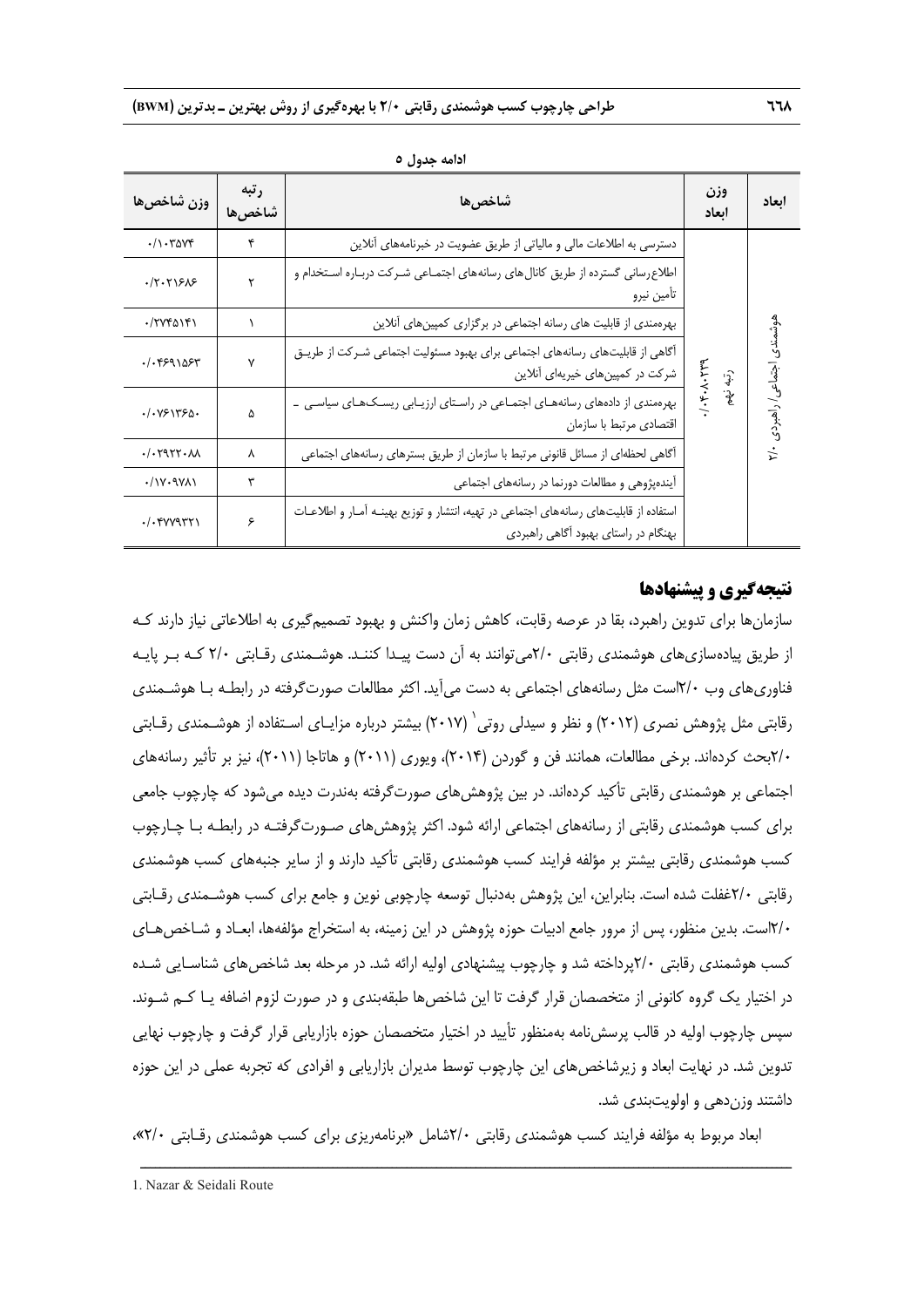«نظارت و جمعآوري اطلاعات از رسانههاي اجتماعي»، «استخراج الگوها و مفاهيم» و «ارائه و ارزيابي هوشمندي رقابتي ۲/۰ » قبل از این در تحقیقات بسیاری مثـل دیشــمن و کـالف<sup>٬</sup> (۲۰۰۸)، شــی (۲۰۱۱)، مـک گونگــل و ولا<sup>۲</sup> (۲۰۰۳)، و فرناندز و همكاران (2017) بهعنوان مراحل كسب هوشمندي رقابتي نام برده شده است. همانطور كه پيشتر گفته شـد، ابعاد مربوط به مؤلفه فرايند هوشمندي رقابتي 2/0در بين پژوهشگران بهمراتب بيشـتر از ابعـاد سـاير مؤلفـههـا مطـرح و بررسي شده است. براي مثال بعد ارائه و ارزيابي هوشمندي رقابتي 2/0 پيشتر توسط آگزيليادورا دونسيمنتو ملو و دامكـه دی مدریوس <sup>۳</sup> (۲۰۰۷) و استفانیکوف و ماسارووا ٔ (۲۰۱۴) نیز مطرح شده است که محققـان بـر عـواملی ماننـد بازگشـت سرمايه و ارزش گذاري پولي بهعنوان يكي از شاخص هاي محاسبه اثربخشي هوشمندي رقابتي تأكيـد داشـتهانـد. مقولـه زمينه هوشمندي رقابتي 7/۰ شامل ابعاد فناوري، افراد و فرايندهاي كسبوكار است. رزمريتا، كرچنرو نبت<sup>۵</sup> (۲۰۱۴) و ژائو و همكاران (2015) بر وجود فناوريهاي تجزيه و تحليل رسانههاي اجتماعي در سازمان تأكيد داشتهاند كه اين مـوارد در بعد فناوري در چارچوب اين پژوهش مطرح شده است. در پژوهش نصري (2011)، به بعد «افراد» نيز بـهعنـوان يكـي از عوامل موفقيت توسعه هوشمندي رقابتي در سازمان تأكيد شده است. همچنين قبل از آن ديشـمن و كـالف (2008) ايـن بعد را به عنوان يكي از اجزاي اصلي فرايند كسب هوشمندي رقابتي معرفي كردهاند. بوتا و بوون ً (٢٠٠٨) نيز قبل از ايـن از تصميمگيرندگان اطلاعات بهعنوان يكي از اجزاي مهم فرايند دستيابي به هوشمندي رقابتي نام بردهاند. بعد فرايندهاي كسبوكار نيز قبل از اين توسط ديشمن و كالف (2008) و ويويرز و همكاران (2005) بـهعنـوان يكـي از پـيشنيازهـاي كسب هوشمندي رقابتي مطرح شده است. مقوله محتواي هوشمندي رقابتي 2/0 شامل هوشمندي بازار، هوشمندي رقبـا، هوشمندي بازار و هوشمندي اجتماعي \_ راهبردي است. بُعد هوشمندي بازار ۲/۰ توسط اسميت، رايت و پيكتون<sup>٬ (</sup> (۲۰۱۱) بهعنوان يكي از شاخصهاي اثربخشي هوشمندي رقابتي معرفي شده است. بعد هوشمندي رقبا 2/0 توسط راچ و سـنتي 8 (2001) بهعنوان يكي از ابعاد هوشمندي رقابتي معرفي شد و بعد از آن پژوهشگران ديگري مانند ليبويتز (2006) نيـز بـه آن توجه كردند. بعد هوشمندي فناوري 2/0 توسط مك گونگل و ولا (2002) بهعنوان روند فناوري و پيشرفتهاي علمي مطرح شده است. كواك و همكاران (2010) بر دستيابي به ايـن هوشـمندي از طريـق اسـتفاده از قابليـتهـاي فنـاوري رسانههاي اجتماعي مانند استفاده از ويكيها براي مديريت دانش تأكيد كردهانـد. در نهايـت، بعـد هوشـمندي اجتمـاعي/ راهبردي 2/0 مطرحشده در چارچوب پژوهش نيز، پيشتر توسط نصري (2012) و كولاكوگلو (2011) يكي از عواملي نام برده شده است كه به شركتها در راستاي ايجاد مزيت رقابتي راهبردي و پايدار كمك ميكند. بـا توجـه بـه يافتـههـاي پژوهش به شركتها در راستاي كسب هوشمندي رقابتي 2/0 پيشنهادهاي زير ارائه ميشود:

.1 طبق نتايج بهدستآمده، بعد «هوشمندي رقبا 2/0» در بين ساير ابعاد مؤلفه «محتواي كسب هوشمندي رقـابتي 2/0» وزن بيشتري داشته است، زيرا امروزه گسترش فناوريهاي مبتني بر وب 2/0 و رسانههاي اجتماعي براي برقـراري ارتباط كاربران نهايي راهي آسان و دوستانه فراهم كرده و منبعي مهم براي درك احساسات مشتريان، اعتبار و خوشـنامي

- 
- 

<sup>3.</sup> Auxiliadora do Nascimento Mélo & Dumke de Medeiros 4. Štefániková & Masàrovà

<sup>5.</sup> Razmerita, Kirchner & Nabeth 6. Botha & Boon

<sup>7.</sup> Smith, Wright & Pickton 8. Rouach & Santi

<sup>1.</sup> Dishman & Calof 2. McGonagle & Vella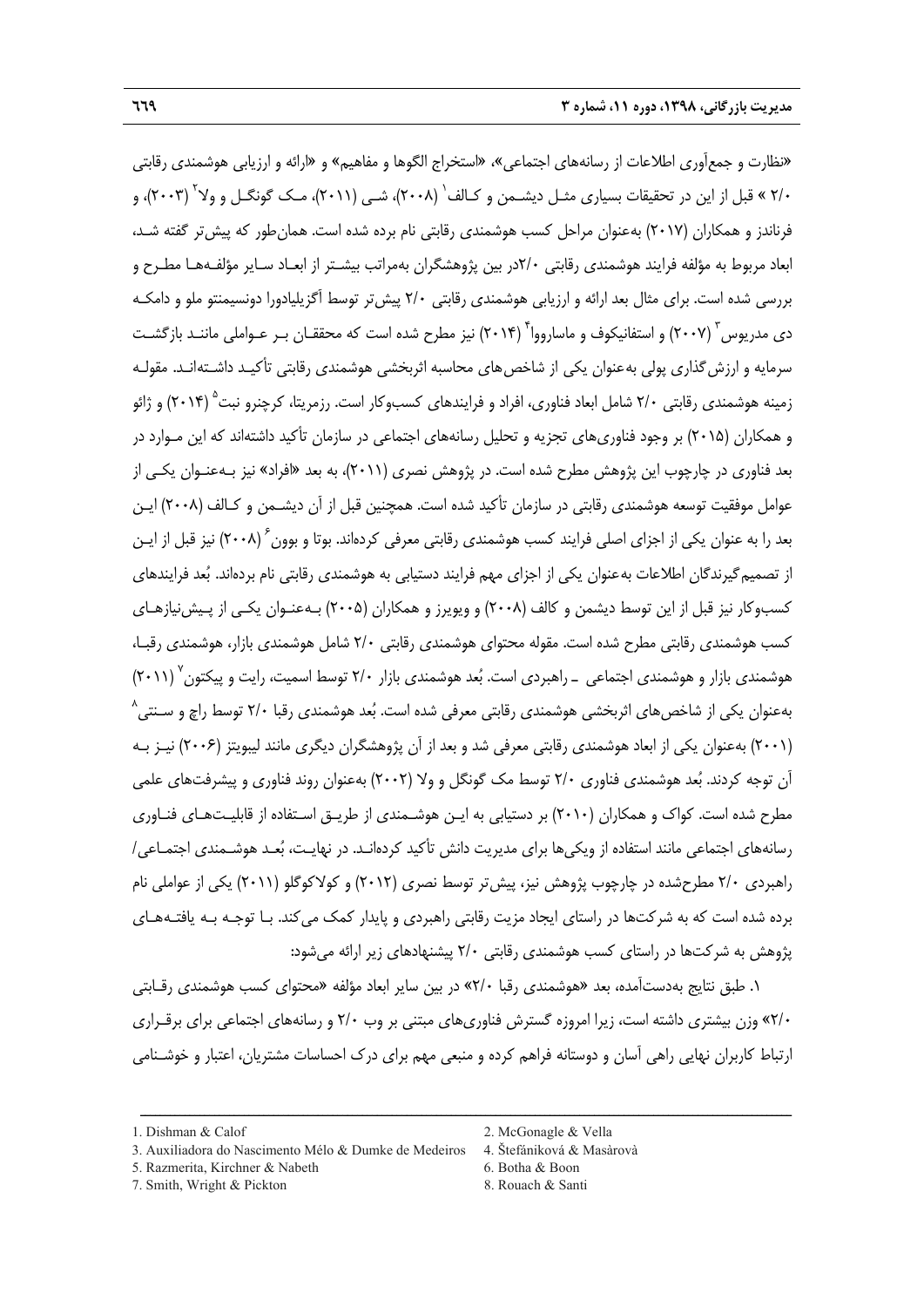محصولات، تمايل به خريد و رضايت مشتريان از محصول و خدمات در بين تمامي رقبا در بازار است. حجم زياد اطلاعات آنلاين توليدشده توسط كاربران، بر جهتگيريهاي راهبردي رقبا در يك بازار تأثير بسزايي دارد. بسياري از شركتها بـا بهرهگيري از رسانههاي اجتماعي به هوشمندي و دانش كاربردي از نظرها و احساسات مشتريان شركتهاي رقيب دست يافتهاند و در نهايت پيامدهايي چون بهبود فروش و افزايش شهرت برند را بهدنبال داشته است. در پژوهش زو و همكاران (٢٠١٨) با استفاده از تكنيك متن كاوي به شناسايي ضعفها و قوتهاي شركت آي بي ام و رقبا در اطلاعـات توليدشـده كاربران در شبكههاي اجتماعي پرداختهاند و بر اهميت هوشمندي رقبا در شبكههاي اجتمـاعي تأكيـد كـردهانـد. در ايـن پژوهش نيز، عامل هوشمندي رقبا 2/0در بعد محتواي هوشمندي رقابتي 2/0داراي بيشترين اهميت بوده است. با توجه به اين امر، براي بهبود وضعيت شركت در رابطه با اين بعد، پيشنهاد ميشود، شركتها به اقداماتي از قبيل اطلاع از ضعفها و قوتهاي رقبا با استفاده از متنكاوي كامنتهاي مقايسهاي مشتريان، آگاهي از شيوه تبليغات و ارائه محصولات رقبا از طريق تحليل وبسايت رقبا، اطلاع از محصولات جديد رقبا با تحليل وبسايت رقيب و غيره بپردازند.

.2 با توجه به اينكه بعد «استخراج مفاهيم و الگوها» در بين سـاير ابعـاد مؤلفـه «فراينـد هوشـمندي رقـابتي» وزن بيشتري دارد، لازم است شركتها براي كشف دانـش كـاربردي، مفـاهيم و الگوهـاي پنهـان در حجـم انبـوه دادههـاي شبكههاي اجتماعي، از ابزارها و تكنيكهاي بهروز استفاده كنند تا فرصـتهـا و تهديـدهـاي محـيط رقـابتي را بـهطـور پيشفعالانه شناسايي كنند. اين امر از طريق تمركز بر تحولات بازار و تجزيه و تحليل وقايع و تغييرات محيطي با استفاده از روشهاي پوياي جمعآوري اطلاعات محيا ميشود. بنابراين پيشنهاد ميشود شركتها بهدنبـال توسـعه قابليـتهـايي چون استفاده از تكنيكهاي متن كاوي، تحليل روند، تحليل احساسات، تحليل وبسايت و اتوماتيك كردن روند تجزيه و تحليل با استفاده از فناوريهاي وب 2/0و غيره باشند.

.3 بعد «فناوري» در بين ساير ابعاد مؤلفه «زمينه كسب هوشـمندي رقـابتي 2/0 » وزن بيشـتري داشـته اسـت، در زمينه بهكارگيري فناوريهاي نوين در سازمانها وجود زيرساختهاي فناورانه از قبيل تأمين نرمافزارها و سختافزارهاي مناسب براي راهاندازي سيستمها، وجود تيمهاي متخصص در حوزه فناوري نـوين، تـأمين امنيـت حسـابهـا و اسـرار و اطلاعات شركت و محيا كردن سازگاري فناوري نوين با فناوري سابق سازمان ميتواند دليل اهميت شاخص ياد شـده در تحقيق حاضر باشد. بنابراين پيشنهاد ميشود شركتها به زيرساختهاي فناوري مثل انبـارداده و كـلانداده در سـازمان، وجود قابليتهاي تحليلي در سازمان و توسعه نرمافزارهاي تحليل رسانههاي اجتماعي توجه بيشتري نشان دهند.

اين پژوهش با محدوديتهايي همراه بوده است و رفع اين محدوديتها راهي براي مطالعات كمي و كيفـي پـس از خود باز ميكند. نخست اينكه چارچوب پيشنهادي در سطح تئوريك ارائه شده و در عمل بهكار گرفته نشده است. بنابراين پيشنهاد ميشود با استفاده از روش مطالعه موردي به ارزيابي شركتي منتخب از نظـر كسـب هوشـمندي رقـابتي 2/0بـر اساس مؤلفههاي چارچوب پيشنهادي پرداخته شود و براي بهبود كسب هوشمندي رقابتي 2/0 راهكارهاي مناسـب ارائـه شود. دومين محدوديت اين پژوهش اين است كه اثرهاي متقابل مقولهها و ابعاد شناساييشده در رتبهبندي مد نظـر قـرار نگرفته است. بنابراين، پيشنهاد ميشود در پژوهشهاي آتي بـه بررسـي تـأثيرات متقابـل ابعـاد و مؤلفـههـاي چـارچوب پيشنهادي با روشي مانند ديمتل پرداخته شود تا اين اثرهاي متقابل مد نظر قرار گيرند. سوم اينكه طراحي چارچوب با نظر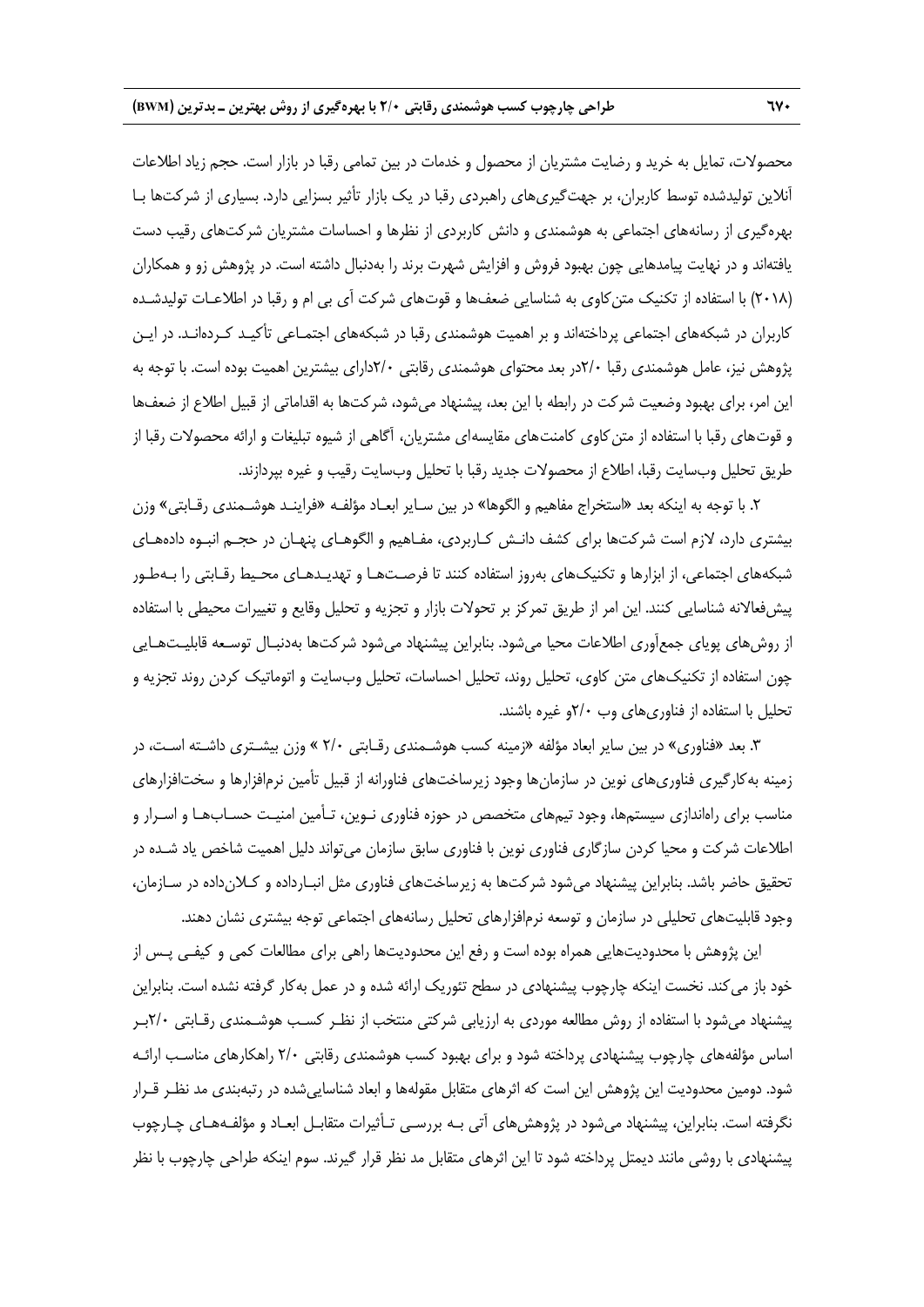متخصصان ايراني در سازمانهاي ايراني صورت گرفته است. بنابراين پيشنهاد ميشـود بـه بررسـي تـأثيرات هوشـمندي رقابتي 2/0بر عواملي همچون بهبود كيفيت تصميمها، نوآوري، افزايش فروش و بهبود موقعيت رقـابتي در شـركتهـاي ايراني پرداخته شود و يافتهها با پژوهش هاي انجام شده در كشورهاي توسعه يافته، مقايسه شوند.

#### **منابع**

- اسدزاده، عبداالله؛ رحمانسرشت، حسين (1394). مدلي براي تبيين هوشمندي در شركتهاي هولدينگ. مـديريت بازرگـاني، 7 (4)،  $AY - A \cdot \Delta$
- دهدشتيشاهرخ، زهره؛ بهيار، پدرام (1397). تأثير عوامل فردي و اجتماعي برمشـاركت مصـرفكننـدگان جـواع مجـازي. مـديريت بازرگاني، ۱۰ (۱)، ۱۳۱-۱۴۴.

رضايي دولتآبادي، حسين؛ زينلي، زهرا؛ شكرچيزاده، زهرا (1390). بررسي ميزان تأثير هوشمندي رقابتي در ايجاد مزيـت رقـابتي. چشم *اندار مديريت بازرگاني، ٣*٨ (۵)، ٩-٢۵.

#### **References**

- Ahmad, W.N.K.W, Rezaei, J., Sadaghiani, S., & Tavasszy, L.A. (2017). Evaluation of the external forces affecting the sustainability of oil and gas supply chain using Best Worst Method. *Journal of Cleaner Production*, 153, 242-252.
- Aral, S., Dellarocas, C., & Godes, D. (2013). Introduction to the special issue-social media and business transformation: a framework for research. *Information Systems Research*, 24(1), 3-13.
- Asadzadeh, A., Rahman Seresht, H. (2015). A model for intelligence in Holding companies. *Journal of Business Management*, 7(4), 805-822. (*in Persian*)
- Auxiliadora do Nascimento Mélo, M., & Dumke de Medeiros, D. (2007). A model for analyzing the competitive strategy of health plan insurers using a system of competitive intelligence. *The TQM Magazine*, 19(3), 206-216.
- Bergeron, P., & Hiller, C. A. (2002). Competitive intelligence. *Annual review of information science and technology*, 36(1), 353-390.
- Bianchi, C., & Andrews, L. (2015). Investigating marketing managers' perspectives on social media in Chile. *Journal of Business Research*, 68(12), 2552–2559.
- Botha, D. F., & Boon, J. A. (2008). Competitive intelligence in support of strategic training and learning. *SA Journal of Information Management*, 10(3).
- Brandi, U. & Elkjaer, B., 2009. Organizational Learning Viewed from a Social Learning Perspective. In M. Easterby-Smith & M. A. Lyles, eds. *Handbook of Organizational Learning and Knowledge Management*. Wiley.
- Bruns, A. (2008). *Blogs, Wikipedia, Second Life, and beyond: From production to produsage* (Vol. 45). Peter Lang.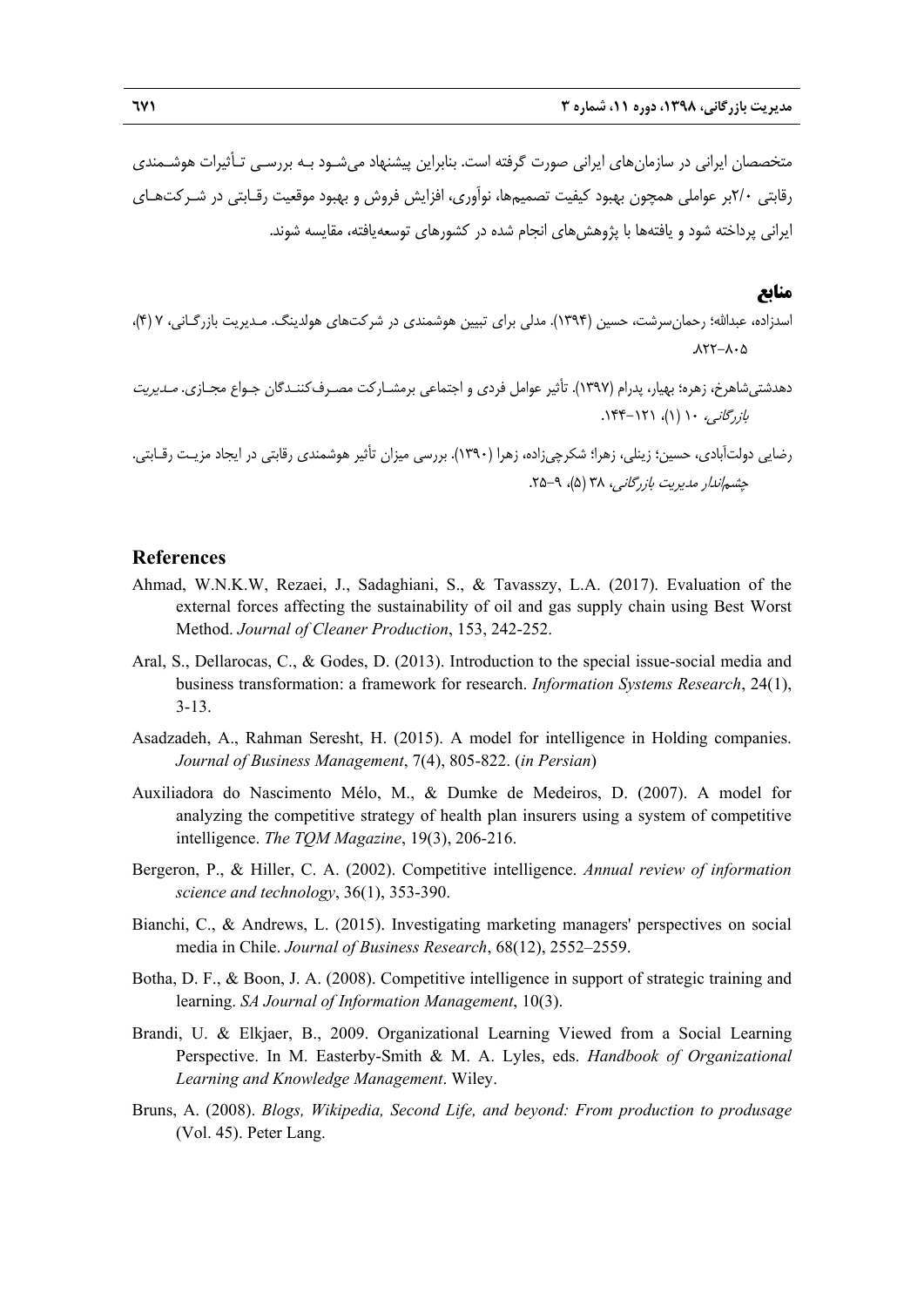- Choo, C. W. (2002*). Information management for the intelligent organization: the art of scanning the environment.* Information Today, Inc. Available from:
- Choy, J. Y., Lam, S. Y., & Lee, T. C. (2012). Service Quality, Customer Satisfaction and Behavioral Intentions: Review of Literature and Conceptual Model Development. *International journal of academic research*, 4(3).
- Cohen, H. (2011). 30 social media definitions. Posted by Heidi Cohen on May 9, 2011 in actionable marketing Social media, 101, (Available from: http://heidicohen.com/socialmedia-definition/. Accessed on 25 February 2017).
- Colakoglu, T. (2011). The Problematic Of Competitive Intelligence: How To Evaluate  $\&$ Develop Competitive Intelligence? *Procedia-Social and Behavioral Sciences*, 24, 1615- 1623.
- Dai, Y., Kakkonen, T., & Sutinen, E. (2011). MinEDec: a decision-support model that combines text-mining technologies with two competitive intelligence analysis methods. *International Journal of Computer Information Systems and Industrial Management Applications,* 3, 165-173.
- Degerstedt, L. (2015). Social Competitive Intelligence-socio-technical themes and values for the networking organization. *Journal of intelligence studies in business*, 5(3).
- Degerstedt, L. (2016). Making competitive intelligence "social": Current practices in four organizations. Available from:https://www.diva-portal.org/smash/get/diva2:909489/FULL TEXT01.pdf.
- Degerstedt, L., & Hermansson, C. (2016). *CoCI: Collaborative support of social competitive intelligence.* Avialable from: https://www.researchgate.net/publication/297716555 \_CoCI\_ Collaborative\_support\_of\_social\_competitive\_intelligence.
- Dehdashti Shahrokh, Z., Behyar, P. (2018). The Influence of Individual and Social Factors on the Participation of Users in Virtual Communities. *Journal of Business Management*, 10(1), 121-144. (*in Persian*)
- Dey, L., Haque, S. M., Khurdiya, A., & Shroff, G. (2011, September). Acquiring competitive intelligence from social media. *In Proceedings of the 2011 joint workshop on multilingual OCR and analytics for noisy unstructured text data (p. 3).* ACM.
- Dishman, P. L., & Calof, J. L. (2008). Competitive Intelligence: A Multiphasic Precedent to Marketing Strategy. *European Journal of Marketing*, 42(7/8), 766-785.
- Fan, W., & Gordon, M. D. (2014). The power of social media analytics. *Communications of the ACM*, 57(6), 74-81.
- Fernández Arias, M., Quevedo Cano, P., & Hidalgo Nuchera, A. (2017). Relevance of the competitive intelligence process on the Spanish pharmaceutical companies. *Brazilian journal of operations & production managemen*t, 14(1), 112-117.
- Fournier, S., & Avery, J. (2011). The uninvited brand. *Business horizons*, 54(3), 193-207.
- Gao, S., Tang, O., Wang, H., & Yin, P. (2018). Identifying competitors through comparative relation mining of online reviews in the restaurant industry. *International Journal of Hospitality Management*, *71*, 19-32.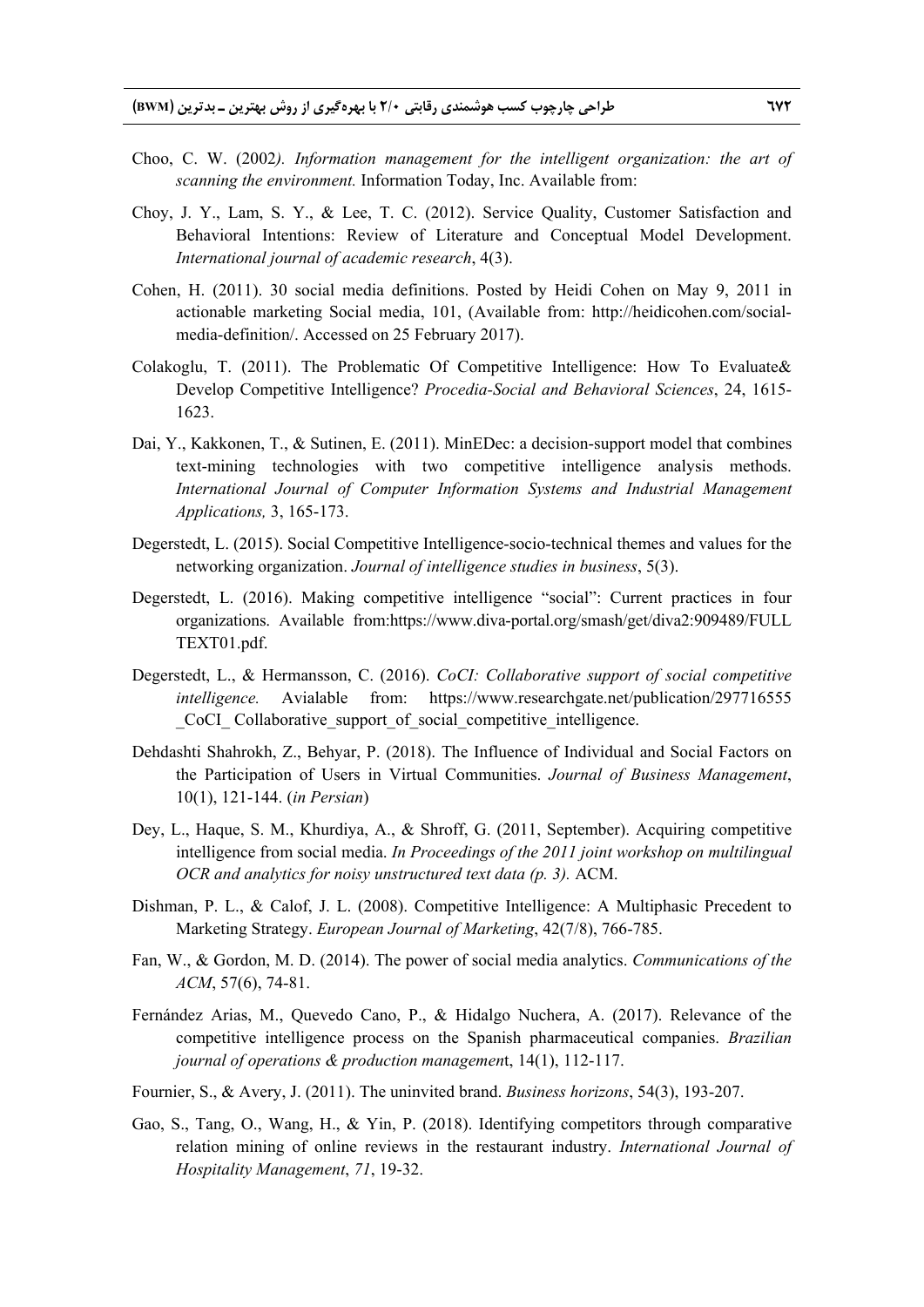- García, O., Granados, O., & Romero, F. (2018, November). Social Media Competitive Intelligence: Measurement and Visualization from a Higher Education Organization. *In International Conference on Applied Informatics* (pp. 32-44). Springer, Cham.
- Gračanin, Š., Kalac, E., & Jovanović, D. (2015). Competitive Intelligence: Importance and Application in Practice. Review of Innovation and Competitiveness: *A Journal of Economic and Social Research*, 1(1), 25-44.
- Gray, D., & Vander Wal, T. (2014). *The connected company*. O'Reilly Media publication.
- Gupta, P., Anand, S., & Gupta, H. (2017). Developing a roadmap to overcome barriers to energy efficiency in buildings using best worst method. *Sustainable Cities and Society*, 31, 244–259.
- Haataja, J. E. (2011). *Social media as a source of competitive intelligence in a pharmaceutical corporation*. Master thesis of Aalto University.
- Harrysson, M., Metayer, E., & Sarrazin, H. (2012). How 'social intelligence'can guide decisions. *McKinsey Quarterly*, 4, 81-89.
- He, W., Tian, X., Chen, Y., & Chong, D. (2016). Actionable social media competitive analytics for understanding customer experiences. *Journal of Computer Information Systems*, *56*(2), 145-155.
- He, W., Zha, S., & Li, L. (2013). Social media competitive analysis and text mining: A case study in the pizza industry. *International Journal of Information Management*, 33(3), 464-472.
- Hu, L., & Zhu, M. (2013, July). Competitive intelligence acquisition from websites. In Fuzzy Systems and Knowledge Discovery (FSKD). *2013 10th International Conference on* (pp. 858-862). IEEE.
- Itani, O. S., Agnihotri, R., & Dingus, R. (2017). Social media use in B2b sales and its impact on competitive intelligence collection and adaptive selling: Examining the role of learning orientation as an enabler*. Industrial Marketing Management*, 66, 64-79.
- Jansen, B. J., Zhang, M., Sobel, K., & Chowdury, A. (2009). Twitter power: Tweets as electronic word of mouth. *Journal of the American society for information science and technology*, 60(11), 2169-2188.
- Jeong, B., Yoon, J., & Lee, J. M. (2017). Social media mining for product planning: A product opportunity mining approach based on topic modeling and sentiment analysis. *International Journal of Information Management*. DOI:10.1016/j.ijinfomgt.2017.09.009.
- Junco, R. (2014). *Engaging students through social media: Evidence-based practices for use in student affairs*. John Wiley & Sons.
- Kaa, G, Kamp, L., & Rezaei, J. (2017). Selection of biomass thermochemical conversion technology in the Netherlands: A best worst method approach. *Journal of Cleaner Production*, 166, 32-39.
- Kaplan, A. M., & Haenlein, M. (2011). The early bird catches the news: Nine things you should know about micro-blogging. *Business horizons*, 54(2), 105-113.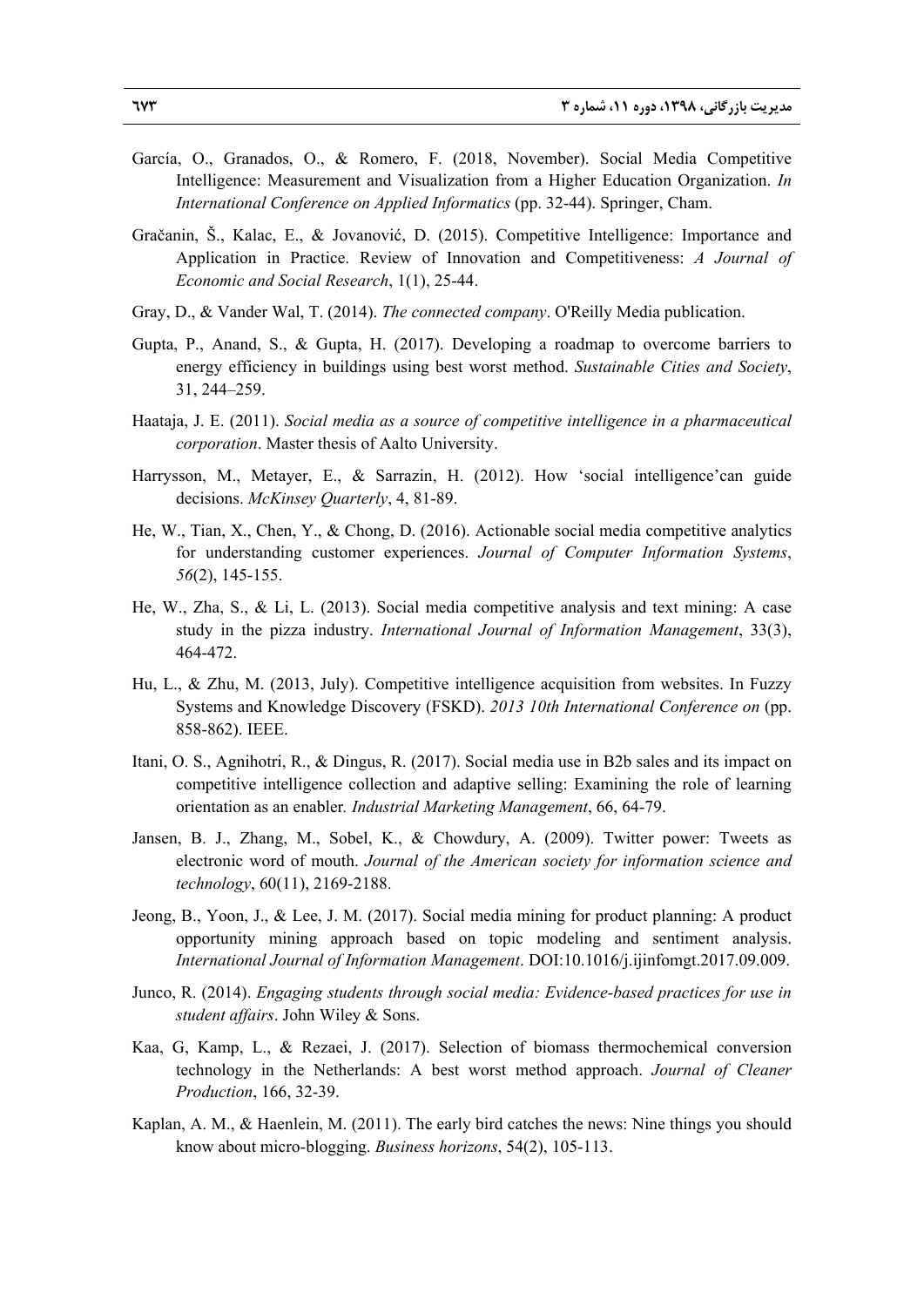- Kim, Y., Dwivedi, R., Zhang, J., & Jeong, S. R. (2016). Competitive intelligence in social media Twitter: iPhone 6 vs. Galaxy S5. *Online Information Review*, 40(1), 42-61.
- Köseoglu, M. A., Ross, G., & Okumus, F. (2016). Competitive intelligence practices in hotels. *International Journal of Hospitality Management*, 53, 161-172.
- Kwak, H., Lee, C., Park, H., & Moon, S. (2010, April). What is Twitter, a social network or a news media. *In Proceedings of the 19th international conference on World Wide Web* (pp. 591-600). ACM.
- Laroche, M., Habibi, M. R., & Richard, M. O. (2013). To be or not to be in social media: How brand loyalty is affected by social media*?*. *International Journal of Information Management*, 33(1), 76-82.
- Lau, W. W. (2017). Effects of social media usage and social media multitasking on the academic performance of university students. *Computers in human behavior*, 68, 286- 291.
- Li, C., & Bernoff, J. (2011). *Groundswell: winning in a world transformed by social technologies*, Harvard Business Review press, Boston, CA.
- Liebowitz, J. (2006). *Strategic intelligence: business intelligence, competitive intelligence, and knowledge management*. CRC Press.
- Mangold, W. G., & Faulds, D. J. (2009). Social media: The new hybrid element of the promotion mix. *Business horizons*, 52(4), 357-365.
- Maungwa, T., & Fourie, I. (2018). Competitive intelligence failures: An information behaviour lens to key intelligence and information needs. *Aslib Journal of Information Management*, 70(4), 367-389.
- McGonagle, J. J., & Vella, C. M. (2003). *The manager's guide to competitive intelligence.* Greenwood Publishing Group.
- Murphy, C. (2016). *Competitive intelligence: Gathering, Analyzing and putting it to Work.* Routledge.
- Nair, S.R. (2010). *Consumer behavior and marketing research*, Himalaya Publishing House.
- Nasri, W. (2011). Competitive intelligence in Tunisian companies. *Journal of Enterprise Information Management*, 24(1), 53-67.
- Nasri, W. (2012). Conceptual model of strategic benefits of competitive intelligence process. *International Journal of Business and Commerce*, 1(6), 25-35.
- Nazar, A., & Seidali Route, E. (2017). Relationship of Competitive Intelligence with the Organizational Flexibility (Case study: small companies). *European Online Journal of Natural and Social Sciences: Proceedings*, 6(1 (s)), pp-40.
- Ngai, E. W., Tao, S. S., & Moon, K. K. (2015). Social media research: Theories, constructs, and conceptual frameworks. *International Journal of Information Management*, 35(1), 33-44.
- O'Reilly, T. (2007). What is Web 2.0: Design patterns and business models for the next generation of software. *Communications & strategies*, *65*.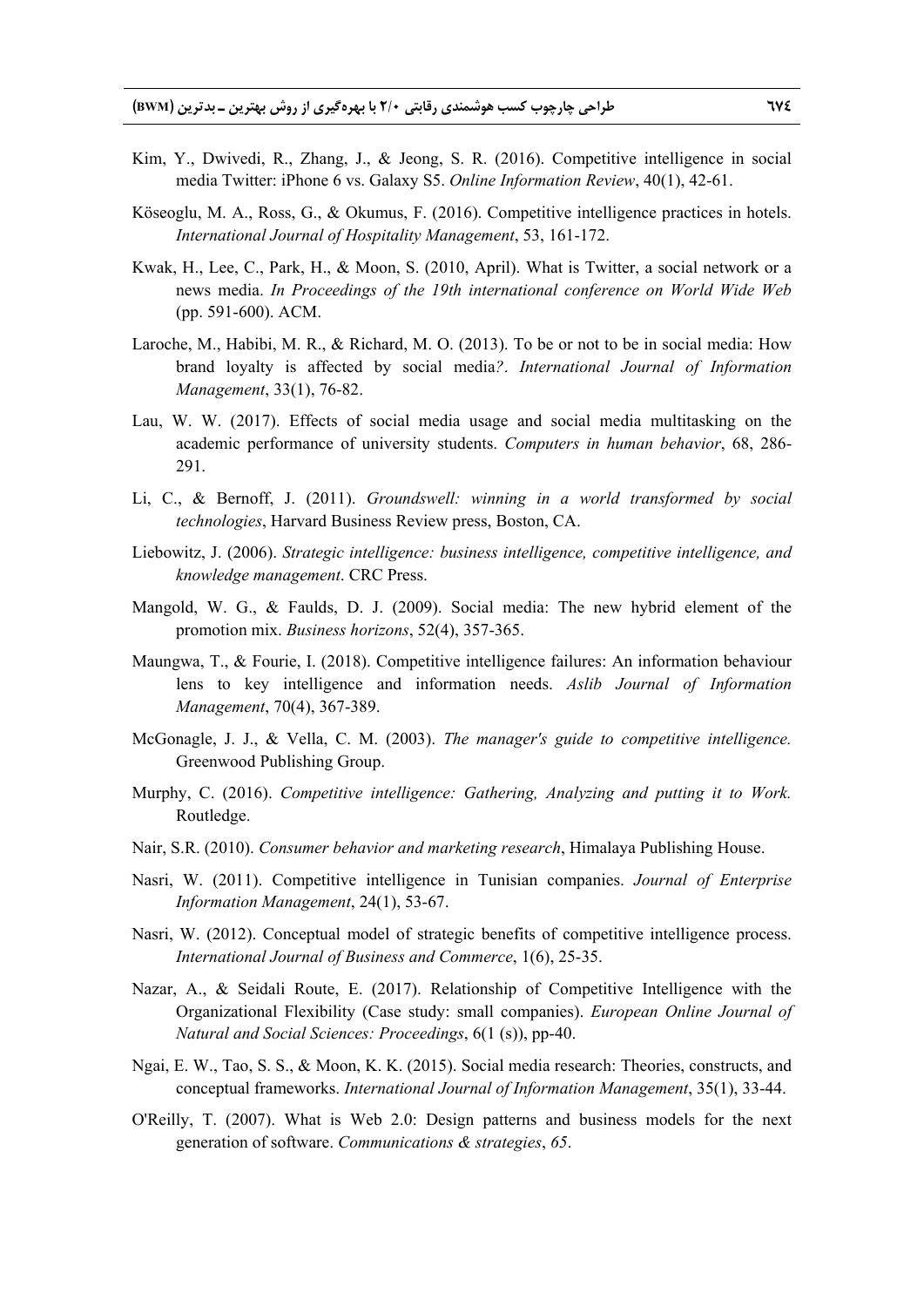- Pellissier, R., & Nenzhelele, T. E. (2013). Towards a universal competitive intelligence process model. *South African Journal of Information Management*, 15(2), 1-7.
- Peltoniemi, M., & Vuori, E. (2008). Competitive intelligence as a driver of co-evolution within an enterprise population. *Journal of Competitive Intelligence and Management*, 4(3), 50- 62.
- Quoniam, L. (Ed.). (2013). *Competitive Inteligence 2.0: Organization, Innovation and Territory.* John Wiley & Sons.
- Razmerita, L., Kirchner, K., & Nabeth, T. (2014). Social media in organizations: leveraging personal and collective knowledge processes. *Journal of Organizational Computing and Electronic Commerce*, 24(1), 74-93.
- Rezaei, J. (2015). Best-worst multi-criteria decision-making method. *Omega*, 53, 49–57.
- Rezaei, J., Nispeling, Th., Sarkis, J., & Tavasszy, L. (2016). A supplier selection life cycle approach integrating traditional and environmental criteria using the best worst method. *Journal of Cleaner Production*, 135, 577-588.
- Rezai Dolatabadi, H., Zeinali, Z., & Shekarchi Zadeh, Z. (2011). "Studying the Effect of Competitive Intelligence on Developing Competitive Advantage". *Business management outlook,* 10(5), 9-25. (*in Persian*)
- Rouach, D., & Santi, P. (2001). Competitive intelligence adds value:: Five intelligence attitudes. *European management journal*, 19(5), 552-559.
- Schinas, M., Papadopoulos, S., Kompatsiaris, Y., & Mitkas, P. A. (2015, June). Visual event summarization on social media using topic modelling and graph-based ranking algorithms. *In Proceedings of the 5th ACM on International Conference on Multimedia Retrieval* (pp. 203-210). ACM.
- Shi, Z. (2011). Foundations of intelligence science. *International Journal of Intelligence Science*, 1(01), 8.
- Sivertzen, A., Nilsen, E., & Olafsen, A. (2013). Employer branding: Employer attractiveness and the use of social media. *Journal of Product & Brand Management*, 22(7), 473–483.
- Smith, J. R., Wright, S., & Pickton, D. (2011). Competitive Intelligence effectiveness, terminology, and attitudes: Does size matter. *In Proceedings of the Academy of Marketing Conference, Liverpool. Retrieved from https://marketing*. Conference-services.
- Štefániková, Ľ., & Masàrovà, G. (2014). The need of complex competitive intelligence. *Procedia-Social and Behavioral Sciences*, 110, 669-677.
- Van den Eijnden, R. J., Lemmens, J. S., & Valkenburg, P. M. (2016). The Social Media Disorder Scale: Validity and psychometric properties. *Computers in Human Behavior*, 61, 478-487.
- Viviers, W., Saayman, A., & Muller, M. L. (2005). Enhancing a competitive intelligence culture in South Africa*. International Journal of Social Economics*, 32(7), 576-589.
- Vuori, V. (2011). Social media changing the competitive intelligence process: elicitation of employees' competitive knowledge. Tampereen teknillinen yliopisto. *Julkaisu-Tampere University of Technology*. Publication; 1001.